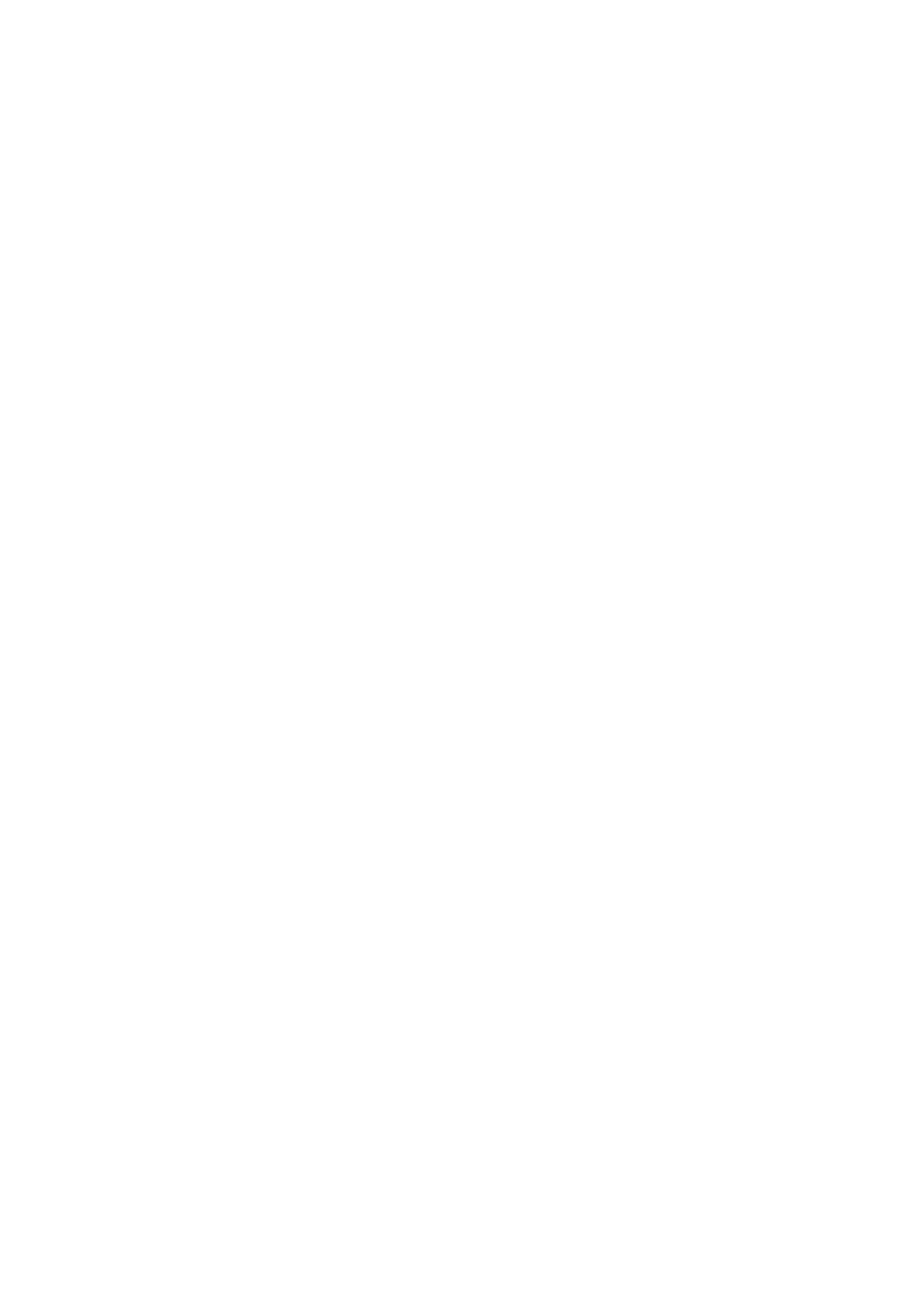### **Introduction**

Thank You for choosing Us as Your insurer.

This is Your Office policy, setting out Your insurance protection in detail.

Please read it carefully to make sure that it meets Your requirements and that the details on the policy Schedule are correct.

Your premium has been based upon the information shown in the policy Schedule and recorded in Your statement of fact.

If after reading Your policy You have any questions, please contact Your insurance adviser.

### **Contents**

This policy is made up of individual Sections. It should be read together with Your current Schedule which indicates the Sections You are insured under and gives precise details of Your insurance protection.

|                                                                    | Page           |
|--------------------------------------------------------------------|----------------|
| <b>Complaints Procedure</b>                                        | 3              |
| <b>Important Information</b>                                       | 3              |
| <b>The Contract of Insurance</b>                                   | $\overline{4}$ |
| <b>Policy Definitions</b>                                          | 5              |
| <b>Asset Protection - Property Damage -</b><br><b>All Risks</b>    | $\overline{7}$ |
| <b>Asset Protection - Computer</b><br><b>Breakdown</b>             | 15             |
| <b>Asset Protection - Money and Assault</b>                        | 18             |
| <b>Asset Protection - Employee</b><br><b>Dishonesty</b>            | 22             |
| <b>Revenue Protection - Business</b><br><b>Interruption</b>        | 24             |
| <b>Asset and Revenue Protection -</b><br><b>Terrorism</b>          | 29             |
| <b>Legal Liabilities - Employers' Liability</b>                    | 31             |
| <b>Legal Liabilities - Public and Products</b><br><b>Liability</b> | 34             |
| <b>Legal Liabilities - Commercial Legal</b><br><b>Protection</b>   | 39             |
| <b>Employee Benefits - Personal Accident</b>                       | 47             |
| <b>Policy Exclusions</b>                                           | 49             |
| <b>Conditions Precedent</b>                                        | 53             |
| <b>Policy Conditions</b>                                           | 55             |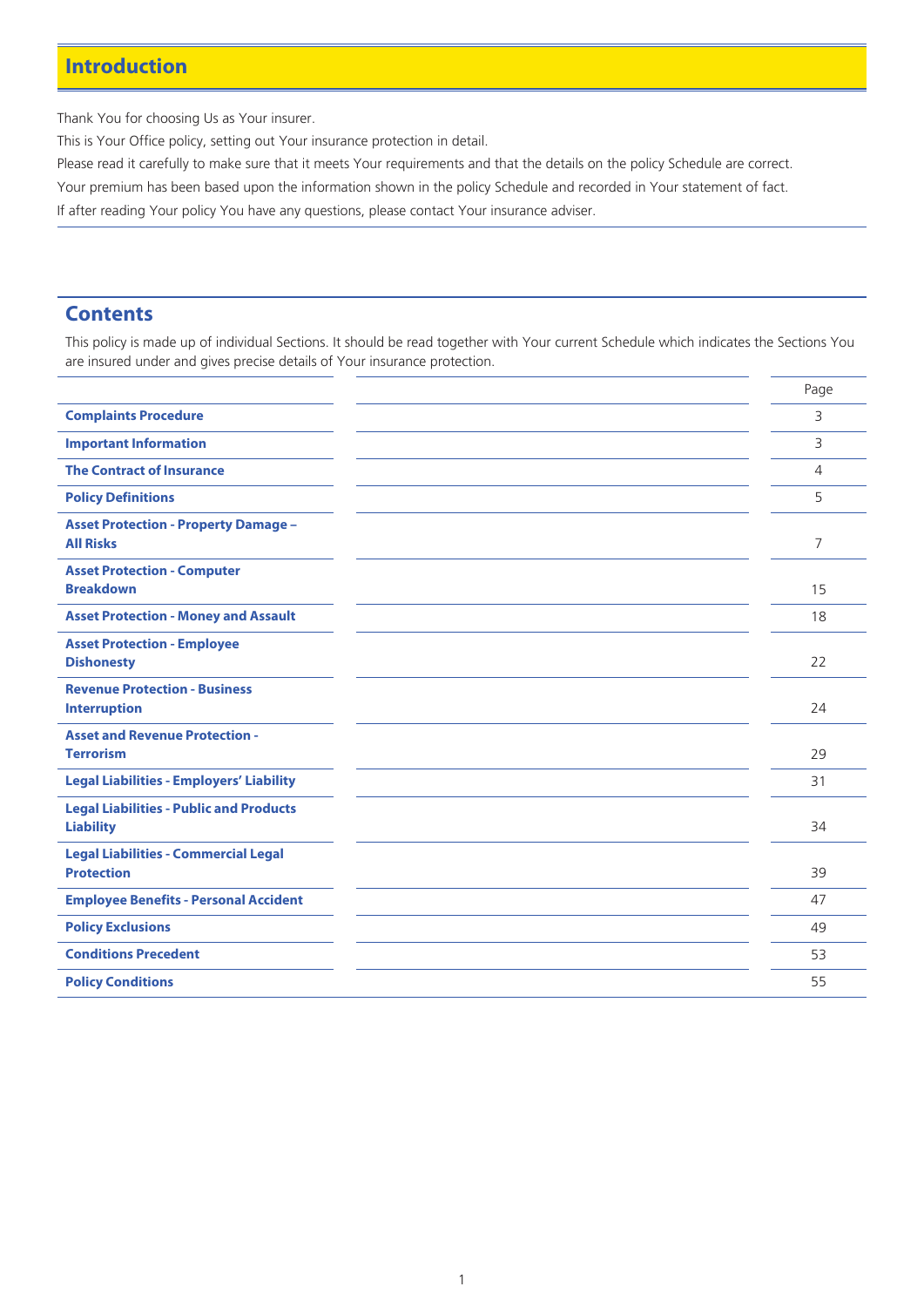# **Useful Telephone Numbers**

| <b>Claims Helpline (24 hours)</b><br>0800 015 1498 | The Claims helpline can be used by anyone wishing to report a claim on any of Aviva's new<br>commercial products. As soon as you know about the problem you face - we will start to put the<br>solutions in place. |
|----------------------------------------------------|--------------------------------------------------------------------------------------------------------------------------------------------------------------------------------------------------------------------|
|                                                    | Please have your policy number ready.                                                                                                                                                                              |
| <b>Legal and Tax Helpline</b><br>(24 hours)        | Call this helpline anytime, day or night, for advice on any UK legal or tax matters. Given in<br>confidence, the advice is free - all you pay for is the price of the call.                                        |
| 0845 300 1899                                      | Please have your policy number ready.                                                                                                                                                                              |
| <b>Risk Services Helpline</b><br>(office hours)    | Advice on safety, fire, security and other risk related issues. Ninety per cent of queries are dealt<br>with on the spot, and we guarantee an answer within one working day.                                       |
| 0845 366 66 66                                     | Please have your policy number ready.                                                                                                                                                                              |
| <b>Counselling Service</b><br>01179340105          | A counselling service is available for your staff to help them deal with situations such as<br>bereavement, divorce or even bullying at work.                                                                      |
|                                                    | Please have your policy number ready.                                                                                                                                                                              |
| <b>Telephone Call Recording</b>                    | For our joint protection telephone calls may be recorded and/or monitored.                                                                                                                                         |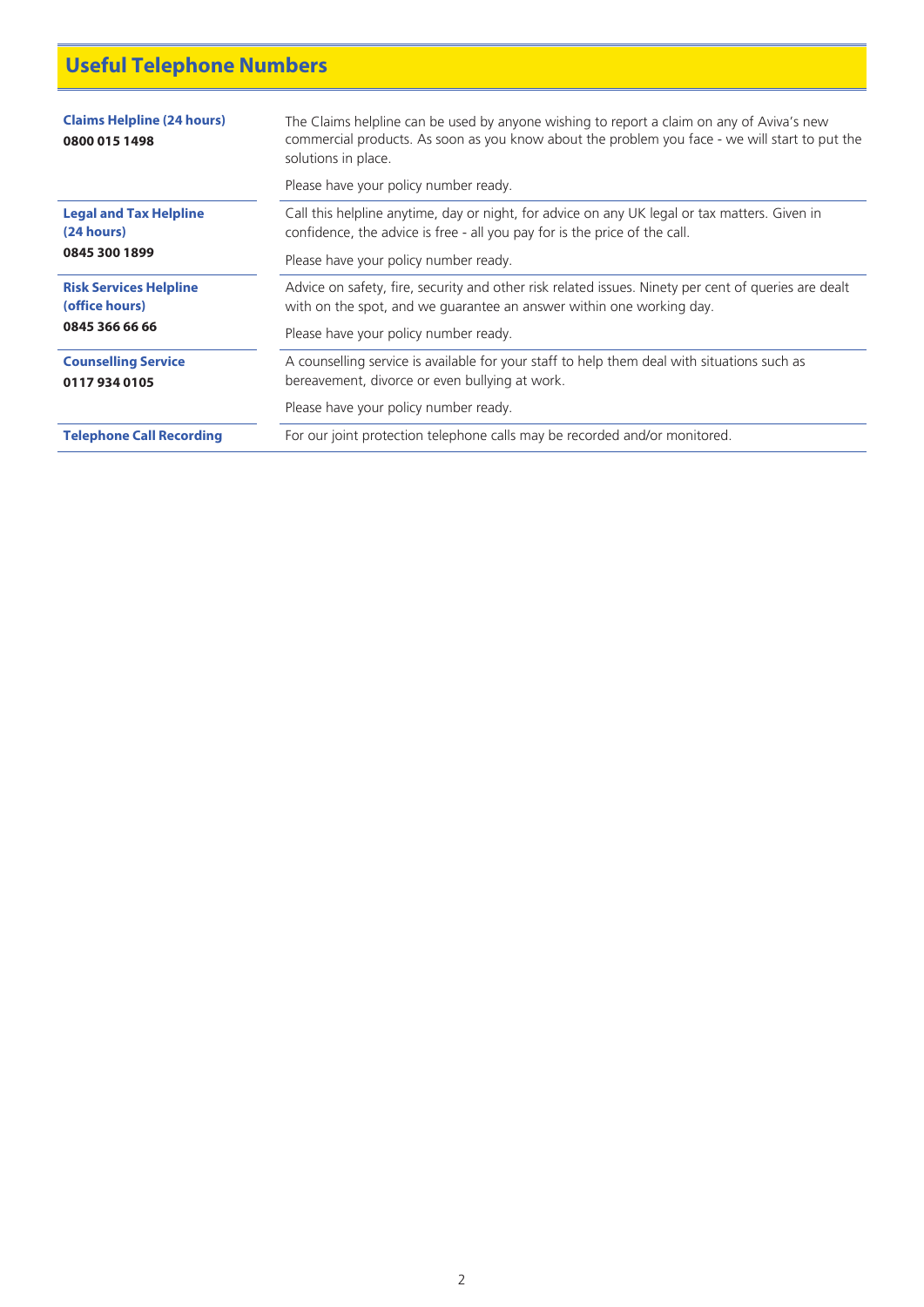| <b>Complaints Procedure</b>             |                                                                                                                                                                                                                                                                                                                                                                                                                             |
|-----------------------------------------|-----------------------------------------------------------------------------------------------------------------------------------------------------------------------------------------------------------------------------------------------------------------------------------------------------------------------------------------------------------------------------------------------------------------------------|
| <b>Our promise of service</b>           | Our goal is to give excellent service to all Our customers but We recognise that things do go wrong<br>occasionally. We take all complaints We receive seriously and aim to resolve all of Our customers'<br>problems promptly. To ensure that We provide the kind of service You expect We welcome Your<br>feedback. We will record and analyse Your comments to make sure We continually improve the<br>service We offer. |
| <b>What will happen if You</b>          | • We will acknowledge Your complaint promptly.                                                                                                                                                                                                                                                                                                                                                                              |
| complain?                               | We aim to resolve all complaints as quickly as possible.<br>٠                                                                                                                                                                                                                                                                                                                                                               |
|                                         | Most of our customers' concerns can be resolved quickly but occasionally more detailed enquiries<br>are needed. If this is likely, We will contact You with an update within 10 working days of receipt<br>and give You an expected date of response.                                                                                                                                                                       |
| <b>What to do if You are</b><br>unhappy | If You are unhappy with any aspect of the handling of Your insurance We would encourage You,<br>in the first instance, to seek resolution by contacting Your insurance adviser. You can write, or<br>telephone, whichever suits You and ask Your contact to review the problem.                                                                                                                                             |
|                                         | If You are unhappy with the outcome of Your complaint, You may refer the matter to the Financial<br>Ombudsman Service at:                                                                                                                                                                                                                                                                                                   |
|                                         | The Financial Ombudsman Service<br>Exchange Tower<br>London<br>E14 9SR                                                                                                                                                                                                                                                                                                                                                      |
|                                         | Telephone:<br>0800 023 4567 (free from landlines) or<br>0300 123 9123                                                                                                                                                                                                                                                                                                                                                       |
|                                         | Or simply log on to their website at www.financial-ombudsman.org.uk .                                                                                                                                                                                                                                                                                                                                                       |
|                                         | Whilst We are bound by the decision of the Financial Ombudsman Service, You are not. Following<br>the complaints procedure does not affect Your right to take legal action.                                                                                                                                                                                                                                                 |

| <b>Important Information</b>                            |                                                                                                                                                                                                                                                                                                                                                                                                                                                                                                                                                                |
|---------------------------------------------------------|----------------------------------------------------------------------------------------------------------------------------------------------------------------------------------------------------------------------------------------------------------------------------------------------------------------------------------------------------------------------------------------------------------------------------------------------------------------------------------------------------------------------------------------------------------------|
| <b>Choice of Law</b>                                    | The appropriate law as set out below will apply unless You and Us agree otherwise:<br>The law applying in that part of the United Kingdom, Channel Islands or the Isle of Man in<br>(1)<br>which you normally live or (if applicable) the first named policyholder normally lives; or<br>(2) In the case of a business, the law applying in that part of the United Kingdom, Channel Islands<br>or the Isle of Man where it has its principal place of business; or<br>(3) Should neither of the above be applicable, the law of England and Wales will apply. |
| <b>Use of Language</b>                                  | Unless otherwise agreed, the contractual terms and conditions and other information relating to<br>this contract will be in English.                                                                                                                                                                                                                                                                                                                                                                                                                           |
| <b>Customers with</b><br><b>Disabilities</b>            | This policy and other associated documentation is also available in large print, audio and Braille. If<br>you require any of these formats please contact Your insurance adviser.                                                                                                                                                                                                                                                                                                                                                                              |
| <b>Financial Services</b><br><b>Compensation Scheme</b> | We are members of the Financial Services Compensation Scheme (FSCS). You may be entitled to<br>compensation from this scheme if we cannot meet our obligations, depending on the type of<br>insurance and the circumstances of your claim.<br>Further information about the scheme is available from the FSCS website www.fscs.org.uk, or<br>write to:<br>Financial Services Compensation Scheme<br>10th floor, Beaufort House<br>15 St Botolph Street<br>London                                                                                               |
|                                                         | EC3A 7QU.                                                                                                                                                                                                                                                                                                                                                                                                                                                                                                                                                      |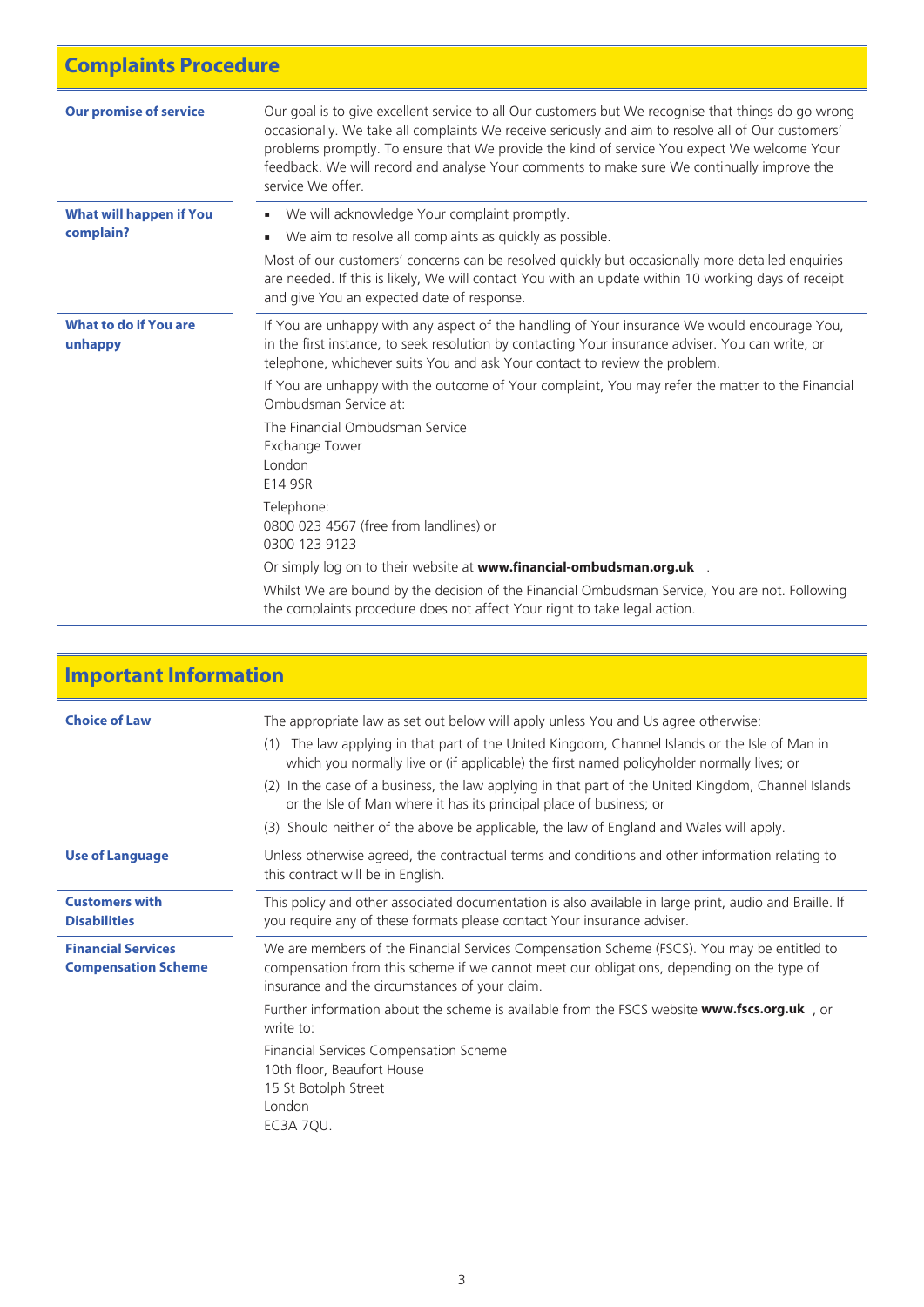## **The Contract of Insurance**

Your policy is a contract between Us and You, the Policyholder. The statement of fact and declaration which You have accepted will be the basis of the contract.

In return for You having paid or agreed to pay the premium, We will indemnify You by payment or, at Our option, by reinstatement or repair in respect of loss, destruction, damage, accident or injury occurring during the Period of Insurance, subject to the terms and exclusions contained in or endorsed on the policy.

#### **IMPORTANT**

**This policy is a legal contract. You must tell Us about any facts or changes which affect Your insurance and which have occurred either since the policy started or since the last renewal date.**

**If You are not sure whether certain facts are relevant please ask Your insurance adviser. If You do not tell Us about relevant changes, Your policy may not be valid or the policy may not cover You fully.**

**You should keep a written record (including copies of letters) of any information You give Us, when You renew this policy.**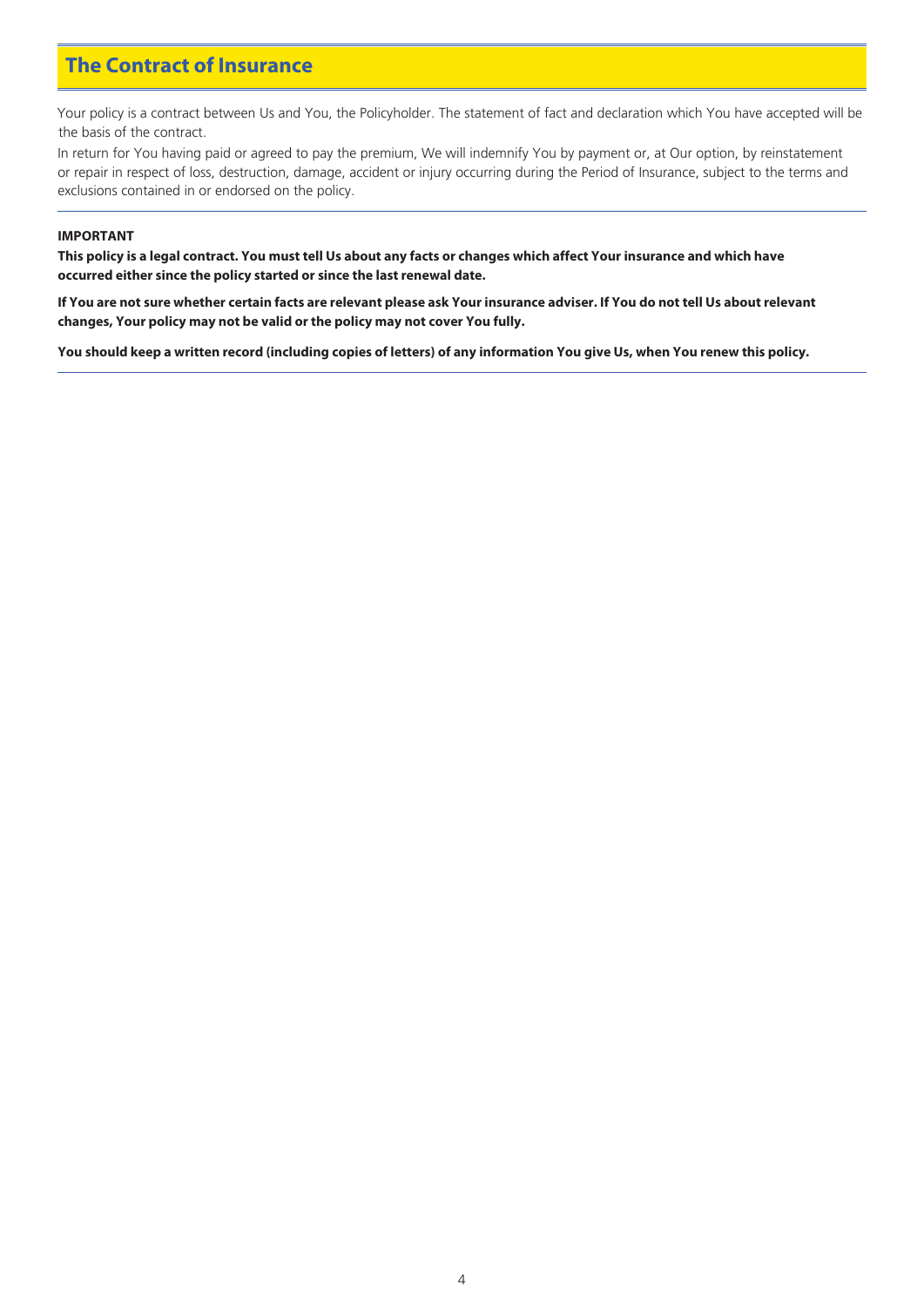# **Policy Definitions**

Each time We use one of the words or phrases listed below, it will have the same meaning wherever it appears in Your policy unless We state otherwise. A defined word or phrase will start with a capital letter each time it appears in the policy, except for headings and titles.

Each Section of the policy contains definitions which apply to that particular Section and they must be read in conjunction with the following policy definitions.

| <b>Computer and</b><br><b>Electronic Equipment</b> | All computers, computer installations and systems, microchips, integrated circuits, microprocessors,<br>embedded systems, hardware, and any electronic equipment, data processing equipment,<br>information repository, telecommunication equipment, computer controlled or programmed<br>machinery, equipment capable of processing data and/or similar devices, whether physically or<br>remotely connected thereto. |
|----------------------------------------------------|------------------------------------------------------------------------------------------------------------------------------------------------------------------------------------------------------------------------------------------------------------------------------------------------------------------------------------------------------------------------------------------------------------------------|
| <b>Condition Precedent</b>                         | A condition which must be complied with before We are liable for a claim.                                                                                                                                                                                                                                                                                                                                              |
| <b>Cyber Vandal</b>                                | The person or persons, whether identified or not, responsible for, or involved with, creating a Virus<br>or Similar Mechanism or a Denial of Service Attack, unauthorised access to or use of Computer and<br>Electronic Equipment.                                                                                                                                                                                    |
| <b>Data</b>                                        | All information which is                                                                                                                                                                                                                                                                                                                                                                                               |
|                                                    | (1) electronically stored, or                                                                                                                                                                                                                                                                                                                                                                                          |
|                                                    | (2) electronically represented, or                                                                                                                                                                                                                                                                                                                                                                                     |
|                                                    | (3) contained on any current and back-up disks, tapes or other materials or devices used for the<br>storage of data,                                                                                                                                                                                                                                                                                                   |
|                                                    | including but not limited to operating systems, records, programs, software or firmware, code or<br>series of instructions.                                                                                                                                                                                                                                                                                            |
| <b>Data Storage Materials</b>                      | Any materials or devices used for the storage or representation of Data including but not limited<br>to disks, tapes, CD-ROMs, DVDs, memory sticks, memory cards or other materials or devices which<br>may or may not also constitute Computer and Electronic Equipment.                                                                                                                                              |
| <b>Denial of Service Attack</b>                    | Any actions or instructions with the ability to damage, interfere with, or otherwise affect the<br>availability of Computer and Electronic Equipment or Data, including but not limited to the<br>generation of excess traffic into network addresses, the exploitation of system or network<br>weaknesses, and the generation of excess or non genuine traffic within, between or amongst<br>networks.                |
| <b>Employee</b>                                    | Any person who is                                                                                                                                                                                                                                                                                                                                                                                                      |
|                                                    | (1) under a contract of service or apprenticeship with You                                                                                                                                                                                                                                                                                                                                                             |
|                                                    | (2) borrowed by or hired to You                                                                                                                                                                                                                                                                                                                                                                                        |
|                                                    | (3) a labour master or supplied by a labour master                                                                                                                                                                                                                                                                                                                                                                     |
|                                                    | (4) employed by labour only sub-contractors                                                                                                                                                                                                                                                                                                                                                                            |
|                                                    | (5) self employed                                                                                                                                                                                                                                                                                                                                                                                                      |
|                                                    | (6) under a work experience or training scheme                                                                                                                                                                                                                                                                                                                                                                         |
|                                                    | (7) regarded as being in Your employment under the terms of any contract or agreement                                                                                                                                                                                                                                                                                                                                  |
|                                                    | (8) a voluntary helper                                                                                                                                                                                                                                                                                                                                                                                                 |
|                                                    | while working under Your control in connection with The Business                                                                                                                                                                                                                                                                                                                                                       |
|                                                    | (9) an outworker or homeworker when engaged in work on Your behalf.                                                                                                                                                                                                                                                                                                                                                    |
| Endorsement/<br><b>Endorsements</b>                | An alteration to the terms of the policy.                                                                                                                                                                                                                                                                                                                                                                              |
| <b>Excess/Excesses</b>                             | The amount or amounts shown in Your policy or the Schedule which We                                                                                                                                                                                                                                                                                                                                                    |
|                                                    | deduct from each and every claim.                                                                                                                                                                                                                                                                                                                                                                                      |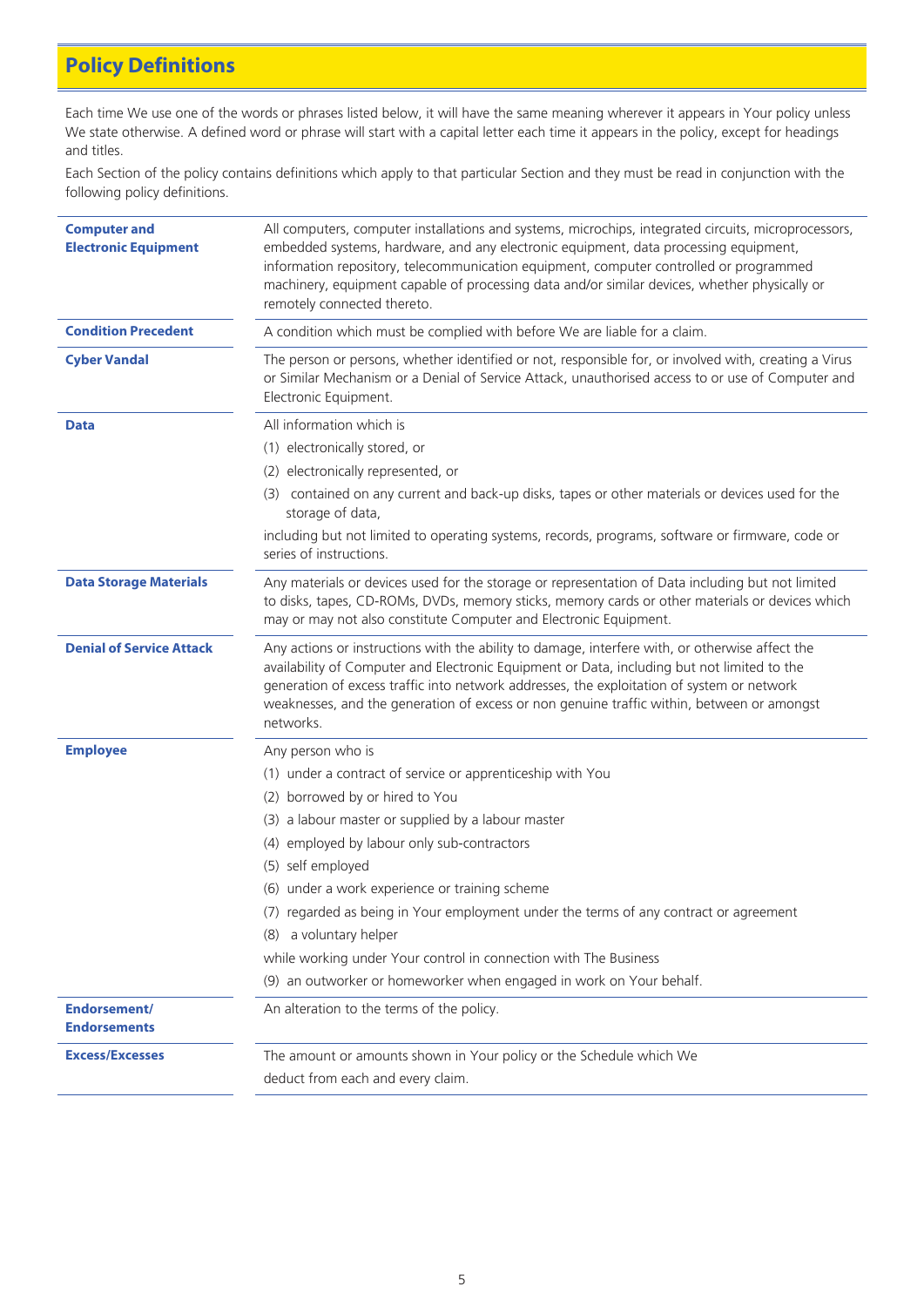| <b>Failure</b>                              | Any partial or complete reduction in the                                                                                                                                                                                                                                                                   |
|---------------------------------------------|------------------------------------------------------------------------------------------------------------------------------------------------------------------------------------------------------------------------------------------------------------------------------------------------------------|
|                                             | (1) performance, or                                                                                                                                                                                                                                                                                        |
|                                             | (2) availability, or                                                                                                                                                                                                                                                                                       |
|                                             | (3) functionality, or                                                                                                                                                                                                                                                                                      |
|                                             | (4) the ability to recognise or process any date or time,                                                                                                                                                                                                                                                  |
|                                             | of any                                                                                                                                                                                                                                                                                                     |
|                                             | (a) Computer and Electronic Equipment,                                                                                                                                                                                                                                                                     |
|                                             | (b) electronic means of communication,                                                                                                                                                                                                                                                                     |
|                                             | (c) website.                                                                                                                                                                                                                                                                                               |
| <b>Loss of Data</b>                         | Physical or electronic or other loss or destruction or alteration or loss of use, whether permanent                                                                                                                                                                                                        |
|                                             | or temporary, of or damage to Data, of whatsoever nature, in whole or in part, including, but not<br>limited to, Loss of Data resulting from loss or damage to Computers and Electronic Equipment or<br>Data Storage Materials, including while stored on Data Storage Materials.                          |
| <b>Malicious Contingency</b>                | (1) Riot, civil commotion, strikers, locked out workers or persons taking part in labour disturbances.<br>(2) Malicious persons other than thieves and Cyber Vandals.                                                                                                                                      |
| <b>Money</b>                                | Current                                                                                                                                                                                                                                                                                                    |
|                                             | (1) coin, bank and currency notes                                                                                                                                                                                                                                                                          |
|                                             | (2) postal and money orders, bankers' drafts, cheques and giro cheques                                                                                                                                                                                                                                     |
|                                             | (3) crossed warrants, bills of exchange and securities for money                                                                                                                                                                                                                                           |
|                                             | (4) postage, revenue, national insurance and holiday with pay stamps                                                                                                                                                                                                                                       |
|                                             | (5) national insurance and holiday with pay cards, national savings certificates, war bonds, premium                                                                                                                                                                                                       |
|                                             | savings bonds and franking machine impressions                                                                                                                                                                                                                                                             |
|                                             | (6) credit company sales vouchers, luncheon vouchers and trading stamps                                                                                                                                                                                                                                    |
|                                             | (7) VAT invoices.                                                                                                                                                                                                                                                                                          |
| <b>Period of Insurance</b>                  | From the effective date until the expiry date shown in the Schedule and any subsequent period for<br>which We accept payment for renewal of this policy.                                                                                                                                                   |
| <b>Property Insured</b>                     | Property Insured as detailed in the Schedule.                                                                                                                                                                                                                                                              |
| <b>Schedule</b>                             | The document which specifies details of the Policyholder, The Premises, Property Insured and any<br>Excess(es), Endorsements and Conditions Precedent applying to the policy.                                                                                                                              |
| <b>Specified Contingency</b>                | $(1)$ Fire                                                                                                                                                                                                                                                                                                 |
|                                             | (2) Lightning                                                                                                                                                                                                                                                                                              |
|                                             | (3) Explosion                                                                                                                                                                                                                                                                                              |
|                                             | (4) Aircraft and other aerial devices or articles dropped from them                                                                                                                                                                                                                                        |
|                                             | (5) Earthquake                                                                                                                                                                                                                                                                                             |
|                                             | (6) Storm or flood                                                                                                                                                                                                                                                                                         |
|                                             | (7) Escape of water from any tank apparatus or pipe                                                                                                                                                                                                                                                        |
|                                             | (8) Falling trees                                                                                                                                                                                                                                                                                          |
|                                             | (9) Impact                                                                                                                                                                                                                                                                                                 |
|                                             | (10) Escape of fuel from any fixed oil heating installation.                                                                                                                                                                                                                                               |
| <b>The Business</b>                         | Activities directly connected with The Business described in the statement of fact and specified in                                                                                                                                                                                                        |
|                                             | the Schedule.                                                                                                                                                                                                                                                                                              |
| <b>The Premises</b>                         | The Premises as stated in the statement of fact and specified in the Schedule.                                                                                                                                                                                                                             |
| <b>Virus or Similar</b><br><b>Mechanism</b> | Program code, programming instruction or any set of instructions with the ability to damage,<br>interfere with, or otherwise adversely affect Computer and Electronic Equipment or Data, whether<br>involving self-replication or not, including, but not limited to trojan horses, worms and logic bombs. |
| <b>We/Us/Our</b>                            | Aviva Insurance Limited.                                                                                                                                                                                                                                                                                   |
| You/Your/Policyholder                       | The person, persons, company, companies, partnership, partnerships or unincorporated association<br>named in the Schedule as Policyholder.                                                                                                                                                                 |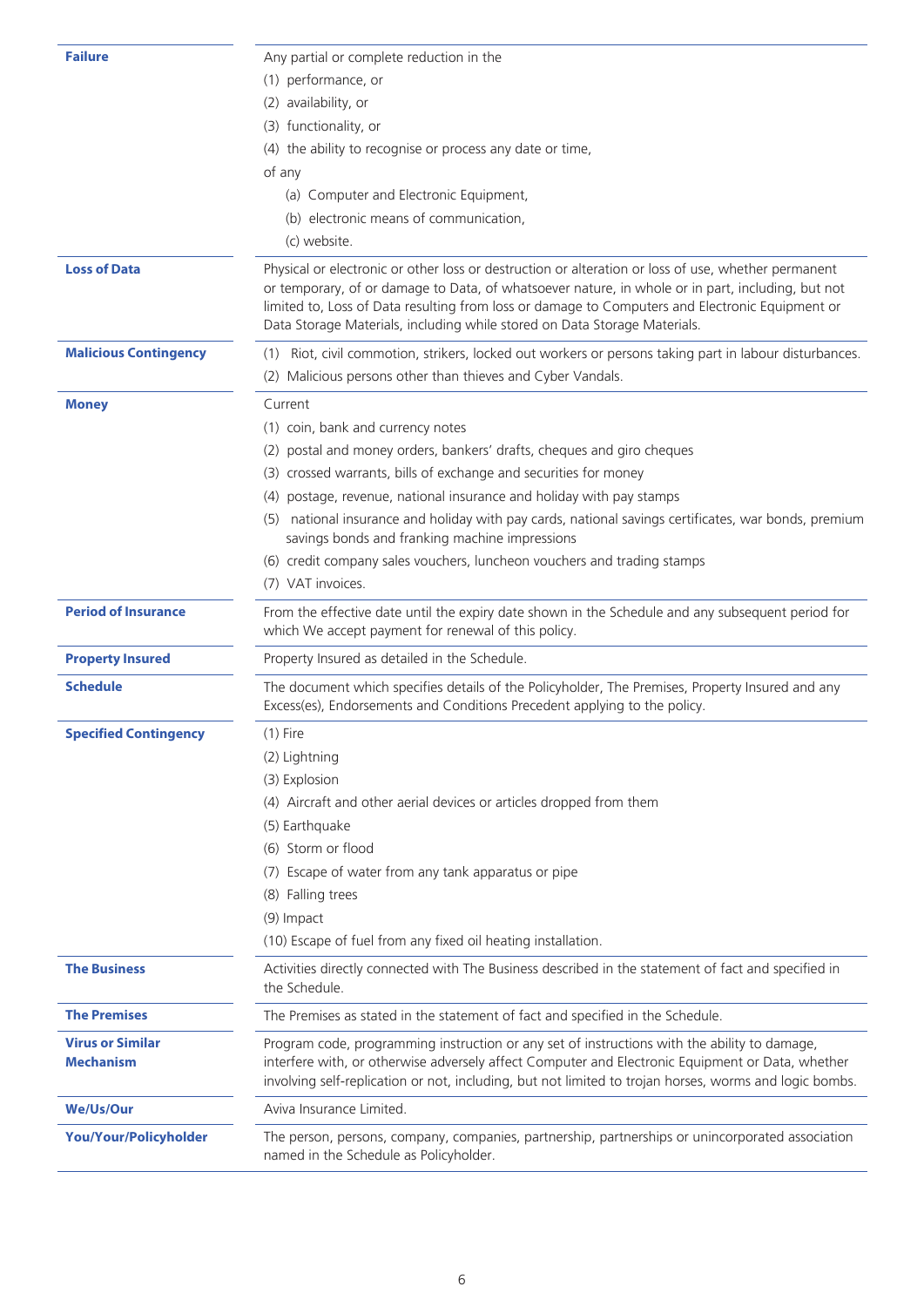# **Asset Protection - Property Damage – All Risks**

| <b>Definitions</b>                      | (Also refer to the Policy Definitions at the front of this policy booklet.)<br>The following definitions apply to this Section and shall keep the same meaning wherever they<br>appear in the Section.<br>Accidental loss, destruction or damage.                                                                                                                                                                                                                                                                                                                                                                                                                                                                                                                                                                                                                                                                                                                                                                                                                                                                                                                                         |  |
|-----------------------------------------|-------------------------------------------------------------------------------------------------------------------------------------------------------------------------------------------------------------------------------------------------------------------------------------------------------------------------------------------------------------------------------------------------------------------------------------------------------------------------------------------------------------------------------------------------------------------------------------------------------------------------------------------------------------------------------------------------------------------------------------------------------------------------------------------------------------------------------------------------------------------------------------------------------------------------------------------------------------------------------------------------------------------------------------------------------------------------------------------------------------------------------------------------------------------------------------------|--|
| <b>Damage</b>                           |                                                                                                                                                                                                                                                                                                                                                                                                                                                                                                                                                                                                                                                                                                                                                                                                                                                                                                                                                                                                                                                                                                                                                                                           |  |
| <b>Defined Contingency</b>              | $(1)$ Fire<br>(2) Lightning or earthquake<br>(3) Explosion<br>(4) Aircraft<br>(5) Riot, civil commotion, strikers, locked out workers or persons taking part in labour disturbances<br>(6) Malicious persons other than thieves<br>(7) Storm or flood<br>(8) Escape of water from any tank, apparatus or pipe<br>(9) Falling trees or radio/TV aerials<br>(10) Impact<br>(11) Leakage of fuel<br>(12) Theft or attempted theft.                                                                                                                                                                                                                                                                                                                                                                                                                                                                                                                                                                                                                                                                                                                                                           |  |
| <b>Property Damage</b><br><b>Excess</b> | The amount (or amounts) shown in the Schedule which We will deduct from each and every claim<br>at each separate premises after the application of Average. See Policy Condition 3.                                                                                                                                                                                                                                                                                                                                                                                                                                                                                                                                                                                                                                                                                                                                                                                                                                                                                                                                                                                                       |  |
| Cover                                   | We will indemnify You in respect of Damage to the Property Insured at the Premises.<br>The Sum Insured under each item is subject to Average. See Policy Condition 3.                                                                                                                                                                                                                                                                                                                                                                                                                                                                                                                                                                                                                                                                                                                                                                                                                                                                                                                                                                                                                     |  |
| <b>Exclusions</b>                       | (Also refer to the Policy Exclusions at the back of this policy booklet.)<br>We will not indemnify You in respect of<br>(1) Damage caused by or consisting of<br>(a) an existing or hidden defect in the property<br>(b) gradual deterioration or wear and tear<br>(c) frost or change in the water table level<br>(d) faulty design of the Property Insured or faulty materials used in its construction<br>(e) faulty workmanship, operating error or omission by You or any Employee<br>(f) the bursting of<br>(i) a boiler<br>(ii) other equipment<br>where the internal pressure is due to steam only and belongs to You or is under Your<br>control.<br>However, We will indemnify You in respect of Damage not otherwise excluded if the<br>boiler or other equipment is the subject of a contract providing inspection or maintenance<br>required by any statutory regulation.<br>(2) Damage caused by or consisting of<br>(a) (i) corrosion, rust or rot<br>(ii) shrinkage, evaporation or loss of weight<br>(iii) dampness or dryness<br>(iv) scratching<br>(v) vermin or insects<br>(b) change in<br>(i) temperature<br>(ii) colour<br>(iii) flavour<br>(iv) texture or finish |  |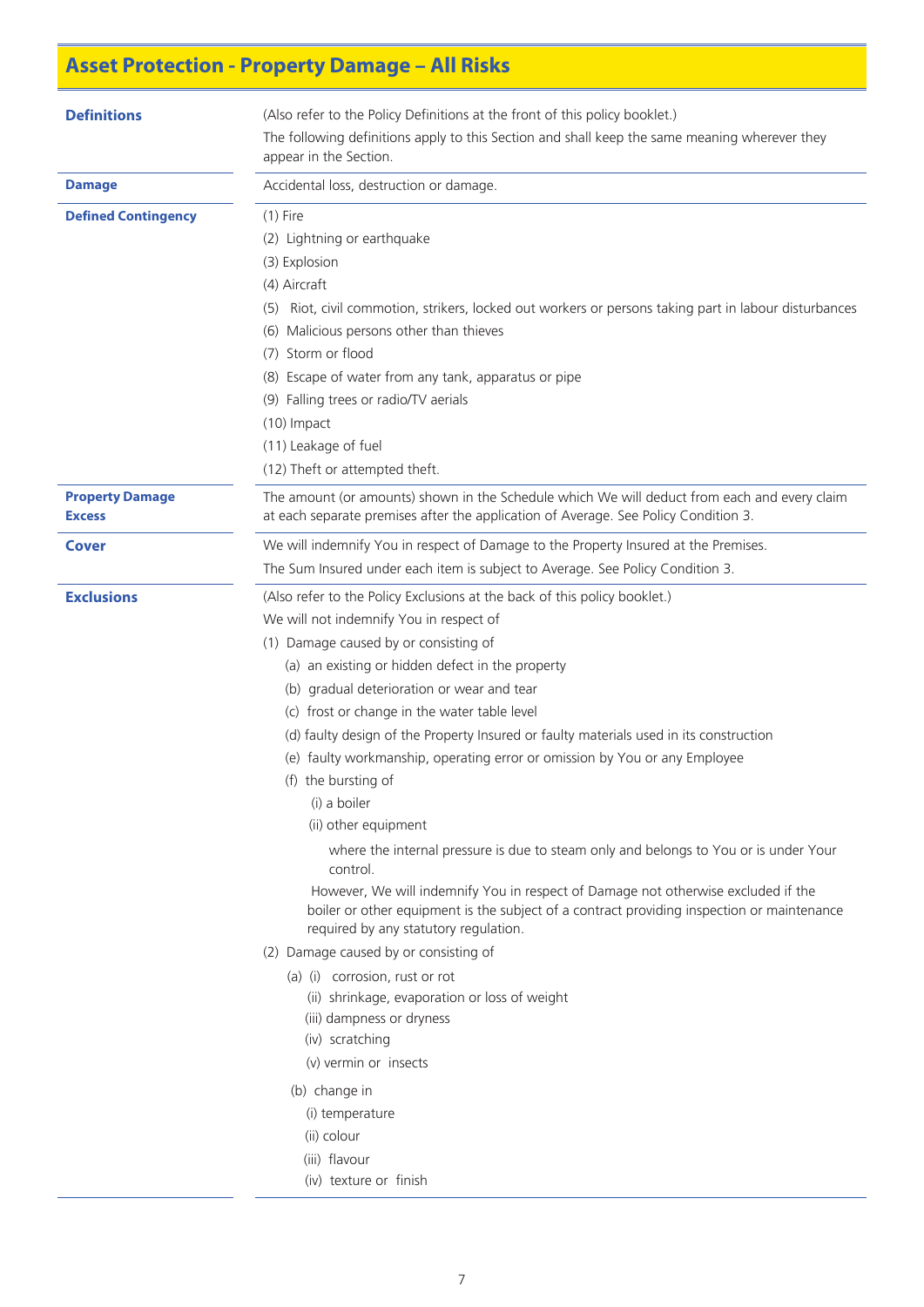- (c) (i) nipple or joint leakage or failure of welds
	- (ii) cracking, fracturing, collapse or overheating of a boiler, vessel, machine or apparatus in which Internal pressure is due to steam only and any associated piping
- (d) mechanical or electrical breakdown of the Property Insured.

However, We will indemnify You in respect of

- (i) Damage not otherwise excluded which itself results from a Defined Contingency or any other accidental cause
- (ii) any subsequent Damage which itself results from a cause not otherwise excluded.
- (3) Damage caused by pollution or contamination.

 However, We will indemnify You in respect of Damage, not otherwise excluded, to the Property Insured caused by

- (a) pollution or contamination which results from a Defined Contingency
- (b) a Defined Contingency which results from pollution or contamination
- (4) Damage caused by or consisting of
	- (a) in respect of buildings only
		- (i) subsidence, ground heave or landslip unless resulting from fire, explosion, earthquake or escape of water from any tank, apparatus or pipe
	- (b) normal settlement of new structures
	- (c) acts of fraud or dishonesty
	- (d) (i) disappearance
		- (ii) unexplained or inventory shortage
		- (iii) misfiling, misplacing of information or clerical error.
- (5) Damage to
	- (a) gates
	- (b) fences
	- (c) moveable property in the open by
		- (i) wind
		- (ii) rain, hail, sleet or snow
		- (iii) flood
		- (iv) dust.
- (6) Damage by fire to the Property Insured resulting from its undergoing any process involving the application of heat
- (7) Damage to the Property Insured resulting from its undergoing any process of
	- (a) production or packaging
	- (b) treatment, testing or commissioning
	- (c) servicing or repair.

However, We will indemnify You in respect of this Damage if it is caused by fire or explosion.

- (8) Damage while the building is unoccupied caused by
	- (a) escape of water from any tank, apparatus or pipe
	- (b) malicious persons.

However, We will indemnify You in respect of this Damage if it is caused by fire or explosion.

- (9) Damage to
	- (a) china, earthenware, marble or other fragile objects (not including stock in trade)
	- (b) a structure caused by its own collapse or cracking.

However, We will indemnify You in respect of this Damage if it results from a Defined Contingency and is not otherwise excluded.

- (10) Damage to
	- (a) property in the course of construction including materials for use in the construction
	- (b) (i) livestock
		- (ii) growing crops or trees

unless specifically stated as insured in the Schedule.

- (11) Damage caused by theft or attempted theft
	- (a) where You or Your partners, directors or Employees or any member of Your household is involved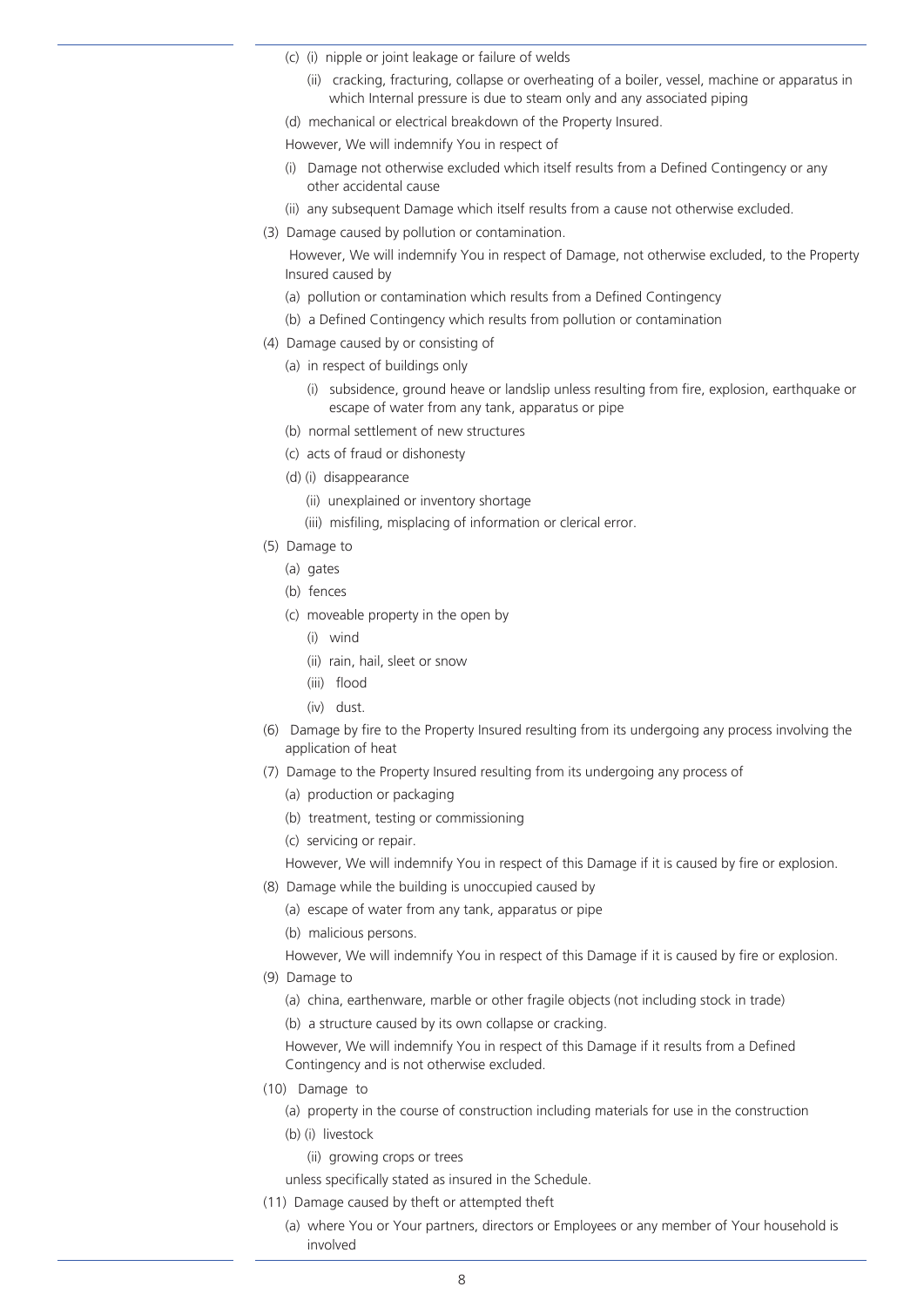|                         | (b) from any building or part of any building not capable of being locked<br>(c) from the open or from any yard, compound, garden or car park forming part of The Premises.<br>(12) Damage to property more specifically insured.<br>(13) the Property Damage Excess.<br>(14) Consequential loss or damage of any kind. |
|-------------------------|-------------------------------------------------------------------------------------------------------------------------------------------------------------------------------------------------------------------------------------------------------------------------------------------------------------------------|
| <b>Cover Extensions</b> | 1. Glass<br>We will indemnify You in respect of                                                                                                                                                                                                                                                                         |
|                         | (a) breakage (including the cost of boarding up) of glass at The Premises                                                                                                                                                                                                                                               |
|                         | (b) (i) Damage to                                                                                                                                                                                                                                                                                                       |
|                         | contents of display windows                                                                                                                                                                                                                                                                                             |
|                         | ■ window and door frames                                                                                                                                                                                                                                                                                                |
|                         |                                                                                                                                                                                                                                                                                                                         |
|                         | (ii) the cost of removing and reinstating obstructions to replacing glass<br>(c) breakage of fixed                                                                                                                                                                                                                      |
|                         |                                                                                                                                                                                                                                                                                                                         |
|                         | (i) wash hand basins, pedestals, baths, sinks                                                                                                                                                                                                                                                                           |
|                         | (ii) lavatory bowls, bidets, cisterns                                                                                                                                                                                                                                                                                   |
|                         | (iii) shower trays, splashbacks<br>at The Premises.                                                                                                                                                                                                                                                                     |
|                         |                                                                                                                                                                                                                                                                                                                         |
|                         | The maximum that We will pay in respect of item (b) (i) and (ii) is $£2,000$ in the aggregate.                                                                                                                                                                                                                          |
|                         | We will not indemnify You in respect of                                                                                                                                                                                                                                                                                 |
|                         | (1) breakage of glass in                                                                                                                                                                                                                                                                                                |
|                         | (a) light fittings                                                                                                                                                                                                                                                                                                      |
|                         | (b) signs                                                                                                                                                                                                                                                                                                               |
|                         | (c) vehicles                                                                                                                                                                                                                                                                                                            |
|                         | (d) vending machines                                                                                                                                                                                                                                                                                                    |
|                         | (2) breakage                                                                                                                                                                                                                                                                                                            |
|                         | (a) to stock in trade or goods in trust                                                                                                                                                                                                                                                                                 |
|                         | (b) while The Premises are unoccupied                                                                                                                                                                                                                                                                                   |
|                         | (c) in transit or while being fitted                                                                                                                                                                                                                                                                                    |
|                         | (d) caused by workmen carrying out alterations or repairs to The Premises                                                                                                                                                                                                                                               |
|                         | (3) the Property Damage Excess.                                                                                                                                                                                                                                                                                         |
|                         | 2. Subsidence                                                                                                                                                                                                                                                                                                           |
|                         | Operative only if shown in the Schedule.                                                                                                                                                                                                                                                                                |
|                         | <b>Definition</b>                                                                                                                                                                                                                                                                                                       |
|                         | For the purpose of this extension only, Damage shall mean subsidence of, or ground heave of<br>the site of the Property Insured or landslip.                                                                                                                                                                            |
|                         | We will only indemnify You in respect of Damage to                                                                                                                                                                                                                                                                      |
|                         | (a) forecourts, car parks, driveways, footpaths, swimming pools, terraces or patios                                                                                                                                                                                                                                     |
|                         | (b) walls, gates, hedges or fences                                                                                                                                                                                                                                                                                      |
|                         | if                                                                                                                                                                                                                                                                                                                      |
|                         | (i) if such property is specifically insured by this Section<br>and                                                                                                                                                                                                                                                     |
|                         | (ii) Damage also occurs to the building to which such property applies and that building is<br>insured by this Section.                                                                                                                                                                                                 |
|                         | We will not indemnify You in respect of                                                                                                                                                                                                                                                                                 |
|                         | (1) Damage caused by                                                                                                                                                                                                                                                                                                    |
|                         | (a) collapse, cracking, shrinking or settlement of any building                                                                                                                                                                                                                                                         |
|                         | (b) coastal or river erosion                                                                                                                                                                                                                                                                                            |
|                         | (c) defective design or inadequate construction of foundations                                                                                                                                                                                                                                                          |
|                         | (d) demolition, structural alteration or repair                                                                                                                                                                                                                                                                         |
|                         | (e) settlement or movement of made up ground.                                                                                                                                                                                                                                                                           |
|                         | (2) Damage as a result of movement of solid floor slabs.                                                                                                                                                                                                                                                                |

- However, We will indemnify You if there is Damage to the foundations beneath the exterior walls of The Premises at the same time.
- (3) the Subsidence Excess.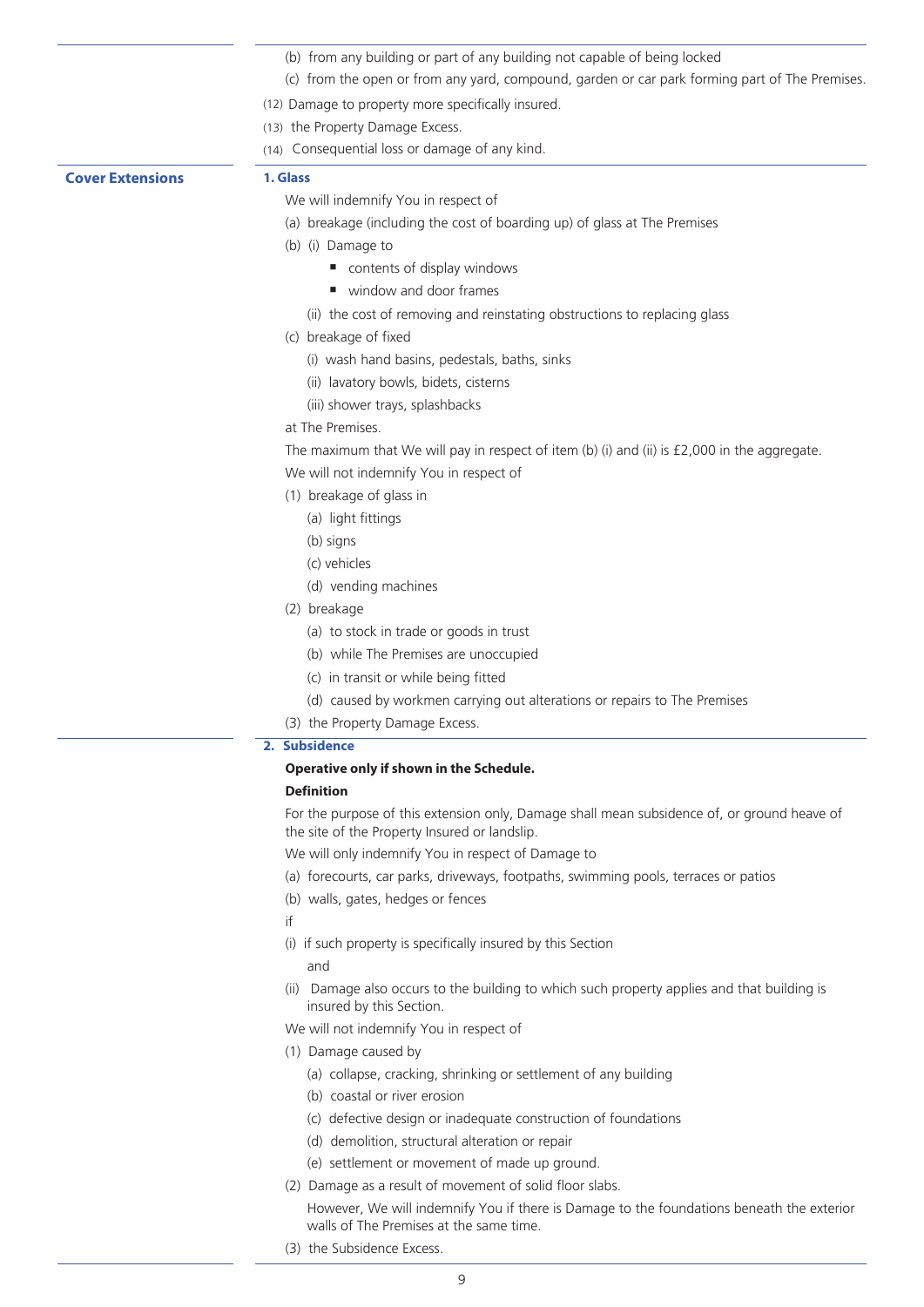**Clauses** The following Clauses apply to both the Buildings and Contents items where insured.

### **1. All Other Contents**

- This term includes
- (a) Employees' pedal cycles and other personal belongings but only if they are not otherwise insured.

The maximum We will pay for any one person's property is £2,500.

- (b) visitors' personal belongings
- The maximum that We will pay for any one person's property is £1,000.
- (c) paintings, curios or other works of art

The maximum that We will pay is £6,000 in respect of any one item.

- (d) wines, spirits, cigarettes and tobacco held for entertainment purposes. The maximum that We will pay is £500 any one loss.
- (e) trade samples, brochures, promotional merchandise and goods in trust held at The Premises. The maximum We will pay is £5,000 any one loss.

#### **2. Automatic Reinstatement of Sum Insured**

The Sums Insured stated in the Schedule will not be reduced by the amount of any claim unless We or You give notice to the contrary.

You must pay the additional premium required to reinstate the Sums Insured.

#### **3. Basis of Claim Settlement**

(a) If Property Insured other than Business Records stock in trade, Employees' pedal cycles or personal belongings is destroyed We will pay for its rebuilding or replacement by similar property in a condition as good as, but not better than or more extensive than, its condition when new.

If such property is only partially destroyed, We will pay for replacement or repair of the damaged portion to a condition as good as, but not better or more extensive than, its condition when new. However, We will not pay more than We would have done if the property had been completely destroyed.

- (b) The property may be replaced on another site and in a manner suitable to Your needs, but this must not increase Our liability.
- (c) All work must begin and be carried out as quickly as possible.
- (d) If at the time of rebuilding or replacement 85% of the cost which would have been required to replace the whole of the Property Insured under that item is greater than the Sum Insured at the time the Damage occurred You will be liable to pay a proportionate share of the loss.
- (e) We will not pay under this clause
	- (i) until You have incurred the cost of replacing or repairing the property
	- (ii) if You, or someone acting on Your behalf have insured the property under another policy which does not have a similar basis of reinstatement

(iii) if You do not comply with any of the terms of this clause.

#### **4. Business Records**

Following Damage as insured under this Section, to any item on Business Records, We will pay (a) the cost of replacing

- (i) computer system records
- (ii) books, deeds, manuscripts
- (iii) plans, drawings or documents

 which require to be replaced and are capable of being replaced belonging to You or held by You in trust and for which You are responsible.

(b) the cost of obtaining evidence of the contents or any essential documents which are not capable of being replaced

but only for

- (i) the value of the materials
- (ii) the cost of labour and computer time spent in reproducing them.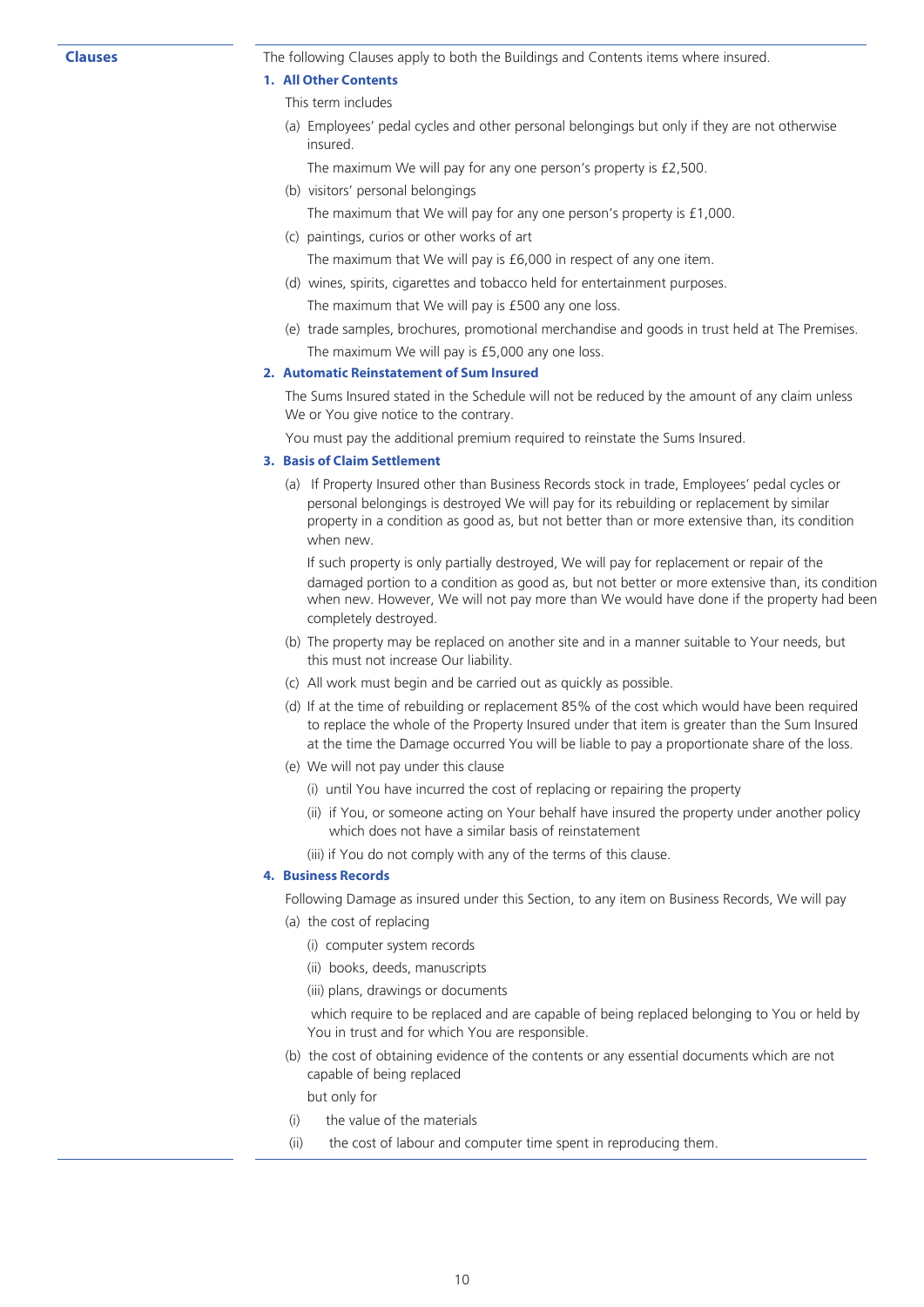The maximum We will pay in respect of any one

- (i) computer system record
- (ii) book, deed, manuscript
- (iii) plan, drawing or document is £1,000.

The maximum We will pay in respect of any one loss shall not exceed the Business Records Sum Insured as stated in the Schedule.

We will not pay for

- (a) expenses in connection with producing information to be recorded
- (b) the value to You of any information lost.

#### **5. Changing Locks**

We will pay for the cost of changing locks at The Premises if keys are lost

from

(a) The Premises

- (b) Your home
- (c) The home of any authorised Employee

following theft or attempted theft

or

whilst in Your custody or that of an Employee following theft or attempted theft.

If the keys belong to a safe they must be

(i) removed from The Premises overnight

(ii) kept in a secure place away from the safe when You or an Employee occupies The Premises. The maximum We will pay for any one loss is £1,000.

#### **6. Construction and Occupation of the Buildings**

Unless otherwise stated in the Schedule the buildings are

- (a) constructed of brick, stone or concrete
- (b) roofed with slates, tiles, concrete, metal or asbestos

with no more than 10% of other materials

(c) occupied for the sole purpose of The Business and otherwise only as offices or a private dwelling.

### **7. Debris Removal**

The Sum Insured for each item, except on stock and materials in trade, includes costs and expenses You occur, with Our consent, for

- (a) removal of debris
- (b) dismantling or demolishing
- (c) shoring up or propping
- of the parts of the property which have suffered Damage insured under this Section.

We will not indemnify You in respect of costs and expenses

- (a) incurred in removing debris from anywhere other than the site of the Damage and the area adjacent to it
- (b) arising from pollution or contamination of property not insured under this Section.
- (c) more specifically insured.

#### **8. European Union & Public Authorities**

Following Damage as insured under this Section, to any item on buildings, We will pay the additional cost of reinstating the Property Insured necessary to comply with any

- (a) European Community Legislation
- (b) Act of Parliament
- (c) Bye-Laws of any Public Authority.

We will not indemnify You in respect of

- (1) costs incurred
- (a) in respect of Damage not insured by this Section
- (b) where notice was served on You before the Damage occurred
- (c) where an existing requirement must be completed within a stipulated period
	- (d) in respect of property or parts of the property, other than foundations (unless foundations are specifically excluded) which have not suffered Damage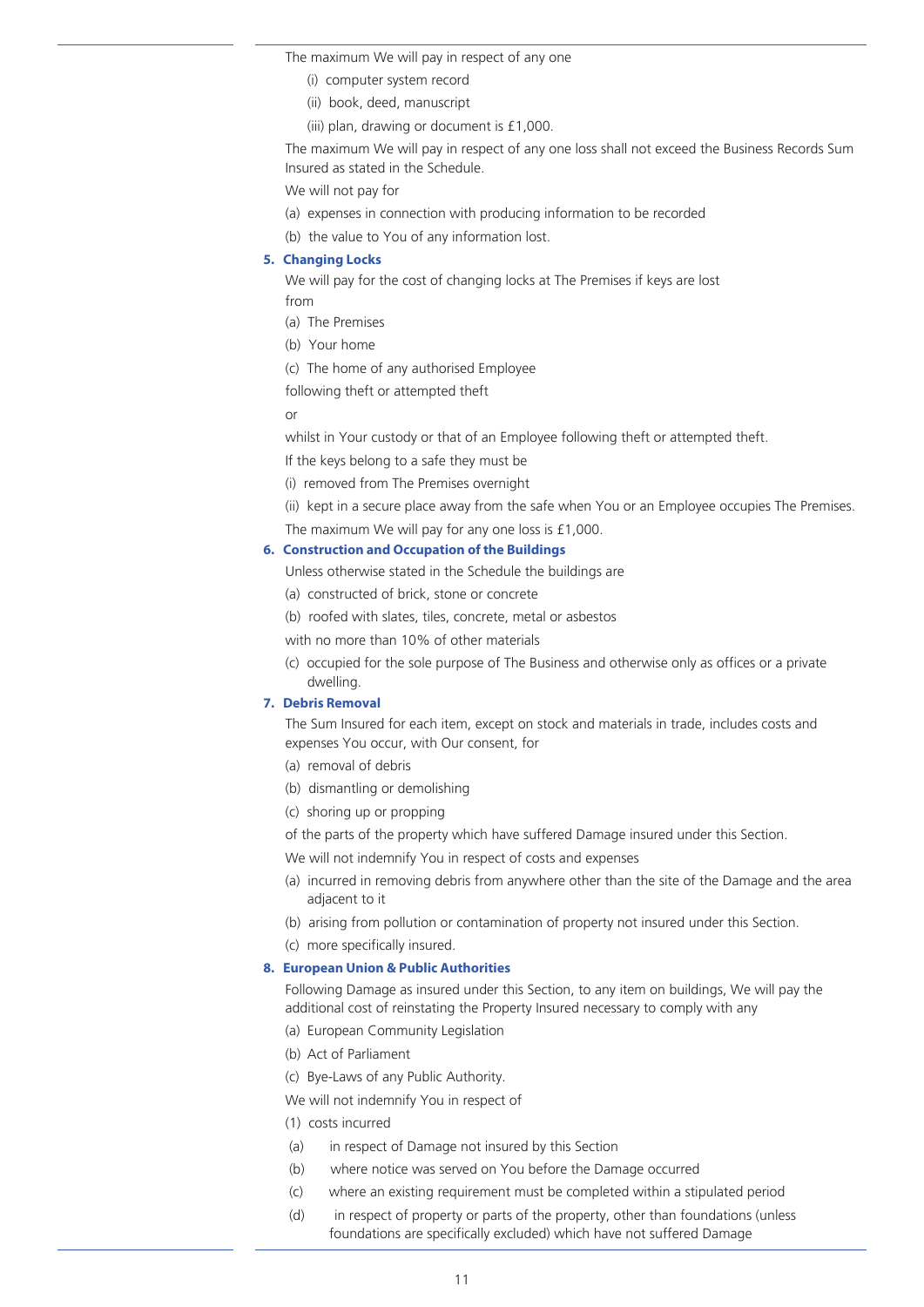(2) any charge or assessment arising from capital appreciation following compliance with this legislation.

The reinstatement of the property

- (a) must begin and be carried out as quickly as possible
- (b) may be carried out on another site and in a manner suitable to Your needs but this must not increase Our liability.

If Our liability under this Section is reduced by the application of any terms or conditions of this policy, Our liability under this Clause will be similarly reduced.

The maximum We will pay under this Clause in respect of any one item is the item Sum Insured.

#### **9. Limit of liability**

The maximum we will pay under this Section will not exceed the Sums Insured in the Schedule.

#### **10. Loss of Metered Water**

We will pay for charges that You are responsible for, if water is accidentally discharged from a metered water system providing service to The Premises.

The maximum that we will pay is £10,000 any one occurrence.

#### **11. Professional Fees**

The Sum Insured for each building item, includes an amount for professional fees necessarily incurred in reinstating or repairing the property Insured, following Damage insured under this Section.

We will not indemnify you in respect of fees

- (a) more specifically insured
- (b) incurred in preparing a claim.

#### **12. Temporary Removal**

We will indemnify You in respect of Damage as insured under this Section to the Property Insured, while temporarily removed elsewhere or in transit anywhere in Europe and for up to 30 days in each Period of Insurance, anywhere in the world.

The maximum We will pay in respect of any one item is

- (a) £1,000 in respect of computer system records, books, deeds, manuscripts, plans, drawings or documents
- (b) £5,000 in respect of any other Property Insured.

We will not indemnify you in respect of Damage caused

- (a) by theft or attempted theft from any unattended vehicle where
	- (i) all doors and windows have not been locked
	- (ii) the vehicles are not garaged in a locked building or locked and secured in a fully enclosed yard or compound when left overnight
- (b) to property in any soft topped, open topped or open sided vehicle by storm or malicious persons or theft or attempted theft.

#### **13. Theft Damage to Buildings**

We will indemnify You in respect of Damage to Buildings at The Premises for which you are responsible caused by theft or attempted theft from The Premises. Our liability will not exceed the total Sum Insured under this Section.

#### **14. Transfer of Interest**

If at the time of Damage to a building insured under this Section, You have entered into a contract to sell Your interest in it, but

- (a) the contract has not yet been completed
- (b) the building has not yet been insured by or on behalf of the purchaser

and the purchase is subsequently completed, We will indemnify the purchaser to the extent that this Section insures that building.

This will not affect either Your or Our rights and liabilities up to the date of completion of the purchase.

#### **15. Underground Services**

Where We provide indemnity in respect of Your buildings, or You are liable as tenant, We will indemnify You in respect of accidental damage to underground

- (a) pipes
- (b) cables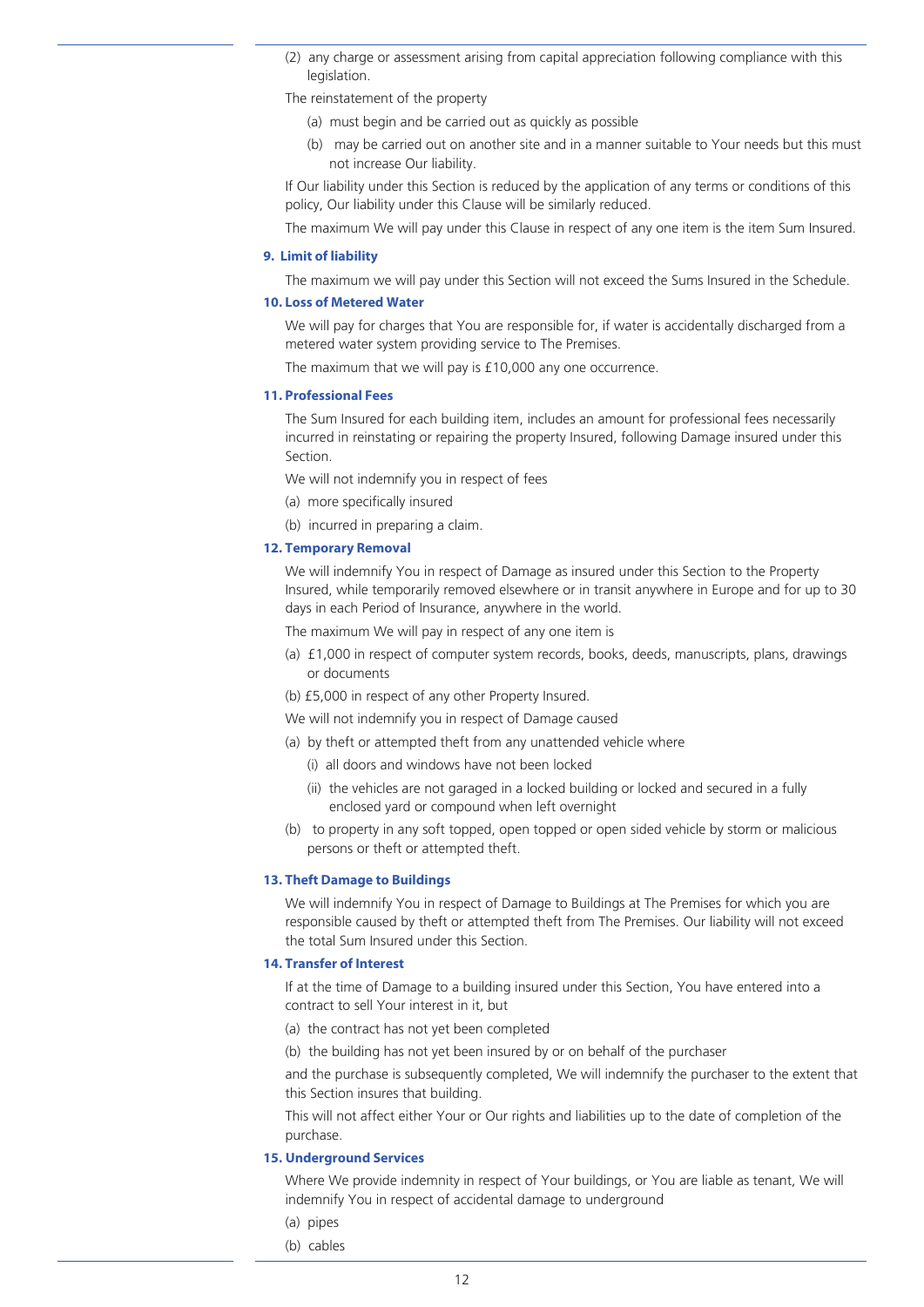Which extend from the Buildings to the public mains.

- We will not indemnify You in respect of
- (1) the cost of maintenance
- (2) accidental damage caused by
	- (a) (i) gradual deterioration or wear and tear
		- (ii) corrosion, rust, rot or fungus
		- (iii) vermin or insects
		- (iv) atmospheric or climatic conditions
		- (v) normal settlement or shrinkage
	- (b) faulty workmanship, defective design or the use of defective materials.

#### **16. Capital Additions**

We will indemnify You in respect of loss, destruction or damage to

- (1) newly built and/or newly acquired buildings and/or trade fixtures and fittings
- (2) alterations, additions and improvements to buildings and/or trade fixtures and fittings, but not in respect of any appreciation value

situate anywhere in England, Wales, Scotland, Northern Ireland, the Channel Islands or the Isle of Man.

The maximum We will pay in respect of any one location under this Clause is

(a) 10% of the total Buildings and trade fixtures and fittings Sum Insured by this Section or

(b) £500,000

whichever is the lower.

You must provide Us with details of these extensions as soon as possible, but at least within six months and specifically insure such extensions with Us, from the date Our exposure commenced.

#### **17. Fire Brigade Damage to Gardens**

We will indemnify You in respect of costs and expenses necessarily incurred in reinstating or repairing landscape gardens and grounds following damage caused by Fire Brigade equipment or personnel in the course of combating fire.

The maximum We will pay in respect of any one occurrence is £1,000.

#### **18. Lamps, Signs and Nameplates**

We will indemnify You in respect of Damage to The Business

- (a) Lamps
- (b) Signs
- (c) Nameplates
- at The Premises.

The maximum that We will pay in respect of any one item is £500.

We will not indemnify You in respect of Damage arising from

- (1) Mechanical or electrical breakdown
- (2) Wear and tear
- (3) Corrosion or rot.

#### **19. Trace and Access**

We will pay reasonable costs and expenses incurred with Our consent

- (1) in locating the actual source of Damage
	- and
- (2) any repairs directly arising from (1)

caused by the escape of water from any tank, apparatus or pipe or leakage of fuel from any fixed oil heating installation, provided such Damage is insured by this Section.

We will not indemnify You in respect of costs or expenses incurred where Damage results solely from a change in the water table level.

The maximum We will pay is £10,000 in any one Period of Insurance.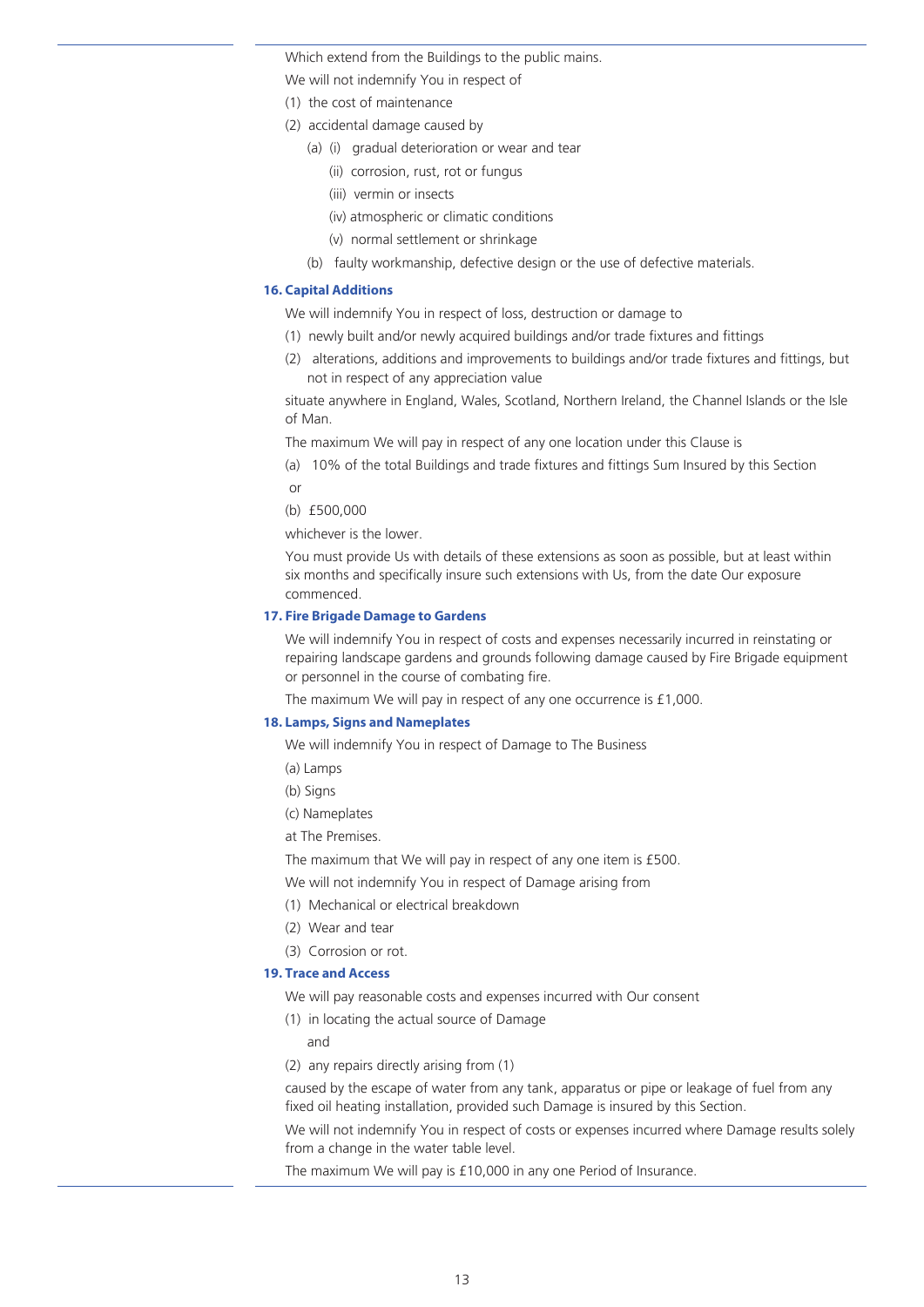#### **20. Homeworkers**

We will indemnify You in respect of Damage as insured under this Section to the Property Insured at Your residence or the residence of Your principals or any Employee in Great Britain, Northern Ireland, the Isle of Man or Channel Islands.

The maximum We will pay is £2,500 any one loss.

#### **21. Mobile Telephone**

We will indemnify You in respect of

- (1) Damage to Your mobile telephone.
- (2) unauthorised use following theft of your mobile telephone.
- We will not indemnify You
- (1) in respect of loss of data.
- (2) for losses more specifically insured elsewhere.
- (3) in respect of Damage to your mobile telephone where a replacement is provided under the terms of Your existing airtime contract.
- (4) in respect of unauthorised use unless payment has been made or liability admitted for theft of Your mobile telephone.
- (5) in respect of Damage caused
	- (a) by theft or attempted theft from any unattended vehicle where
		- (i) all doors and windows have not been locked.
		- (ii) the vehicle is not garaged in a locked building or locked and secured in a fully enclosed yard or compound when left overnight.
	- (b) to Your mobile phone in any soft topped, open sided vehicle by storm or malicious persons or theft or attempted theft.
- (6) in respect of the first £50 of any claim.

#### **Basis of Claims Settlement**

The basis upon which We will calculate the amount We will pay for any claim will be

(1) in the event of Damage to Your mobile telephone the cost

- (a) to repair
	- or
- (b) of replacement with an equivalent model of similar functionality and specification

However, We will not pay more than We would have done if Your mobile telephone had been completely destroyed.

(2) the cost of services used by unauthorised person(s) following theft of Your mobile telephone.

#### **Maximum Amount Payable**

The maximum We will pay for any one loss in respect of

- (1) Your mobile telephone is £250
- (2) unauthorised use of Your mobile telephone is £250

arising from a single event.

We will not pay for more than two events in any one Period of Insurance.

#### **Claims Procedure**

If in relation to any claim You fail to fulfil any of the following conditions, You will lose Your right to indemnity or payment for that claim.

- (1) If Your mobile telephone is stolen You must notify
	- (a) Your airtime provider to bar Your SIM card
	- (b) the Police and obtain a crime reference number

within 24 hours of becoming aware of the theft.

- (2) You must notify us within 48 hours of becoming aware of the loss and provide
	- (a) proof of purchase or evidence of Your airtime provider business contract
	- (b) the International Manufacturers Electronic Identification (IMEI) number of Your Mobile telephone
	- (c) in the event of a theft, the crime reference number.
- (3) You must provide the monthly mobile telephone bill(s) covering any period of unauthorised use and the bill for the month immediately prior to the loss.

**Endorsements and Conditions Precedent** This Section is subject to any Endorsements and Conditions Precedent stated in the Schedule as applying.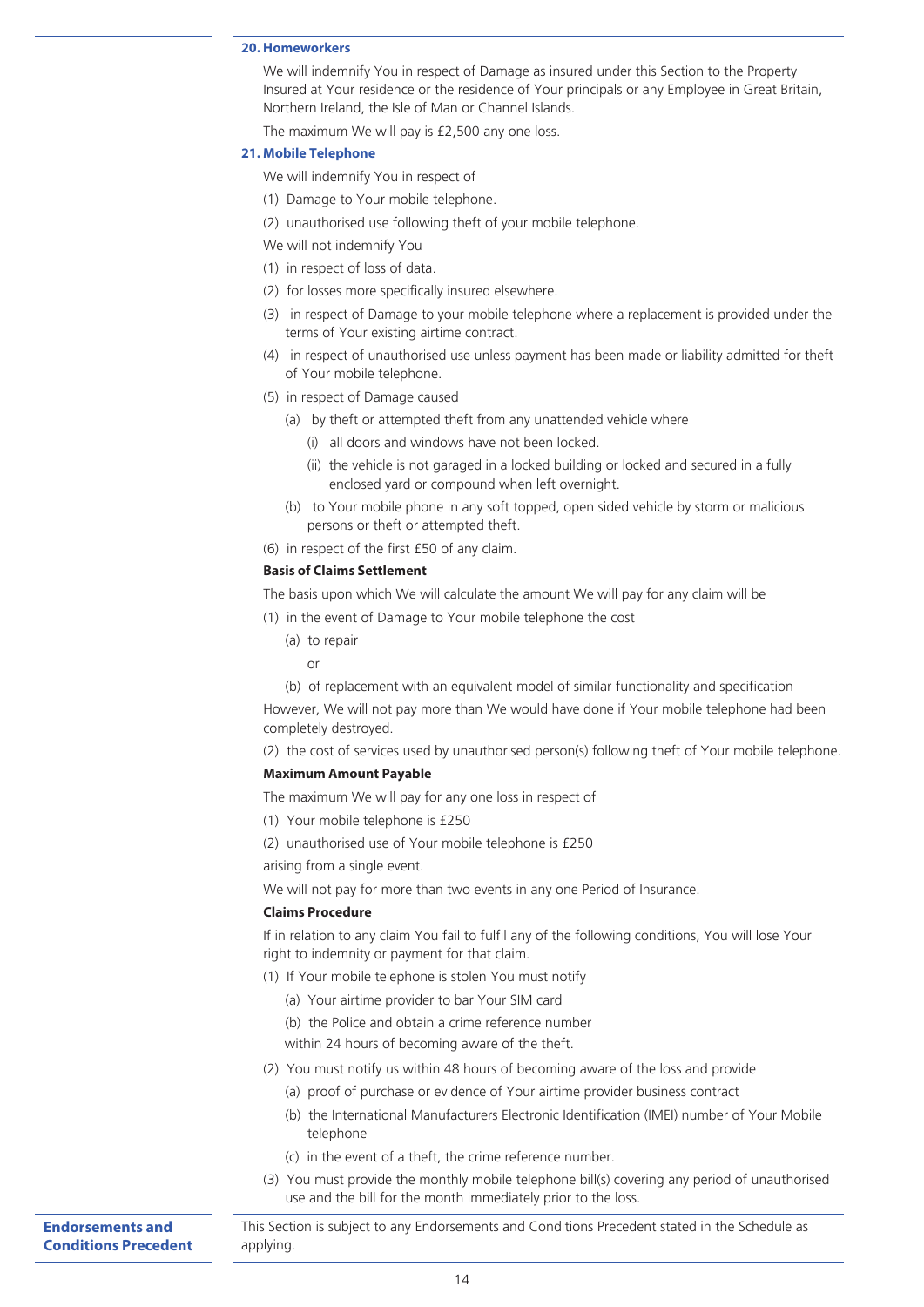# **Asset Protection - Computer Breakdown**

| <b>Definitions</b>                                 | (Also refer to the Policy Definitions at the front of this policy booklet.)<br>The following definitions apply to this Section and shall keep the same meaning wherever they<br>appear in the Section.                                                                                                                                                                                                                                            |
|----------------------------------------------------|---------------------------------------------------------------------------------------------------------------------------------------------------------------------------------------------------------------------------------------------------------------------------------------------------------------------------------------------------------------------------------------------------------------------------------------------------|
| <b>Breakdown</b>                                   | The actual breaking distortion or electrical burn-out of any part of the Computer Equipment whilst<br>in use at The Premises arising from defects in the item causing sudden stoppage of its function and<br>requiring its repair or replacement.                                                                                                                                                                                                 |
| <b>Computer Equipment</b>                          | All parts of the electronic data processing installation at The Premises including computer software<br>programs all ancillary equipment and wiring but excluding Computer Equipment controlling any<br>manufacturing process.                                                                                                                                                                                                                    |
|                                                    | The definition also includes laptops and other portable Computer Equipment anywhere in the<br>United Kingdom when the new replacement value of such equipment has been included in the<br>Sum Insured.                                                                                                                                                                                                                                            |
| <b>Failure of Distribution</b><br><b>Equipment</b> | Total failure for a period of at least 30 consecutive minutes of the electrical supply to an item of<br>Computer Equipment resulting from sudden and unforeseen loss of or material damage to the<br>distribution equipment within The Premises.                                                                                                                                                                                                  |
| <b>Indemnity Period</b>                            | The Period during which The Business results are affected as a result of Breakdown of the<br>Computer Equipment or Failure of Distribution Equipment starting from the date of Breakdown or<br>Failure of Distribution Equipment and lasting no longer than the Maximum Indemnity Period.                                                                                                                                                         |
| <b>Loss of Data</b>                                | Erasure destruction distortion or corruption of computer system records used with the Computer<br>Equipment whilst anywhere in the world resulting from an identifiable cause but excluding the<br>loss of or loss of use of computer system records directly resulting from pre-existing faults in or<br>unsuitability of computer system records and also excluding losses discovered later than twelve<br>months after the loss was initiated. |
| <b>Maximum Indemnity</b><br><b>Period</b>          | 12 months.                                                                                                                                                                                                                                                                                                                                                                                                                                        |
| <b>Cover</b>                                       | We will indemnify You in respect of                                                                                                                                                                                                                                                                                                                                                                                                               |
|                                                    | (1) Breakdown of the Computer Equipment.                                                                                                                                                                                                                                                                                                                                                                                                          |
|                                                    | (2) Increased Cost of Working following Breakdown or Failure of Distribution Equipment                                                                                                                                                                                                                                                                                                                                                            |
|                                                    | and the amount payable will be                                                                                                                                                                                                                                                                                                                                                                                                                    |
|                                                    | (a) the additional expenses You reasonably incur in order to continue The Business during the<br>Indemnity Period immediately following the occurrence less any savings in expenses as a<br>result of the occurrence                                                                                                                                                                                                                              |
|                                                    | (b) auditors' or accountants' charges reasonably incurred for producing and certifying details of<br>a claim under this Section.                                                                                                                                                                                                                                                                                                                  |
|                                                    | (3) Reinstatement of Data and the amount payable will be the cost of replacing computer systems<br>records used with the Computer Equipment following Loss of Data.                                                                                                                                                                                                                                                                               |
| <b>Exclusions</b>                                  | (Also refer to the Policy Exclusions at the back of this policy booklet.)                                                                                                                                                                                                                                                                                                                                                                         |
|                                                    | We will not indemnify You in respect of                                                                                                                                                                                                                                                                                                                                                                                                           |
|                                                    | (1) Breakdown of Computer Equipment which is not covered by a maintenance rental hire or lease<br>agreement or manufacturers warranty providing free parts and free labour at inclusive cost                                                                                                                                                                                                                                                      |
|                                                    | (2) any loss recoverable under any guarantee or maintenance rental hire or lease agreement or<br>contract                                                                                                                                                                                                                                                                                                                                         |
|                                                    | (3) gradual deterioration or wear and tear                                                                                                                                                                                                                                                                                                                                                                                                        |
|                                                    | (4) Computer Equipment more than 10 years old from the year of manufacture                                                                                                                                                                                                                                                                                                                                                                        |
|                                                    | (5) prototype equipment                                                                                                                                                                                                                                                                                                                                                                                                                           |
|                                                    |                                                                                                                                                                                                                                                                                                                                                                                                                                                   |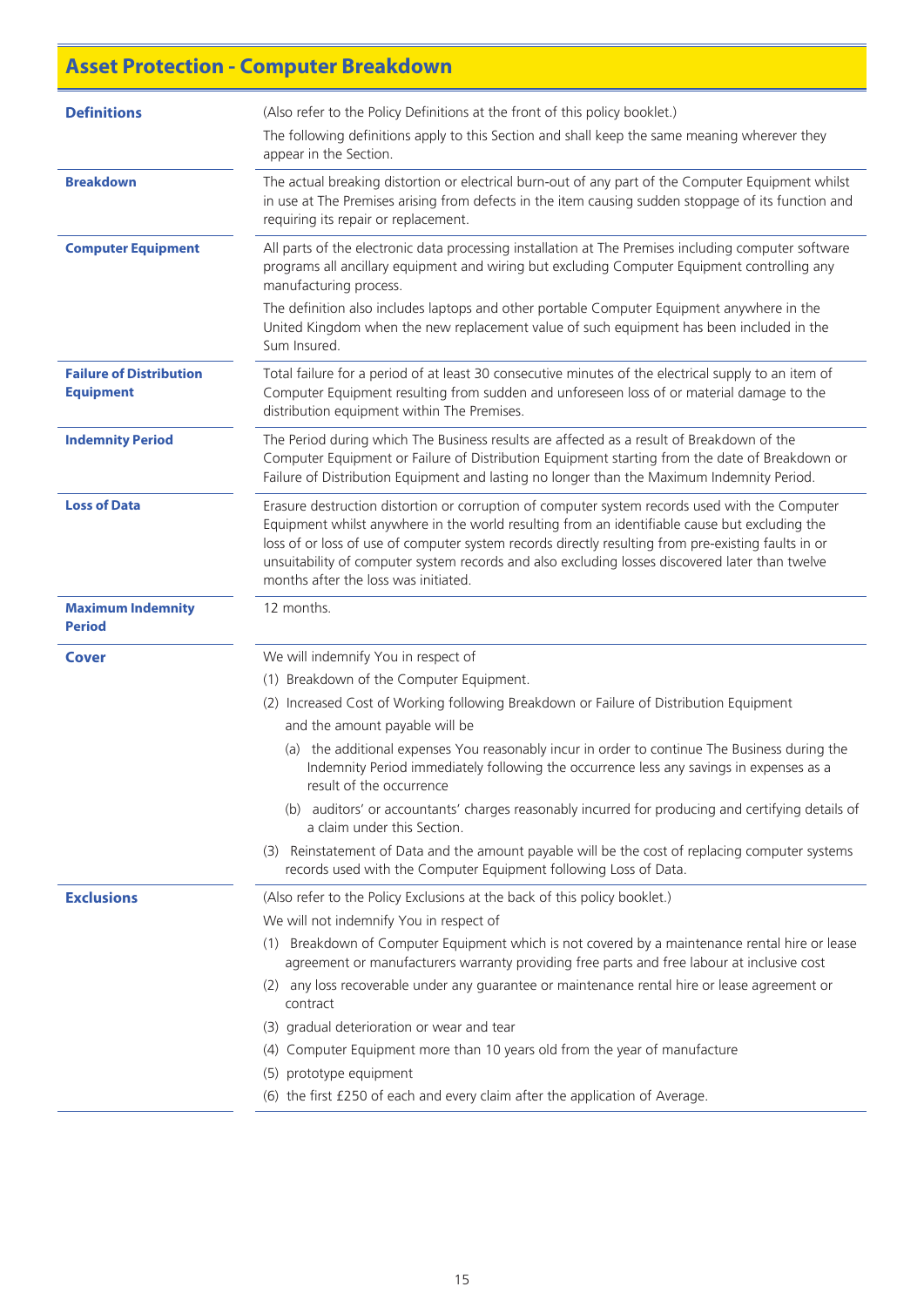#### **Cover Extensions 1. Additional Rental Charge**

We will indemnify You for any reasonable increase in existing Computer Equipment rental lease or hire charges payable for the 24 month period immediately following an insured Breakdown.

The maximum We will pay under this extension is £2,500.

#### **2. Consulting Engineers' Fees and Claims Investigation Costs**

We will indemnify You for reasonable costs incurred including consulting engineers' fees in investigating possible repairs (whether or not successful) and/or the reinstatement of an item of Computer Equipment following Breakdown.

The maximum We will pay under this extension is £5,000.

#### **3. Incompatibility of Computer Records**

If Breakdown results in the replacement of Computer Equipment with Computer Equipment which is incompatible with Your undamaged computer system records We will indemnify You against

- (a) costs of modification of the Computer Equipment
- (b) costs of replacing and/or reinstating computer system records

reasonably incurred to achieve compatibility.

The maximum We will pay under this extension is £5,000.

#### **4. Removal of Debris/Protection from Further Damage**

We will indemnify You against the costs incurred in

- (a) removing debris and/or dismantling and/or demolishing any item of Computer Equipment following Breakdown
- (b) protecting any item of Computer Equipment whether damaged or not provided that this is necessitated by Breakdown.

The maximum We will pay under this extension is £5,000.

#### **5. Temporary Repairs and Expediting Permanent Repairs**

We will indemnify You against reasonable costs incurred in making a temporary repair or in expediting a permanent repair to an item of Computer Equipment following Breakdown.

The maximum We will pay under this extension is £5,000

#### **Clauses 1. Automatic Reinstatement of Sum Insured**

The Sums Insured and limits stated in the Schedule will not be reduced by the amount of any claim unless We or You give notice to the contrary.

You must pay the additional premium required to reinstate the Sums Insured and limits.

**2. Average**

If at the time of replacement or repair 85% of the cost which would have been required to replace all Computer Equipment is greater than the Sum Insured at the time of the loss You will be liable to pay a proportionate share of the loss.

#### **3. Basics of Claims Settlement – Reinstatement**

If Computer Equipment is destroyed beyond economic repair we will pay for its replacement by Computer Equipment of equal performance and/or capacity or if this is not possible by Computer Equipment with the nearest higher performance and/or capacity.

If an economic repair is possible we will pay for the repair of the Computer Equipment to its condition when new.

If Computer Equipment is destroyed or damaged in part only We will not pay more than We would have done if the Computer Equipment had been completely destroyed.

#### **4. Limit of Indemnity**

The maximum We will pay under this Section will not exceed the Sums Insured and limits in the Schedule plus any extra amounts for which We are liable under the Extensions.

| <b>Special Condition</b>                               | <b>Precautions</b>                                                                                                                                                                                                                              |  |
|--------------------------------------------------------|-------------------------------------------------------------------------------------------------------------------------------------------------------------------------------------------------------------------------------------------------|--|
|                                                        | You shall at all times take precautions to retain in efficient working condition and available for<br>immediate use any standby or spare machinery or any other loss minimising factors in existence<br>when this insurance was first effected. |  |
| <b>Endorsements and</b><br><b>Conditions Precedent</b> | This Section is subject to any Endorsement and Conditions Precedent stated in the Schedule as<br>applying.                                                                                                                                      |  |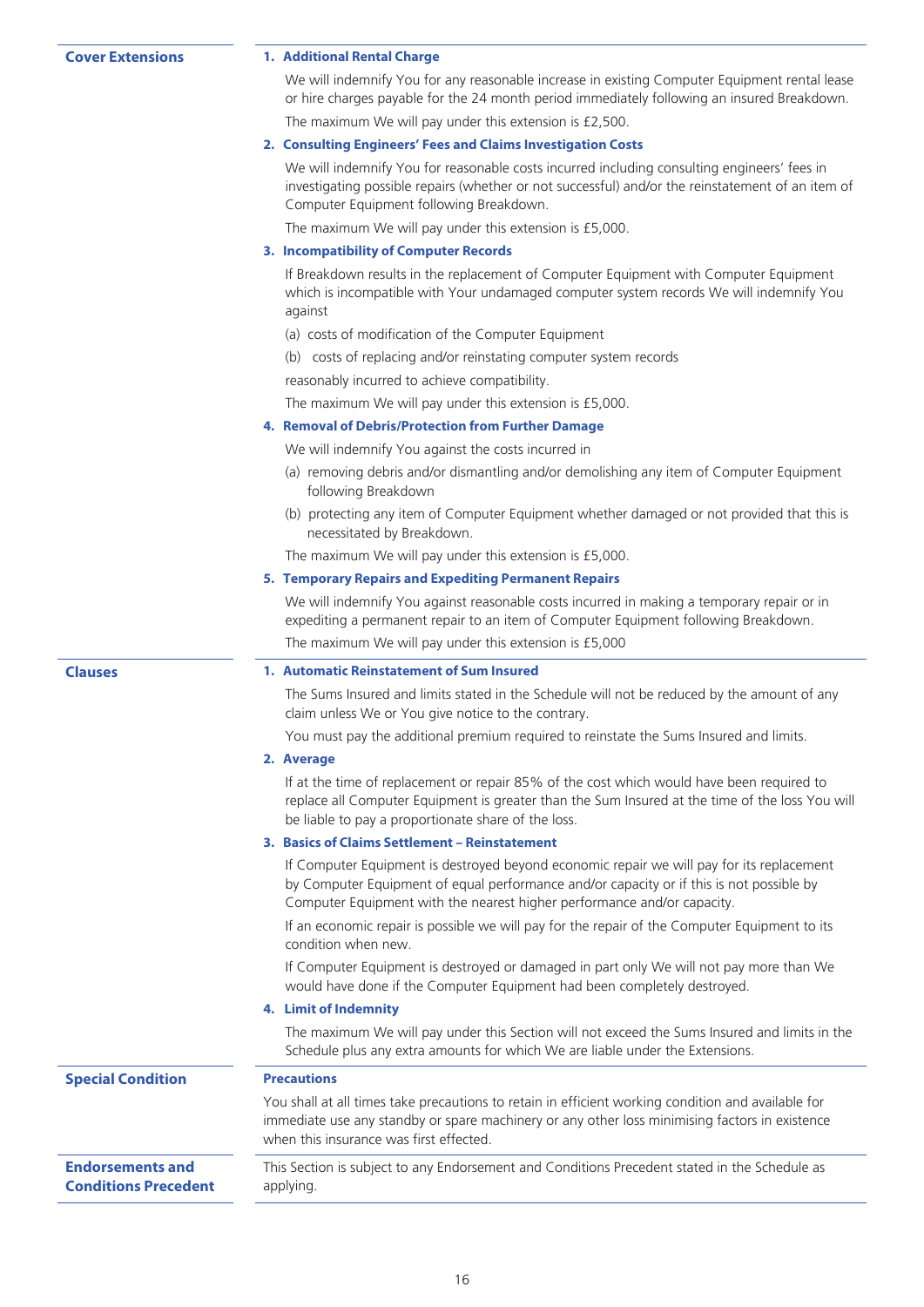**Conditions Precedent** The following Conditions Precedent apply.

#### **1. Back-up Records**

It is a Condition Precedent to Our liability that You shall back-up computer system records (other than software programs) at least once every 24 hours and store such back-ups in a safe and secure environment.

### **2. Storage Verification and Security**

It is a Condition Precedent to Our liability that You shall observe the manufacturers' and/or suppliers' recommendations for storage verification and security of computer system records.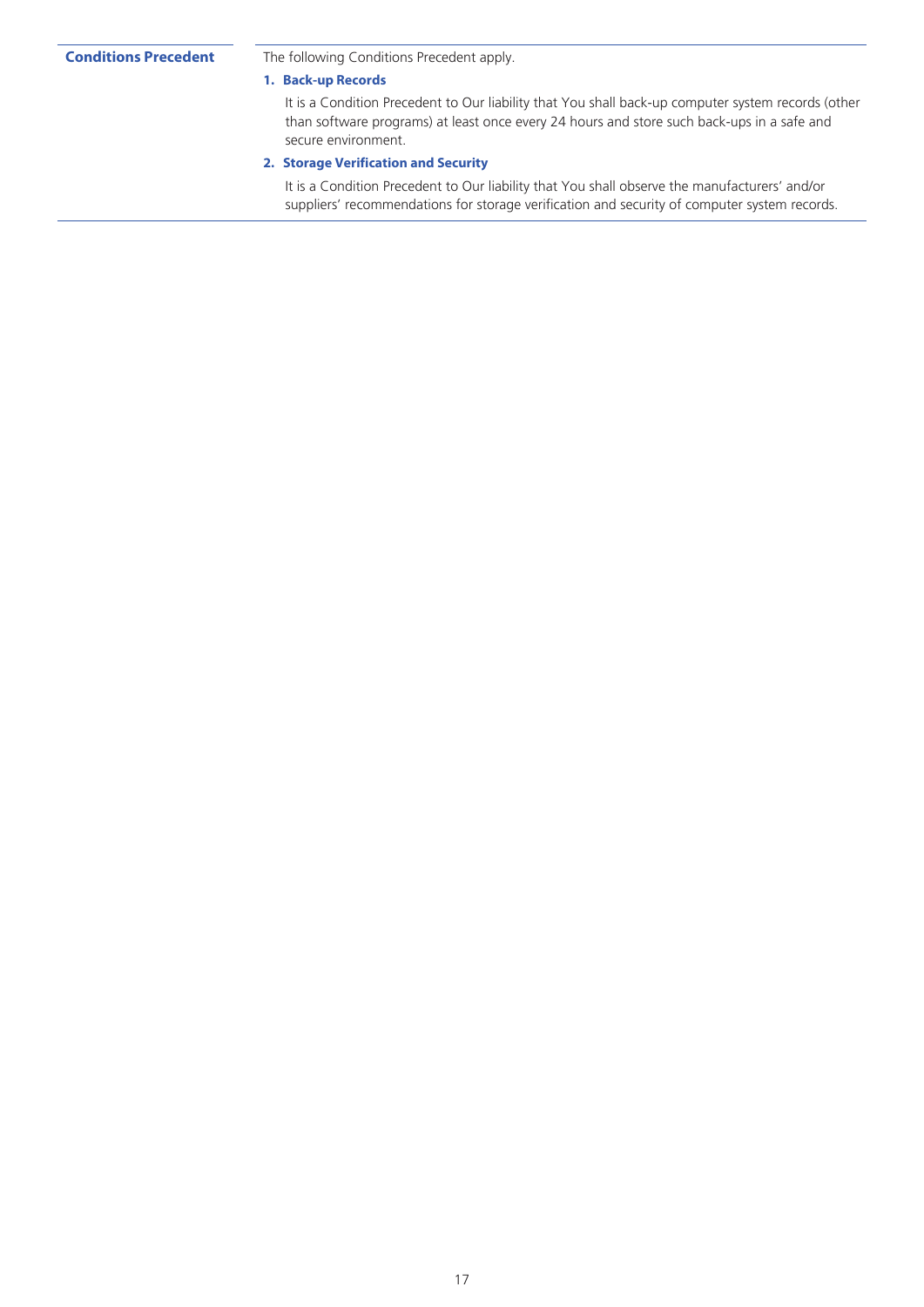# **Asset Protection - Money and Assault**

| <b>Definitions</b>    | (Also refer to the Policy Definitions at the front of this policy booklet.)                                                                                                        |  |
|-----------------------|------------------------------------------------------------------------------------------------------------------------------------------------------------------------------------|--|
|                       | The following definitions apply to this Section and shall keep the same meaning wherever they<br>appear in the Section.                                                            |  |
| <b>Bodily Injury</b>  | Bodily injury by violent and visible means which, directly and independently of any other cause,<br>results in death or disablement.                                               |  |
| <b>Business Hours</b> | Your normal working hours and any other period during which You or any Employee, entrusted<br>with Money is on The Premises in connection with The Business.                       |  |
| <b>Insured Person</b> | You or Your directors, principals or Employees aged between 16 and 65.                                                                                                             |  |
| <b>Loss of Limb</b>   | (1) severance at or above the wrist or ankle                                                                                                                                       |  |
|                       | or                                                                                                                                                                                 |  |
|                       | (2) total and permanent loss of use of a hand, arm, foot or leg.                                                                                                                   |  |
| Cover                 | <b>Money</b>                                                                                                                                                                       |  |
|                       | We will indemnify You in respect of                                                                                                                                                |  |
|                       | (1) loss of Money, which                                                                                                                                                           |  |
|                       | (a) belongs to You                                                                                                                                                                 |  |
|                       | <b>or</b>                                                                                                                                                                          |  |
|                       | (b) You are responsible for                                                                                                                                                        |  |
|                       | In connection with The Business up to the Limit Any One Loss set against each item in the<br>Specification below                                                                   |  |
|                       | (2) loss or damage to                                                                                                                                                              |  |
|                       | (a) any case, bag, or waistcoat used for carrying Money following theft or attempted theft                                                                                         |  |
|                       | (b) clothing and personal effects belonging to You, Your principals or any Employee up to a<br>limit of £500 per person following theft or attempted theft away from The Premises. |  |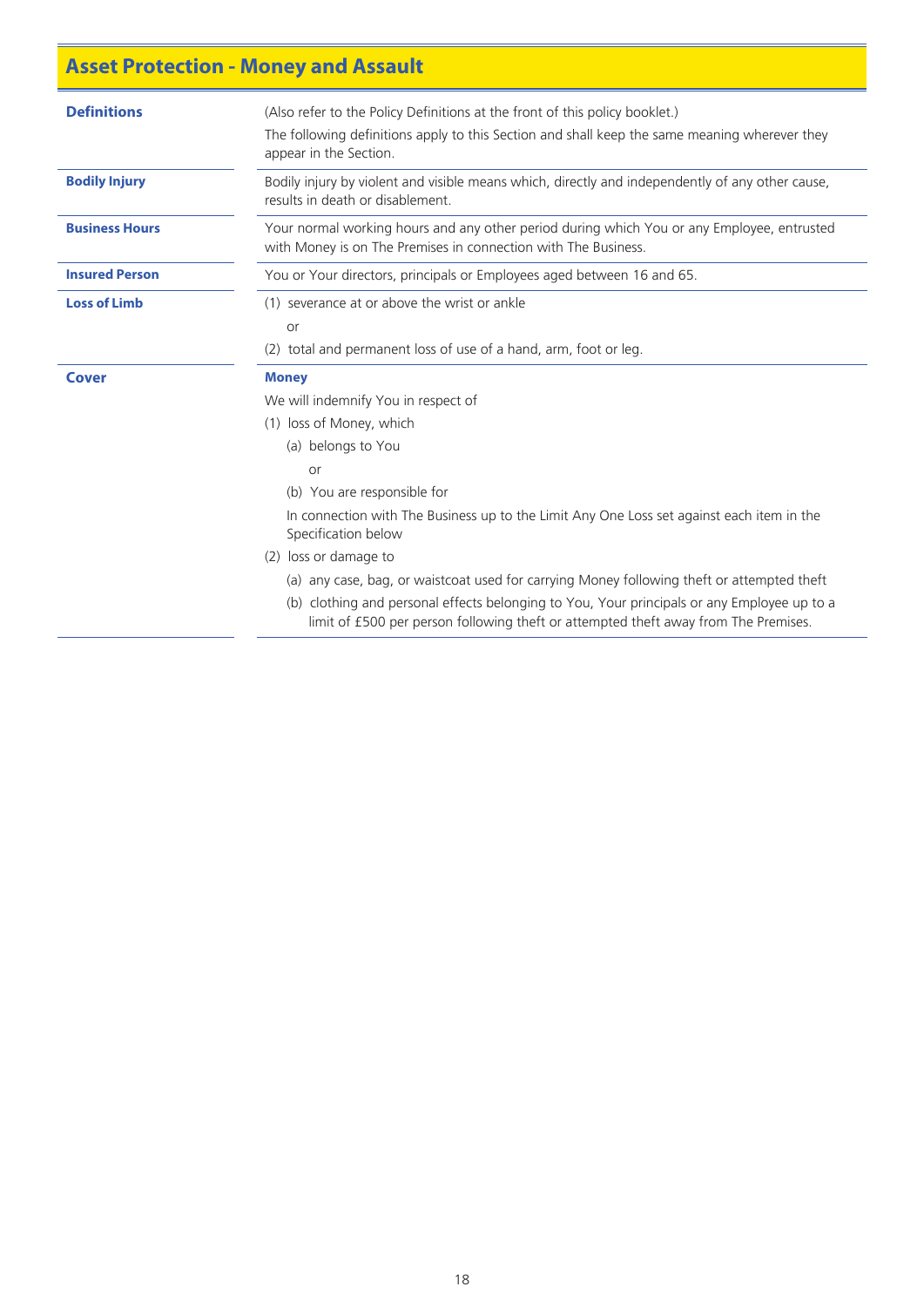#### **Specification Item 1**

|                                                                                                                                                                                                                                                                                                                       | <b>Limit Any One Loss</b> |
|-----------------------------------------------------------------------------------------------------------------------------------------------------------------------------------------------------------------------------------------------------------------------------------------------------------------------|---------------------------|
| Stamped National Insurance Cards, crossed<br>cheques, crossed giro cheques, crossed money<br>orders, crossed postal orders, crossed bankers'<br>drafts, crossed warrants, national savings<br>certificates, premium savings bonds, franking<br>machine impressions, credit company sales<br>vouchers and VAT invoices | £250,000                  |

#### **Item 2 - Money other than described in Item 1**

|     |                                                                        | <b>Limit Any One Loss</b>                                         |
|-----|------------------------------------------------------------------------|-------------------------------------------------------------------|
| a)  | in transit or in a bank night safe until<br>removed by a bank official | As stated in the Any other loss of Money Limit<br>in the Schedule |
| (b  | on contract sites while You or any Employee<br>is working there        | As stated in the Any other loss of Money Limit<br>in the Schedule |
| (C) | at Your home or the home of any Employee<br>or principal               | £1.000                                                            |

**Item 3 - Money other than described in Item 1 on The Premises**

|                                                                        | <b>Limit Any One Loss</b>                                         |
|------------------------------------------------------------------------|-------------------------------------------------------------------|
| (a) during Business Hours                                              | As stated in the Any other loss of Money Limit<br>in the Schedule |
| contained in a locked safe outside Business<br>(b)<br><b>Hours</b>     | As stated in the Any other loss of Money Limit<br>in the Schedule |
| not contained in a locked safe outside<br>(C)<br><b>Business Hours</b> | f750                                                              |
| in vending or gaming machines on The<br>(d)<br>Premises                | £500                                                              |

**Exclusions** (Also refer to the Policy Exclusions at the back of this policy booklet.)

We will not indemnify You in respect of

- (1) shortages due to clerical or accounting errors
- (2) loss due to the dishonesty of Your principals or any Employee
	- (a) not discovered within seven working days of the loss
	- (b) where a more specific insurance is in force, except for any amount in excess of that insurance
- (3) loss of Money from unattended vehicles
- (4) loss or damage outside Great Britain, Northern Ireland, the Republic of Ireland, the Channel Islands and the Isle of Man.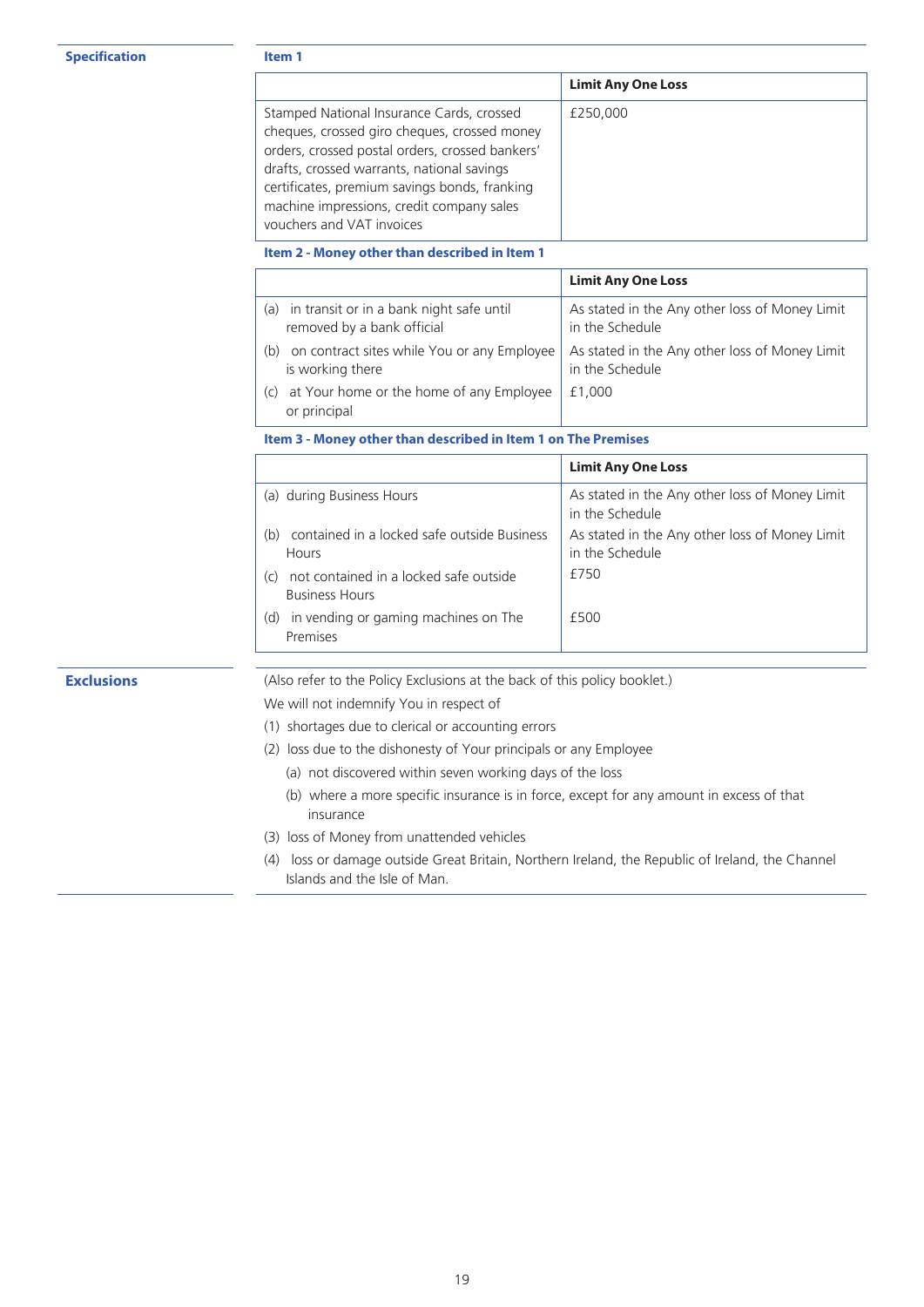### **Cover Assault**

We will pay compensation to You for Bodily Injury to an Insured Person caused by theft or attempted theft, which happens in the course of The Business and results in any of the following contingencies

- (1) death occurring within 24 months of Bodily Injury
- (2) total and permanent loss of sight in one or both eyes occurring within 24 months of Bodily Injury
- (3) loss of one or more limbs occurring within 24 months of Bodily Injury
- (4) any other total and permanent disablement which, after 24 months of the occurrence, prevents the Insured Person from pursuing any occupation
- (5) total disablement which, within 24 months of Bodily Injury, prevents the Insured Person from pursuing their normal occupation
- (6) partial disablement which, within 24 months of Bodily Injury, prevents the Insured Person from pursuing a substantial part of their normal occupation.

#### **Clauses**

#### **1. Amounts Payable**

- (a) We will pay
	- (i) weekly compensation at 4 weekly intervals
	- (ii) compensation under contingencies (5) and (6) for a maximum of 2 years from the date that the disablement started
- (b) weekly compensation being paid for the same injury will end if We pay compensation under any of contingencies (1) - (4)
- (c) insurance will end for the Insured Person if We pay compensation under any of contingencies (1) - (4)
- (d) We will pay the following compensation

| Contingency Number | Compensation  |
|--------------------|---------------|
| (1)                | £10,000       |
| (2)                | £10,000       |
| (3)                | £10,000       |
| (4)                | £10,000       |
| (5)                | £100 per week |
| (6)                | £50 per week  |
|                    |               |

#### **2. Medical Evidence**

- (a) We may require
	- (i) an Insured Person to undergo medical examination
		- or
	- (ii) a post mortem to be carried out
- at Our expense.
- (b) You, or Your legal representative will supply to Us, at Your expense, any
	- (i) certificate
	- (ii) information
	- (iii) evidence
	- in the format We require.

#### **3. Medical Expenses**

When We pay compensation under contingencies (5) or (6), We will pay up to 15% of this amount in respect of medical expenses incurred.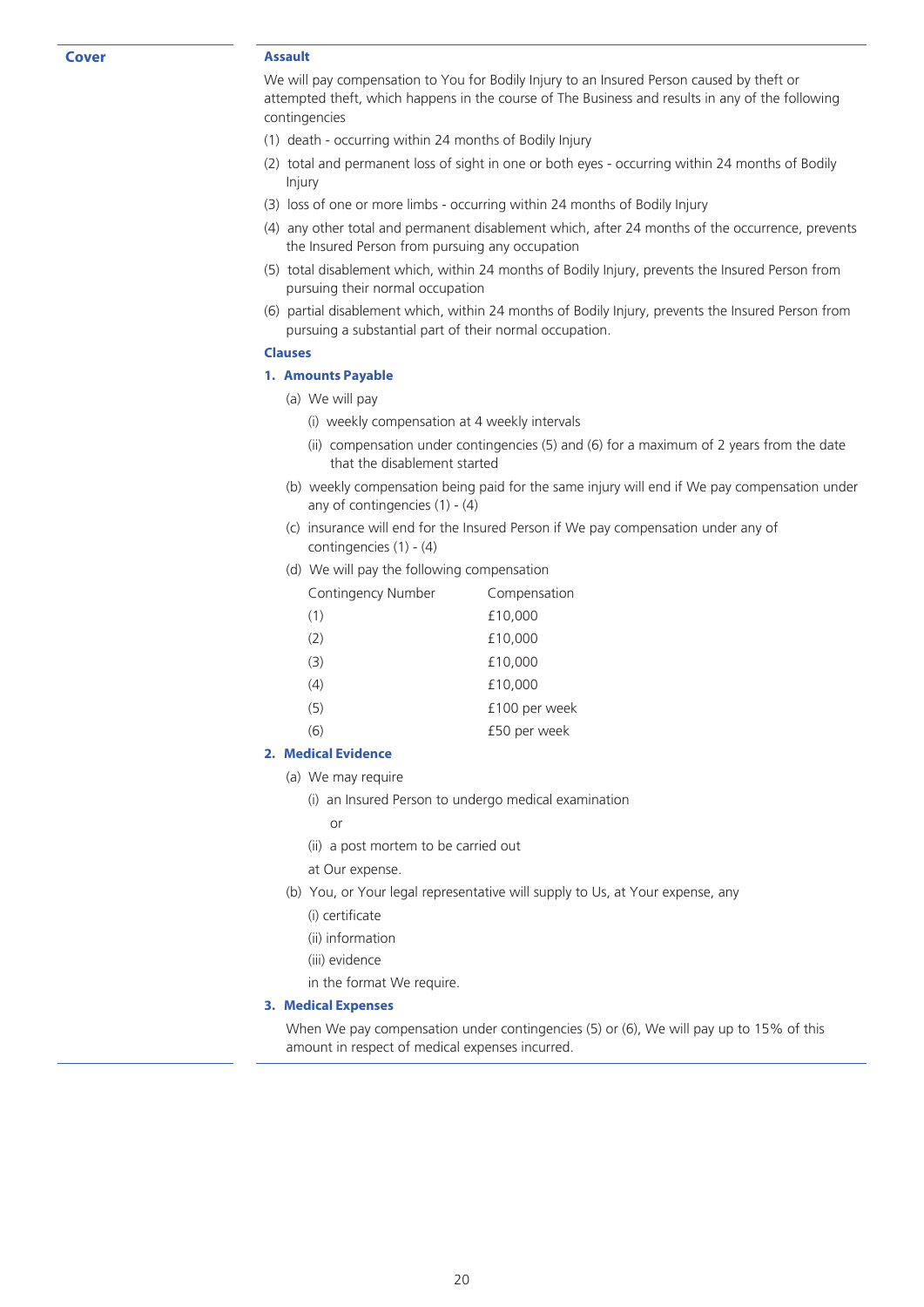| <b>Endorsements and</b><br><b>Conditions Precedent</b> | This Section is subject to any Endorsements and Conditions Precedent stated in the Schedule as<br>applying.                                                                                                                                                                                                                                                                                     |  |  |
|--------------------------------------------------------|-------------------------------------------------------------------------------------------------------------------------------------------------------------------------------------------------------------------------------------------------------------------------------------------------------------------------------------------------------------------------------------------------|--|--|
| <b>Conditions Precedent</b>                            | The following Conditions Precedent applies.                                                                                                                                                                                                                                                                                                                                                     |  |  |
|                                                        | 1. Records and Key Security                                                                                                                                                                                                                                                                                                                                                                     |  |  |
|                                                        | It is a Condition Precedent to Our liability that                                                                                                                                                                                                                                                                                                                                               |  |  |
|                                                        | (a) You shall keep a complete record of Money in a secure place other than in a safe or<br>strongroom containing Money                                                                                                                                                                                                                                                                          |  |  |
|                                                        | (b) outside Business Hours the safe or strong room will be kept locked and the keys removed<br>from The Premises unless The Premises are occupied by You or any authorised Employee in<br>which case the keys will be kept in a secure place away from any safe or strong room.                                                                                                                 |  |  |
|                                                        | 2. Money in Transit                                                                                                                                                                                                                                                                                                                                                                             |  |  |
|                                                        | It is a Condition Precedent to Our liability for Money (other than stamped National Insurance<br>Cards, crossed cheques, crossed giro cheques, crossed money orders, crossed postal orders,<br>crossed bankers drafts, crossed warrants, national savings certificates, premium savings bonds,<br>franking machine impressions, credit company sales vouchers and VAT invoices) in transit that |  |  |
|                                                        | (a) it be accompanied by the following number of persons                                                                                                                                                                                                                                                                                                                                        |  |  |
|                                                        | over £2,000 up to £5,000 at least 2 persons                                                                                                                                                                                                                                                                                                                                                     |  |  |
|                                                        | over £5,000 up to £8,000 at least 3 persons                                                                                                                                                                                                                                                                                                                                                     |  |  |
|                                                        | over £8,000 at least 4 persons                                                                                                                                                                                                                                                                                                                                                                  |  |  |
|                                                        | (b) private transport is used for amounts greater than £2,000 where the distance exceeds half a<br>mile.                                                                                                                                                                                                                                                                                        |  |  |
|                                                        | Our liability will not exceed the limits stated in the Schedule.                                                                                                                                                                                                                                                                                                                                |  |  |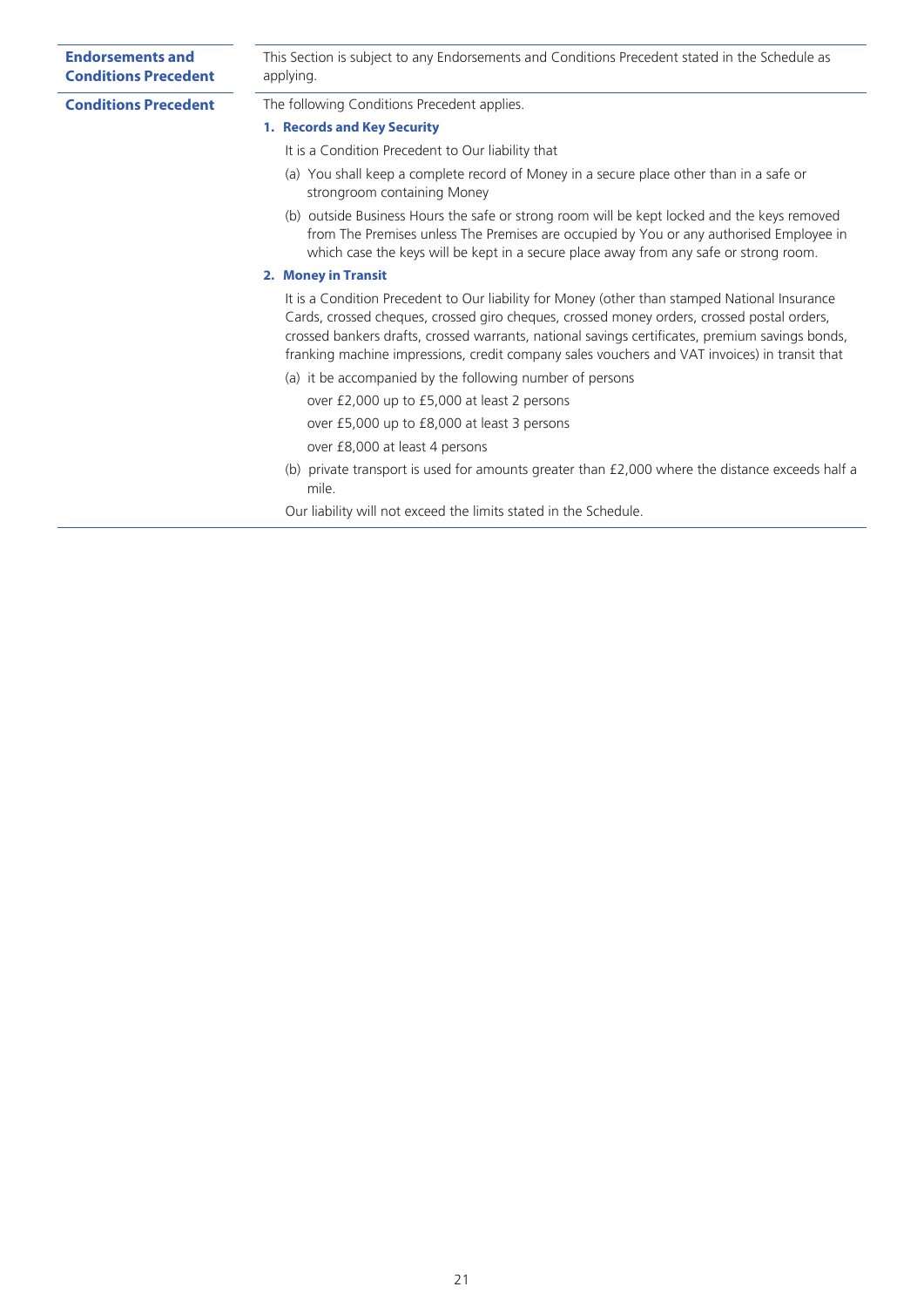# **Asset Protection - Employee Dishonesty**

| <b>Definitions</b>                                                                                                                           | (Also refer to the Policy Definitions at the front of this policy booklet.)                                                                                                                                                                                                                                                                                                                                                                                                                        |  |  |
|----------------------------------------------------------------------------------------------------------------------------------------------|----------------------------------------------------------------------------------------------------------------------------------------------------------------------------------------------------------------------------------------------------------------------------------------------------------------------------------------------------------------------------------------------------------------------------------------------------------------------------------------------------|--|--|
|                                                                                                                                              | The following definitions apply to this Section and shall keep the same meaning wherever they<br>appear in the Section.                                                                                                                                                                                                                                                                                                                                                                            |  |  |
| <b>The Controls</b>                                                                                                                          | (1) All cheques You issue with a value exceeding £5,000 will either be signed by two authorised<br>signatories or by one authorised signatory who has more than a 5% interest or share in the<br>Policyholder. All cheque signatories will verify the invoices and any other vouchers against the<br>cheque.                                                                                                                                                                                       |  |  |
|                                                                                                                                              | (2) All Money received will be paid into Your bank in full within 3 days of receipt.                                                                                                                                                                                                                                                                                                                                                                                                               |  |  |
|                                                                                                                                              | (3) Where credit is allowed statements of account will be issued direct to customers independently<br>of Employees who receive or collect Money. If it is not possible to achieve the required<br>independence all amounts more than one month overdue including amounts in suppressed and<br>suspense accounts will be investigated independently or by a person who controls more than a<br>5% interest or share in the Policyholder.                                                            |  |  |
|                                                                                                                                              | (4) At least monthly and independently of the Employees responsible, Your records of Money<br>received and expended will be reconciled with bank statements, stamped paying-in slips,<br>receipt counterfoils, vouchers, cash in hand and unpresented cheques to produce a balance.<br>If it is not possible to achieve the required independence the reconciliation will be checked<br>by an independent person or a person who controls more than a 5% interest or share in the<br>Policyholder. |  |  |
|                                                                                                                                              | (5) Petty cash will be subject to a full reconciliation and balance including a check of the receipts<br>and vouchers at least monthly and independently of the Employees responsible.                                                                                                                                                                                                                                                                                                             |  |  |
| <b>Discovery Period</b>                                                                                                                      | The period of 12 months commencing on the date the act or acts of fraud or dishonesty are<br>committed.                                                                                                                                                                                                                                                                                                                                                                                            |  |  |
| <b>Employee Dishonesty</b><br>The amount (or amounts) shown in the Schedule which We will deduct from each and every claim.<br><b>Excess</b> |                                                                                                                                                                                                                                                                                                                                                                                                                                                                                                    |  |  |
| <b>Improper Gain</b>                                                                                                                         | The improper financial benefit to the Employee or any other person or organisation which does not<br>form part of You but was intended by that Employee to receive such benefit.                                                                                                                                                                                                                                                                                                                   |  |  |
|                                                                                                                                              | Improper Gain does not include the payment of or increase in salaries, commissions, fees, bonuses,<br>promotions, awards, profit sharing, pensions or other employee benefits.                                                                                                                                                                                                                                                                                                                     |  |  |
| <b>Limit of Indemnity</b>                                                                                                                    | Our maximum liability for One Claim will not exceed the limit stated in the Schedule (but see<br>Clause 1 Our Liability).                                                                                                                                                                                                                                                                                                                                                                          |  |  |
| <b>One Claim</b>                                                                                                                             | All acts of fraud or dishonesty committed by any one Employee or Employees acting in collusion<br>during the continuance of this Section.                                                                                                                                                                                                                                                                                                                                                          |  |  |
| <b>References</b>                                                                                                                            | Written or fully documented verbal references obtained directly from (1) to (5) below for the period<br>of 2 years immediately preceding the commencement of employment of the Employee with You                                                                                                                                                                                                                                                                                                   |  |  |
|                                                                                                                                              | (1) previous employers in respect of any period(s) of employment confirming the dates and honesty<br>of the Employee                                                                                                                                                                                                                                                                                                                                                                               |  |  |
|                                                                                                                                              | (2) the accountant and one other customer in respect of any period(s) of self employment<br>confirming the dates and honesty of the Employee                                                                                                                                                                                                                                                                                                                                                       |  |  |
|                                                                                                                                              | (3) the school, college etc in respect of any period(s) of full-time education confirming the dates<br>and not indicating dishonesty by the Employee                                                                                                                                                                                                                                                                                                                                               |  |  |
|                                                                                                                                              | (4) the Job Centre in respect of any period(s) of unemployment of the Employee                                                                                                                                                                                                                                                                                                                                                                                                                     |  |  |
|                                                                                                                                              | (5) where the Employee has been discharged from H.M. Forces You should take a copy of the<br>original discharge papers as evidence of the dates of service.                                                                                                                                                                                                                                                                                                                                        |  |  |
|                                                                                                                                              | The maximum gap between two consecutive references without a further reference for the gap<br>should be 28 days. If You cannot obtain a reference for any period You must obtain evidence of<br>what the Employee was doing which must not indicate dishonesty (e.g. for overseas travel the<br>evidence might be a copy of the passport).                                                                                                                                                         |  |  |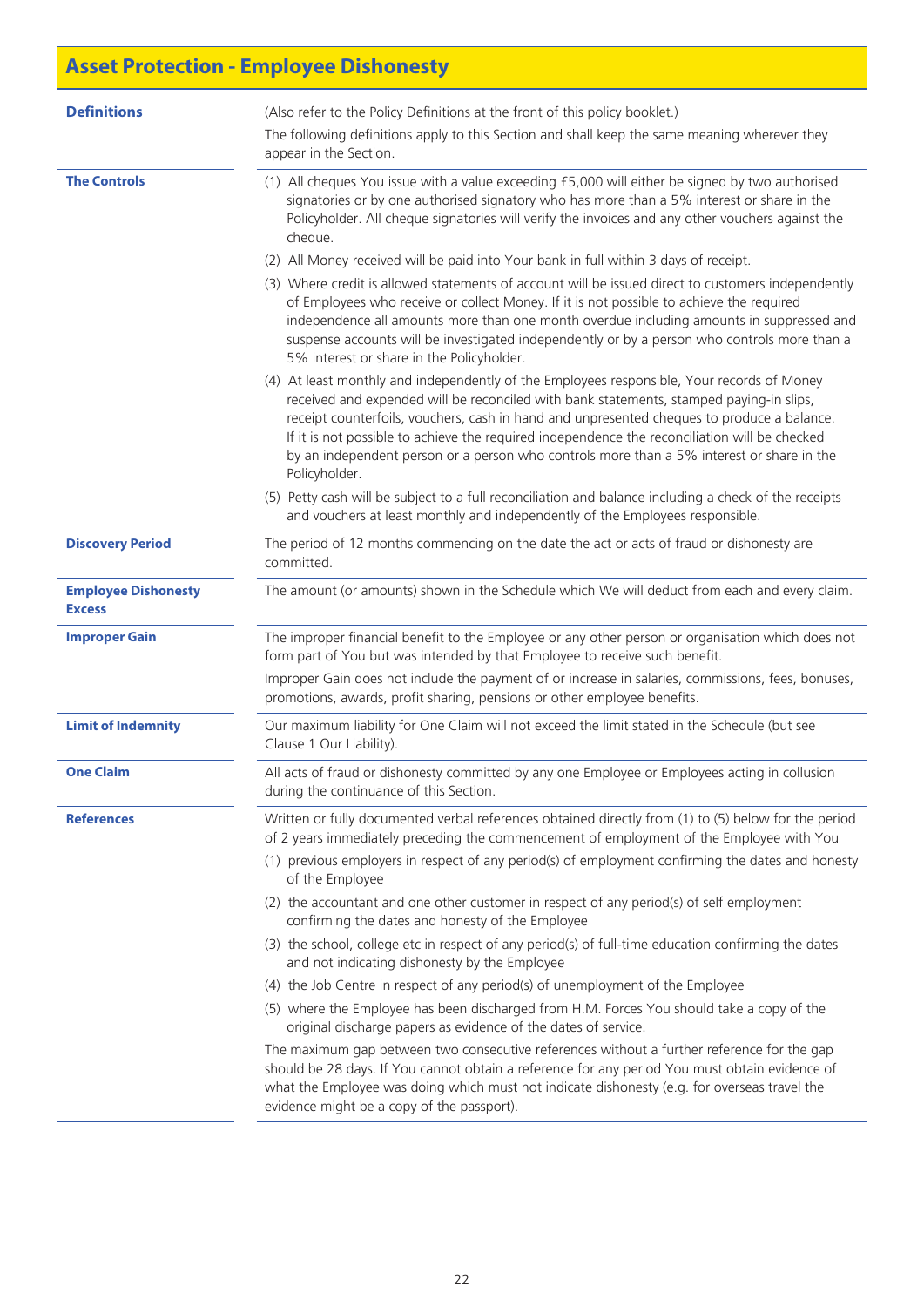| Cover                                                  | We will indemnify You against direct loss of Money or other property owned by You which occurs<br>during the continuance of this Section arising solely and directly as a result of any acts of fraud or<br>dishonesty by any of Your Employees                                                                                    |  |  |
|--------------------------------------------------------|------------------------------------------------------------------------------------------------------------------------------------------------------------------------------------------------------------------------------------------------------------------------------------------------------------------------------------|--|--|
|                                                        | (1) committed during the continuance of this Section with the clear intention of making and which<br>result in Improper Gain<br>and                                                                                                                                                                                                |  |  |
|                                                        | (2) discovered and notified to us during the Discovery Period.                                                                                                                                                                                                                                                                     |  |  |
| <b>Auditors' Fees</b>                                  | We will also indemnify You up to a maximum of £2,500 against the cost of any professional audit<br>necessarily incurred with Our written agreement solely to formulate the amount of loss. This cost is<br>payable in addition to the Limit of Indemnity.                                                                          |  |  |
| <b>Exclusions</b>                                      | We will not indemnify You in respect of                                                                                                                                                                                                                                                                                            |  |  |
|                                                        | (1) loss caused by or involving any Employee                                                                                                                                                                                                                                                                                       |  |  |
|                                                        | (a) who You do not have the right to supervise and direct                                                                                                                                                                                                                                                                          |  |  |
|                                                        | (b) who at the time of committing any act of fraud or dishonesty controls more than a 5%<br>interest or share in the Policyholder                                                                                                                                                                                                  |  |  |
|                                                        | (c) subsequent to discovery by You of actual or suspected dishonesty by the Employee                                                                                                                                                                                                                                               |  |  |
|                                                        | (d) whose normal place of employment is outside Great Britain, Northern Ireland, the Channel<br>Islands and the Isle of Man                                                                                                                                                                                                        |  |  |
|                                                        | (e) whom You are unable to identify by name                                                                                                                                                                                                                                                                                        |  |  |
|                                                        | (2) the Employee Dishonesty Excess                                                                                                                                                                                                                                                                                                 |  |  |
|                                                        | (3) any loss the proof of which is dependent upon an inventory calculation or a profit and loss<br>calculation alone                                                                                                                                                                                                               |  |  |
|                                                        | (4) loss of a consequential nature including but not limited to loss of potential income interest and<br>dividends                                                                                                                                                                                                                 |  |  |
|                                                        | (5) penalties and fines                                                                                                                                                                                                                                                                                                            |  |  |
|                                                        | (6) loss covered by the Money and Assault Section of this Policy except for any amount in excess of<br>that Section.                                                                                                                                                                                                               |  |  |
| <b>Clauses</b>                                         | 1. Our Liability                                                                                                                                                                                                                                                                                                                   |  |  |
|                                                        | Our liability shall not exceed the Limit of Indemnity plus the amount We have agreed to for<br>auditors fees up to the maximum amount.                                                                                                                                                                                             |  |  |
|                                                        | If You are unable to produce References for every Employee involved or implicated in a claim the<br>maximum We will pay in respect of any One Claim will be £2,500 and We will not indemnify<br>You against auditors fees.                                                                                                         |  |  |
|                                                        | If You have not operated and complied with The Controls the maximum We will pay in respect<br>of any One Claim will be £2,500 and We will not indemnify You against auditors fees.                                                                                                                                                 |  |  |
|                                                        | 2. Non-Accumulation of Liability                                                                                                                                                                                                                                                                                                   |  |  |
|                                                        | If a claim results from acts of fraud or dishonesty committed in more than one Period of<br>Insurance Our liability does not accumulate. All such acts will form part of One Claim and the<br>most We will pay for all acts no matter in what Period of Insurance they were committed will be<br>as stated above in Our Liability. |  |  |
|                                                        | 3. References                                                                                                                                                                                                                                                                                                                      |  |  |
|                                                        | You should retain References for all Employees as You will need to produce them for each<br>Employee involved or implicated in a claim who was engaged on or after the commencement<br>date of this Section.                                                                                                                       |  |  |
|                                                        | 4. Employees' Property                                                                                                                                                                                                                                                                                                             |  |  |
|                                                        | Any Money salary, bond, deposit and other property in Your possession belonging to or owing<br>to or in respect of an Employee who is the subject of a claim must be deducted from the<br>amount of Your claim.                                                                                                                    |  |  |
|                                                        | <b>5. Recoveries</b>                                                                                                                                                                                                                                                                                                               |  |  |
|                                                        | If any amounts are recovered they will be distributed first to cover the costs of recovery then to<br>You for the amount of Your loss in excess of the Limit of Indemnity then to Us for the amount<br>paid under the claim and then to You for the Employee Dishonesty Excess.                                                    |  |  |
| <b>Endorsements and</b><br><b>Conditions Precedent</b> | The Section is subject to any Endorsements and Conditions Precedent stated in the Schedule as<br>applying.                                                                                                                                                                                                                         |  |  |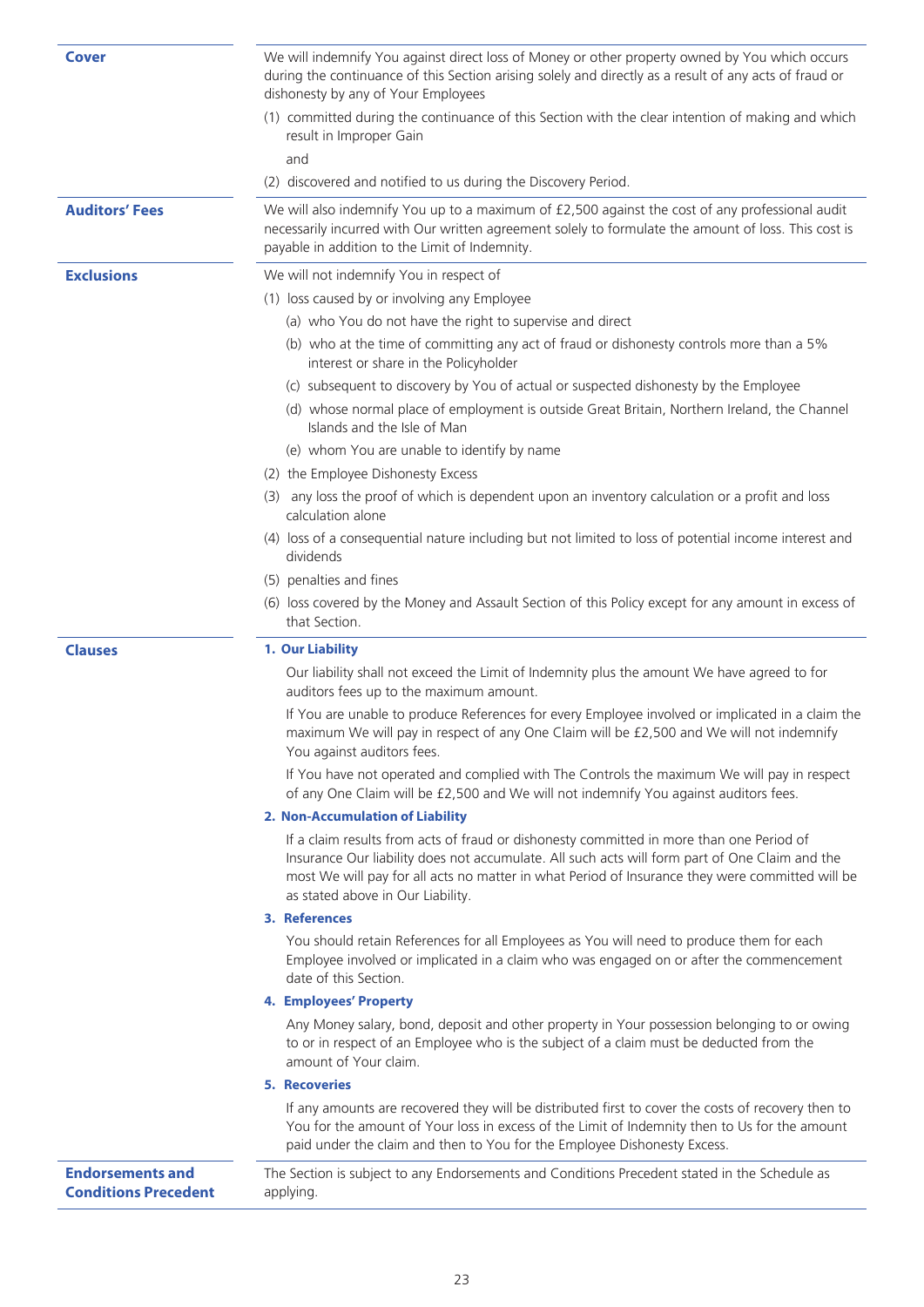### **Revenue Protection - Business Interruption**

**Definitions** (Also refer to the Policy Definitions at the front of this policy booklet.)

The following definitions apply to this Section and shall keep the same meaning wherever they appear in the Section.

#### **Notes**

- (1) All terms in this Section exclude value added tax to the extent that You are accountable to the tax authorities for value added tax.
- (2) Any adjustment made for current cost accounting will be ignored.

#### **Item on Income and Increased Office Expenses**

#### **Damage**

As described in the Property Damage Section.

#### **Income**

The gross fees and other income received or receivable by You in the course of The Business at The Premises.

#### **Indemnity Period**

The period during which The Business results are affected due to the Damage, starting from the date of the Damage and lasting no longer than the Maximum Indemnity Period.

#### **Maximum Indemnity Period**

The number of months stated in the Schedule.

#### **Item on Book Debts**

#### **Customers' Accounts**

Your accounts customers who trade with You on a credit or hire purchase basis.

#### **Damage**

Accidental loss, destruction or damage.

#### **Book Debts**

The total last recorded by You under the provisions of Condition Precedent 2. Debit Recording adjusted for

- (1) bad debts
- (2) amounts debited (or invoiced but not debited) and credited (including credit notes and cash not passed through the books at the time of the Damage) to Customers' Accounts in the period between the date to which the last statement relates and the date of the Damage, and
- (3) any abnormal condition of trade which had or could have had a material effect on The Business.

The figures adjusted will represent as near as possible, the figures which would have been obtained at the date of the Damage had the Damage not occurred.

#### **Cover Your Schedule will state which Option applies.**

We will indemnify You in respect of Cover as specified in the Schedule resulting from Damage to property used by You at The Premises for the purpose of The Business to the extent of Cover under the Property Damage Section and where liability is admitted under a policy of insurance covering Your interest in such property.

#### **Option A – Loss of Income**

The amount payable will be

- (1) the amount by which the Income falls short of the Income which would have been received during the Indemnity Period due to the Damage
- (2) any additional expense You incur to prevent or limit the reduction in Income during the Indemnity Period due to the Damage.

We will not pay more than We would pay under (1) above.

(3) auditors' or accountants' charges reasonably incurred for producing and certifying details of a claim under this Section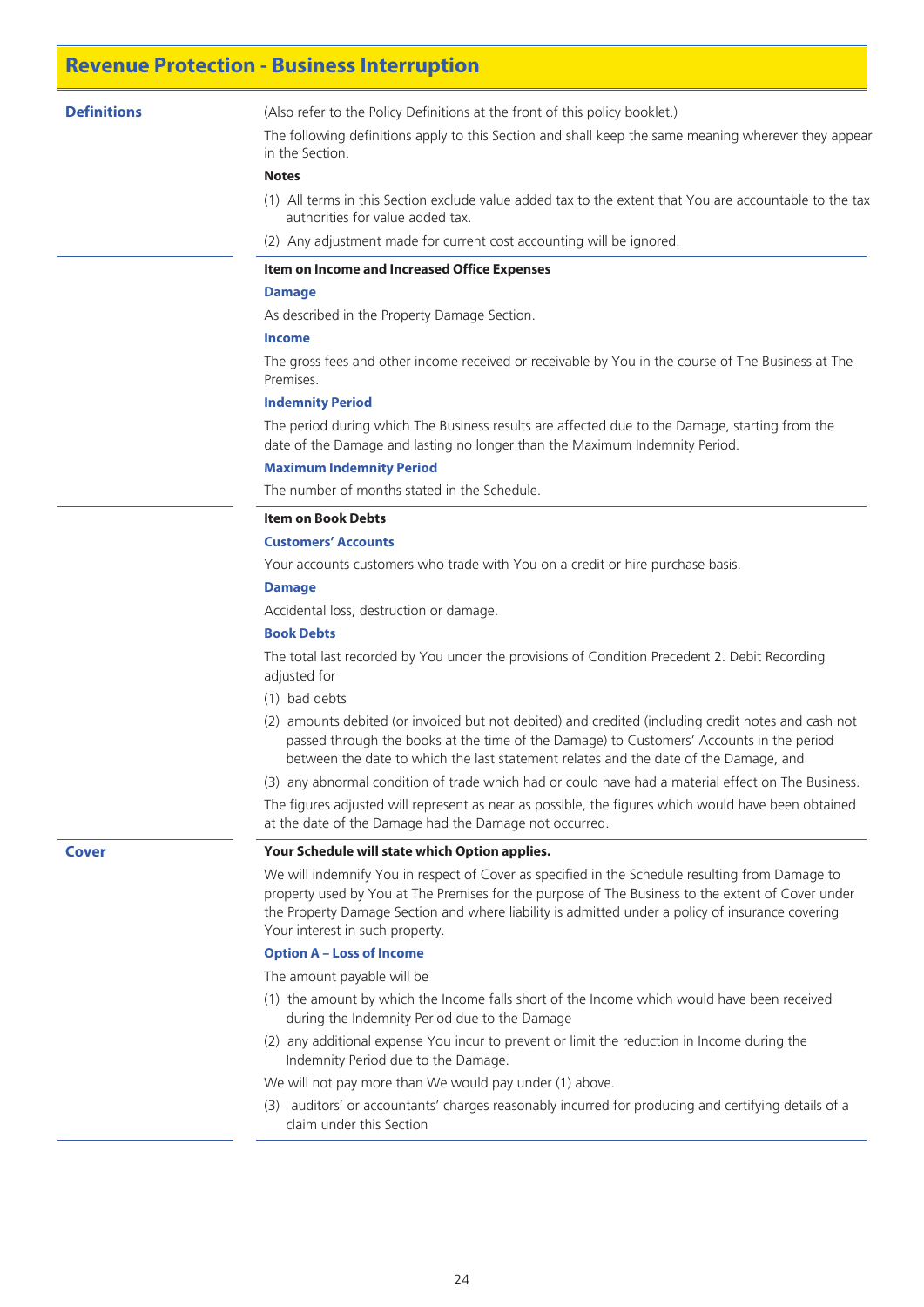less any savings during the Indemnity Period in respect of business charges or expenses payable out of Income which reduce or stop due to the Damage.

The total amount payable in respect of any one claim shall not exceed the Sum Insured stated in the Schedule at the time of the Damage.

If at the time of the Damage, the Loss of Income Sum Insured is less than the annual income (proportionally increased where the Indemnity Period exceeds 12 months), You will be Your own insurer for the difference and bear a rateable share of the loss.

#### **Option B - Increased Office Expenses**

The amount payable will be

- (1) the extra costs of
	- (a) rent, rates and taxes for
	- (b) any premium or compensation necessary to obtain the use of
	- (c) removal to and from
	- temporary premises
- (2) the extra cost of clerical assistance

and all such additional expenses You reasonably incur due to the Damage in order to continue The Business during the Indemnity Period

(3) auditors' or accountants' charges reasonably incurred for producing and certifying details of a claim under this Section

less any savings in expenses made due to the Damage.

The total amount payable in respect of any one claim shall not exceed the limit stated in the Schedule at the time of the Damage.

If at the time of the Damage, the Loss of Income Sum Insured is less than the annual income (proportionally increased where the Indemnity Period exceeds 12 months), You will be Your own insurer for the difference and bear a rateable share of the loss.

#### **Book Debts**

We will indemnify You in respect of loss sustained by You for Book Debts directly due to Damage at The Premises to Your books of account, other business books or records.

The amount payable in respect of any one occurrence of Damage will not exceed

- (1) the difference between
	- (a) the Book Debts
		- and
	- (b) the total of the amounts received or traced
- (2) the additional expenditure incurred with Our consent in tracing and establishing customers' debit balances after the Damage
- (3) if We require any information to verify a claim Your professional accountants at the time of the claim may produce and report details contained in business books or records. Their report will be accepted as prima facie evidence of the details.

We will pay Your professional accountant's charges for

- (a) producing information We require for investigating any claim and
- (b) confirming the information in accordance with Your business books.

The maximum We will pay for any claim, including professional accountant's fees, is the limit stated in the Schedule.

We will not indemnify You in respect of

- (1) loss due to records being mislaid or misfiled
- (2) loss arising from deliberate falsification of records
- (3) failure to collect debts which have been traced and established.

#### **Cover Extensions 1. Additional Expenses Extension – Employee Lottery Win**

We will indemnify You in respect of any additional expense You incur to prevent or limit a reduction in Income during the Indemnity Period due to an Employee or group of Employees resigning from his/her or their post(s) within Your business as a direct consequence of their securing a win in a Lottery, including but not limited to:

(i) recruitment and additional overtime costs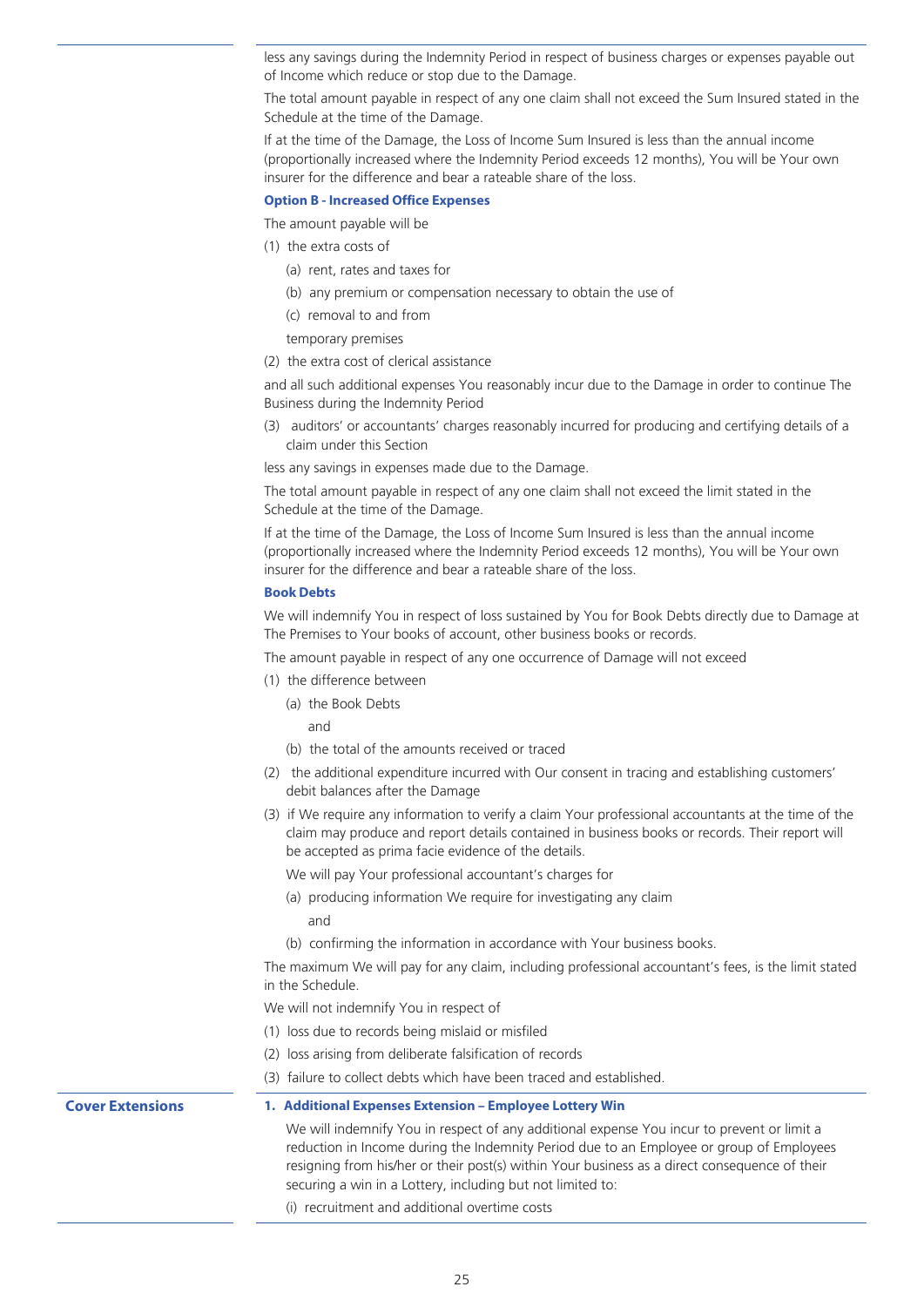(ii) the cost of employing temporary staff for amounts in excess of permanent full time rates of payment.

We will not indemnify you unless

(a) the Employee or group of Employees resign within fourteen days from the date of the successful Lottery win,

and

- (b) the amount won by any one Employee is not less than £100,000.
- For the purposes of this extension
- (a) Indemnity Period means the period during which The Business results are affected due to an Employee or group of Employees resigning from his/her or their post(s) within Your business as a direct consequence of their securing a win in a Lottery, starting from the date of their first departure.
- (b) Maximum Indemnity Period means one month.
- The maximum We will pay under this extension is £50,000 in any one Period of Insurance.

For the purposes of this extension only, Lottery means:

- (1) UK National Lottery Prize Draws including Scratchcards
- (2) UK National Football Pools (Littlewoods and Vernons)
- (3) Euro Millions Lottery
- (4) Irish National Lottery
- (5) UK Premium Bond Prize Draws.

#### **2. Essential Personnel**

- (1) Death of any of Your Principals,
- (2) or total and permanent disablement of any of Your Principals, which prevents them from attending to their normal occupation, due to injury caused by accidental and violent means.

We will only pay the additional costs and/or expenses You necessarily and reasonably incur solely to prevent or limit a reduction in Income during the Indemnity Period which but for such additional costs and/or expenses would have taken place.

The maximum We will pay in respect of any one Period of Insurance is £10,000.

#### **Definitions**

For the purposes of this additional expenses condition, the following Definition applies: **Principals**

Any person who is an owner, partner, company director or trustee of The Business.

**Clauses** We will also indemnify You in respect of loss as insured under this Section resulting from

#### **1. Boilers**

Damage to boilers or other equipment in which internal pressure is due to steam only on The Premises.

#### **2. Disease, Infestation and Defective Sanitation**

The occurrence of

- (a) an illness sustained by any person caused by food or drink poisoning attributable to food or drink supplied from The Premises
- (b) Acute Encephalitis, Acute Poliomyelitis, Anthrax, Chickenpox, Cholera, Diptheria, Dysentry, Legionellosis, Leprosy, Leptospirosis, Malaria, Measles, Meningococcal Infection, Mumps, Opthalmia, Neonatorum, Paratyphoid Fever, Viral Hepatitis, Whooping Cough or Yellow Fever sustained by any person at The Premises
- (c) Vermin or pests at The Premises
- (d) an accident which causes defects in the drains or other sanitary arrangements at The Premises

where use of

The Premises is restricted on the order or advice of the competent authority.

(e) murder or suicide at The Premises.

The maximum We will pay under this clause is £25,000 in respect of the total of all losses occurring during the Period of Insurance.

We will not indemnify You in respect of

26

- (a) costs incurred in cleaning, repair, replacement, recall or checking of property
- (b) loss arising from preimses other than those directly subject to the occurrence.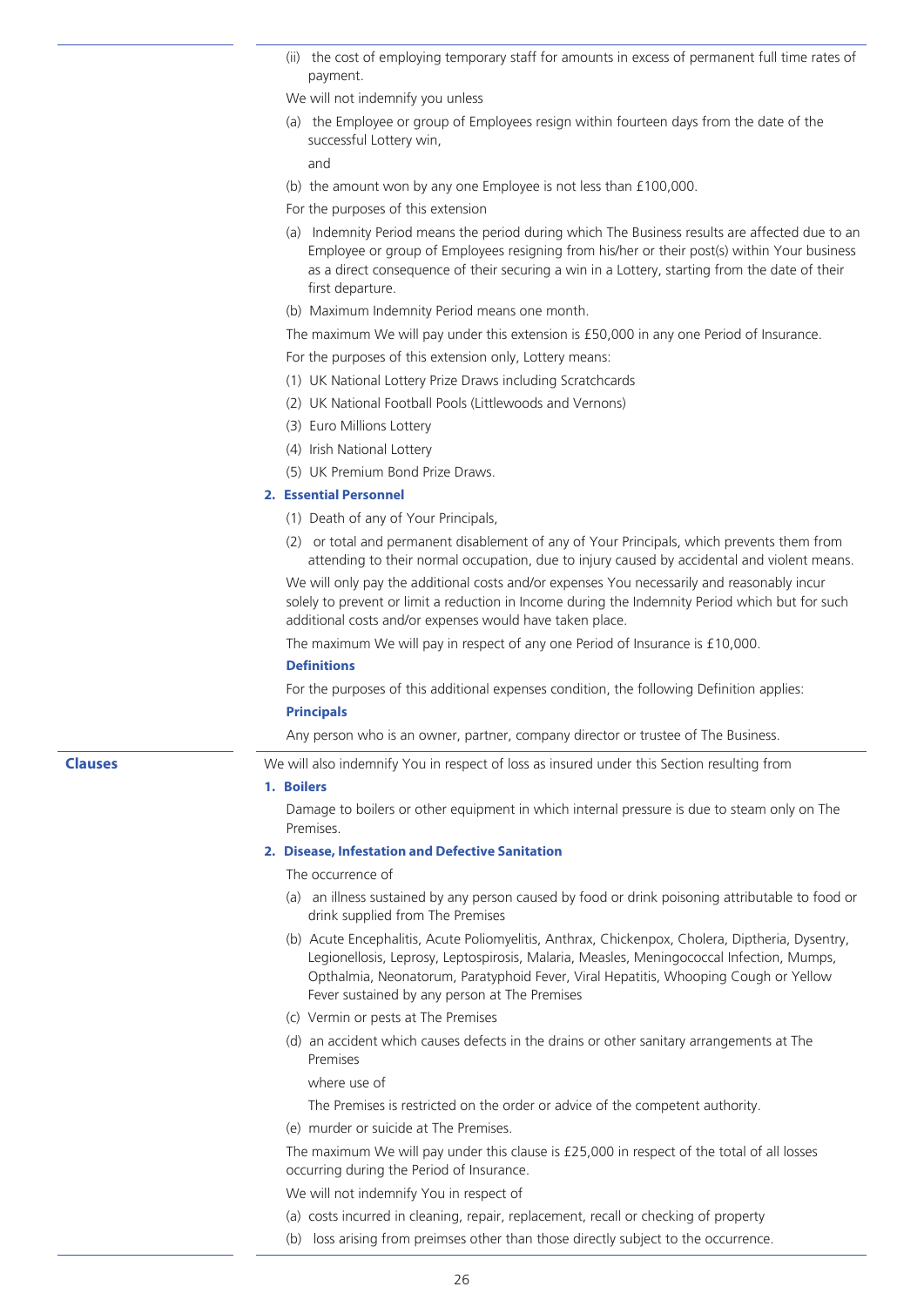#### **3. Documents in Transit**

Damage to

- (a) computer system records
- (b) books, deeds, manuscripts
- (c) plans, drawings or documents

belonging to You or held by You in trust and for which You are responsible, while temporarily at premises which You do not occupy or in transit by road, rail or inland waterway in Great Britain, Northern Ireland, the Republic of Ireland, the Channel Islands and the Isle of Man.

#### **4. Government or Local Authority Action**

Prevention of access to The Premises due to the actions or advice of a government or local authority due to an emergency which is likely to endanger life or property.

We will not indemnify You in respect of

- (a) any incident lasting less than 12 hours
- (b) any period other than the actual period when the access to The Premises was prevented
- (c) a Notifiable Human Infectious or Contagious Disease as defined in the current relevant legislation occuring at The Premises.

The maximum We will pay under this clause is £25,000, or the Business Interruption Sum Insured or limit shown in the Schedule, whichever is the lower, in respect of the total of all losses occurring during the Period of Insurance.

#### **5. Prevention of Access**

Damage to property in the vicinity of The Premises by any cause included under the Property Damage Section which hinders or prevents access to The Premises.

#### **6. Failure of Utilities**

Accidental failure of public supplies of electricity or gas or water at the terminal ends of the public supply undertaking's feed to The Premises.

We will not indemnify You in respect of

- (a) accidental failure which lasts less than 30 minutes
- (b) the deliberate act of any supply authority
- (c) the exercise of any supply authority power to withdraw or restrict supply
- (d) industrial action
- (e) drought.

#### **7. Suppliers**

Damage to any of Your suppliers' premises within Great Britain, Northern Ireland, the Republic of Ireland, the Channel Islands or the Isle of Man by any cause included under the Property Damage Section.

We will not indemnify You in respect of Damage at any premises of suppliers of electricity, gas, water or telecommunications services

The maximum We will pay under this clause will not exceed the lower of £25,000, or the Business Interruption Sum Insured or limit shown in the Schedule, in respect of any one occurrence.

#### **8. Telecommunications**

Accidental failure of the supply of telecommunication services at the incoming line terminals or receivers at The Premises.

We will not indemnify You in respect of accidental failure

- (a) caused by the deliberate act of any supply authority
- (b) caused by the exercise of any supply authority's power to withdraw or restrict supply or services
- (c) caused by industrial action
- (d) drought or other weather conditions unless equipment has been damaged
- (e) lasting less than 24 consecutive hours.
- The maximum We will pay will be
- (a) £100 for each day in respect of any one failure
- (b) £2,500 in respect of all failures in any one Period of Insurance.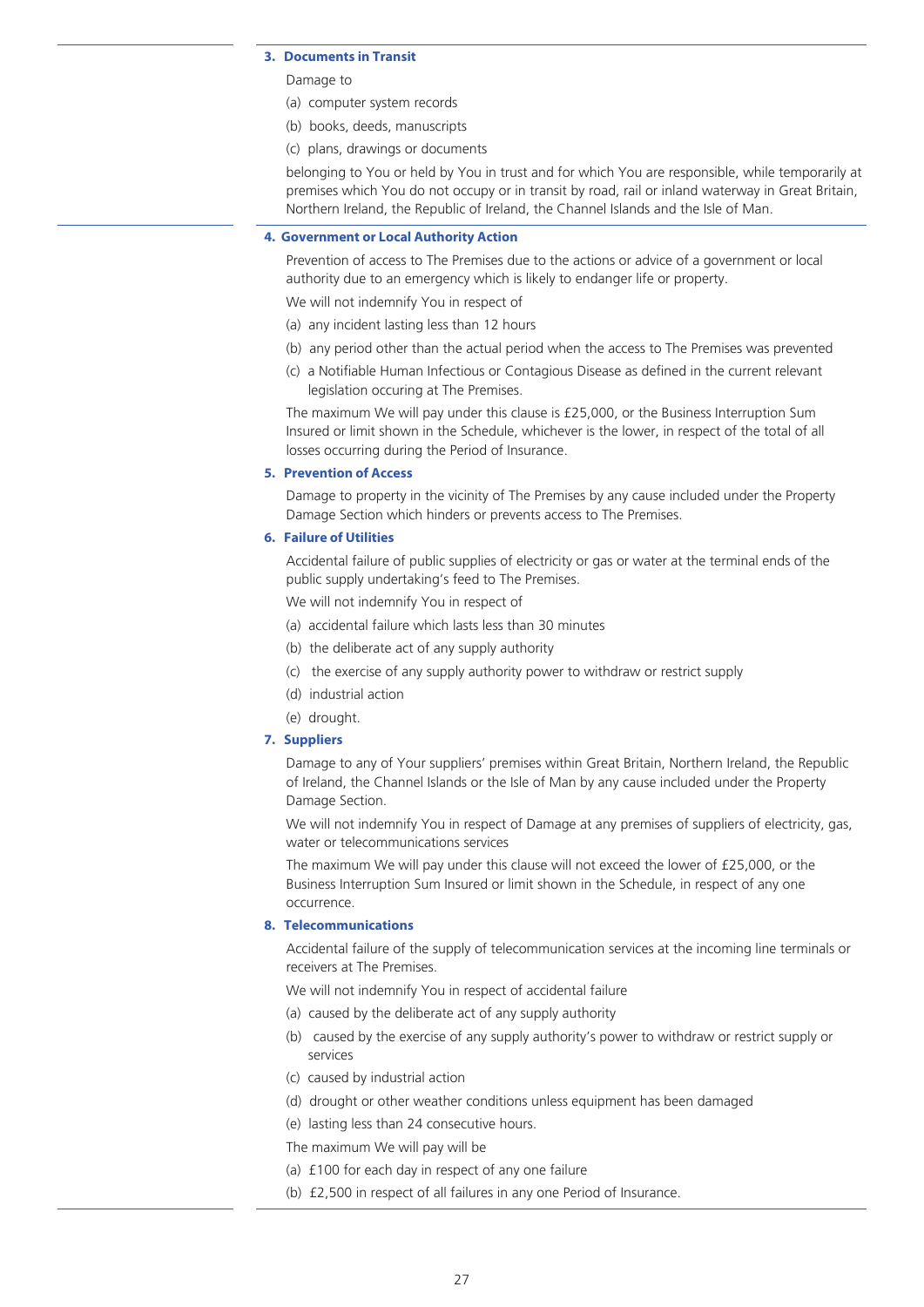|                                                        | <b>9. Loss of Attraction</b>                                                                                                                                                                                                                                                       |  |  |
|--------------------------------------------------------|------------------------------------------------------------------------------------------------------------------------------------------------------------------------------------------------------------------------------------------------------------------------------------|--|--|
|                                                        | Damage to property in the vicinity of The Premises by any cause insured under the Property<br>Damage Section which directly causes a loss of custom to The Business.                                                                                                               |  |  |
| <b>Endorsements and</b><br><b>Conditions Precedent</b> | The Section is subject to any Endorsements and Conditions Precedent stated in the Schedule as<br>applying.                                                                                                                                                                         |  |  |
| <b>Endorsement</b>                                     | The following Endorsement applies                                                                                                                                                                                                                                                  |  |  |
|                                                        | <b>Alteration</b>                                                                                                                                                                                                                                                                  |  |  |
|                                                        | We will not indemnify You in respect of this Section if                                                                                                                                                                                                                            |  |  |
|                                                        | (1) The Business is                                                                                                                                                                                                                                                                |  |  |
|                                                        | (a) wound up or carried on by a liquidator or receiver                                                                                                                                                                                                                             |  |  |
|                                                        | (b) permanently discontinued                                                                                                                                                                                                                                                       |  |  |
|                                                        | (2) Your interest ceases otherwise than by Your death.                                                                                                                                                                                                                             |  |  |
|                                                        | However, We will indemnify You if We issue written agreement stating otherwise.                                                                                                                                                                                                    |  |  |
| <b>Conditions Precedent</b>                            | The following Conditions Precedent apply                                                                                                                                                                                                                                           |  |  |
|                                                        | 1. Claims Procedures                                                                                                                                                                                                                                                               |  |  |
|                                                        | It is a Condition Precedent to Our liability that You will                                                                                                                                                                                                                         |  |  |
|                                                        | (a) take any action reasonably practicable to minimise any interruption of or interference with<br>The Business or to avoid or diminish the loss                                                                                                                                   |  |  |
|                                                        | (b) at Your expense, provide Us with                                                                                                                                                                                                                                               |  |  |
|                                                        | (i) a written claim                                                                                                                                                                                                                                                                |  |  |
|                                                        | and                                                                                                                                                                                                                                                                                |  |  |
|                                                        | (ii) details of other insurances covering the Damage or loss resulting from it                                                                                                                                                                                                     |  |  |
|                                                        | within 30 days after the expiry of the Indemnity Period or such further time that We may<br>allow                                                                                                                                                                                  |  |  |
|                                                        | (iii) books, records and documents We require to assess Your claim                                                                                                                                                                                                                 |  |  |
|                                                        | (c) repay Us, any payment on account We have already made, if You fail to comply with this<br>condition.                                                                                                                                                                           |  |  |
|                                                        | 2. Debit Recording                                                                                                                                                                                                                                                                 |  |  |
|                                                        | It is a Condition Precedent to Our liability that at the end of each quarter You must record the<br>total amount outstanding in Your Customers' Accounts. You must keep this information in a<br>different building to that containing Your accounting and other business records. |  |  |
|                                                        | This information may be maintained by Your accountant.                                                                                                                                                                                                                             |  |  |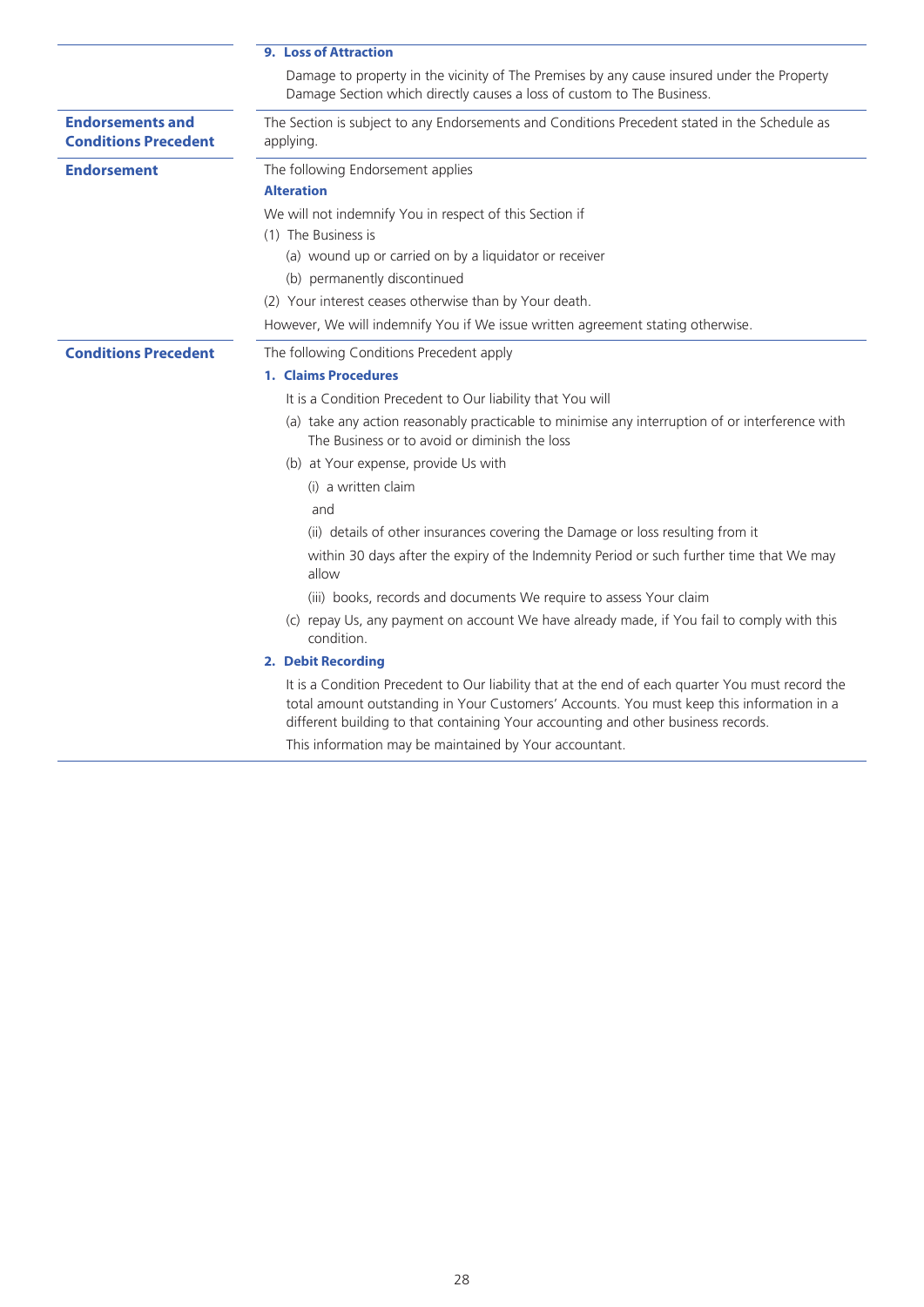# **Asset and Revenue Protection - Terrorism**

| <b>Definitions</b>                          | (Also refer to the Policy Definitions at the front of this policy booklet.)                                                                                                                                                                                                                                                                                                      |
|---------------------------------------------|----------------------------------------------------------------------------------------------------------------------------------------------------------------------------------------------------------------------------------------------------------------------------------------------------------------------------------------------------------------------------------|
|                                             | The following definitions apply to this Section and shall keep the same meaning wherever they<br>appear in the Section, unless an alternative definition is stated to apply.                                                                                                                                                                                                     |
| <b>Act of Terrorism</b>                     | Act of persons acting on behalf of or in connection with any organisation which carries out<br>activities directed towards the overthrowing or influencing, by force or violence, of Her Majesty's<br>government in the United Kingdom or any other government de jure or de facto.                                                                                              |
| <b>Denial of Service Attack</b>             | Any actions or instruction constructed or generated with the ability to damage, interfere with or<br>otherwise affect the availability of networks, network services, network connectivity or information<br>systems.                                                                                                                                                            |
|                                             | This includes but is not limited to the generation of excess traffic into the network addresses, the<br>exploitation of systems or network weaknesses and the generation of excess or non genuine traffic<br>between or amongst networks.                                                                                                                                        |
| <b>Excess/Excesses</b>                      | The amount or amounts shown in Your policy or the Schedule which We shall deduct from each<br>and every claim at each separate location.<br>You will repay any such amount paid by Us.                                                                                                                                                                                           |
|                                             |                                                                                                                                                                                                                                                                                                                                                                                  |
| <b>Hacking</b>                              | Unauthorised access to any computer or other equipment, component, system or item which<br>processes, stores or retrieves data whether the property of You or not.                                                                                                                                                                                                               |
| <b>Head/Heads of Cover</b>                  | Any of the following types of direct insurance cover:                                                                                                                                                                                                                                                                                                                            |
|                                             | (1) Buildings and completed structures                                                                                                                                                                                                                                                                                                                                           |
|                                             | (2) Other property insured hereunder                                                                                                                                                                                                                                                                                                                                             |
|                                             | (3) Business Interruption                                                                                                                                                                                                                                                                                                                                                        |
|                                             | (4) Book Debts.                                                                                                                                                                                                                                                                                                                                                                  |
| <b>Private Individual</b>                   | Any person other than                                                                                                                                                                                                                                                                                                                                                            |
|                                             | (1) a company, association or partnership                                                                                                                                                                                                                                                                                                                                        |
|                                             | (2) a trustee or body of trustees where insurance is arranged under the terms of a trust                                                                                                                                                                                                                                                                                         |
|                                             | (3) a person who owns Residential Property for the purpose of their business as a sole trader                                                                                                                                                                                                                                                                                    |
|                                             | (4) a person who owns Residential Property of which in excess of 20 per cent of the property is<br>commercially occupied.                                                                                                                                                                                                                                                        |
|                                             | Note:                                                                                                                                                                                                                                                                                                                                                                            |
|                                             | (a) where the Residential Property is occupied by a trustee or a sole trader as a private residence<br>and where the property is not a block of flats, each will be deemed to be a Private Individual in<br>respect of that same property, and                                                                                                                                   |
|                                             | (b) where two or more persons have arranged insurance on Residential Property in their several<br>names and/or the name of the Policyholder includes the name of a bank or a building society or<br>other financial institution for the purpose of noting their interest in the property insured, they<br>will be deemed to be a Private Individual in respect of that property. |
| <b>Residential Property</b>                 | (1) Private dwelling houses and flats.                                                                                                                                                                                                                                                                                                                                           |
|                                             | (2) Household goods and personal effects.                                                                                                                                                                                                                                                                                                                                        |
| <b>Treasury</b>                             | The Lords Commissioners of Her Majesty's Treasury from time to time or any successor relevant<br>authority.                                                                                                                                                                                                                                                                      |
| <b>Virus or Similar</b><br><b>Mechanism</b> | Program, code, programming instruction or any set of instructions intentionally constructed with<br>the ability to damage, interfere with or otherwise adversely affect computer programs, data, files or<br>operations whether involving self-replication or not.                                                                                                               |
|                                             | This includes but is not limited to trojan horses, worms and logic bombs.                                                                                                                                                                                                                                                                                                        |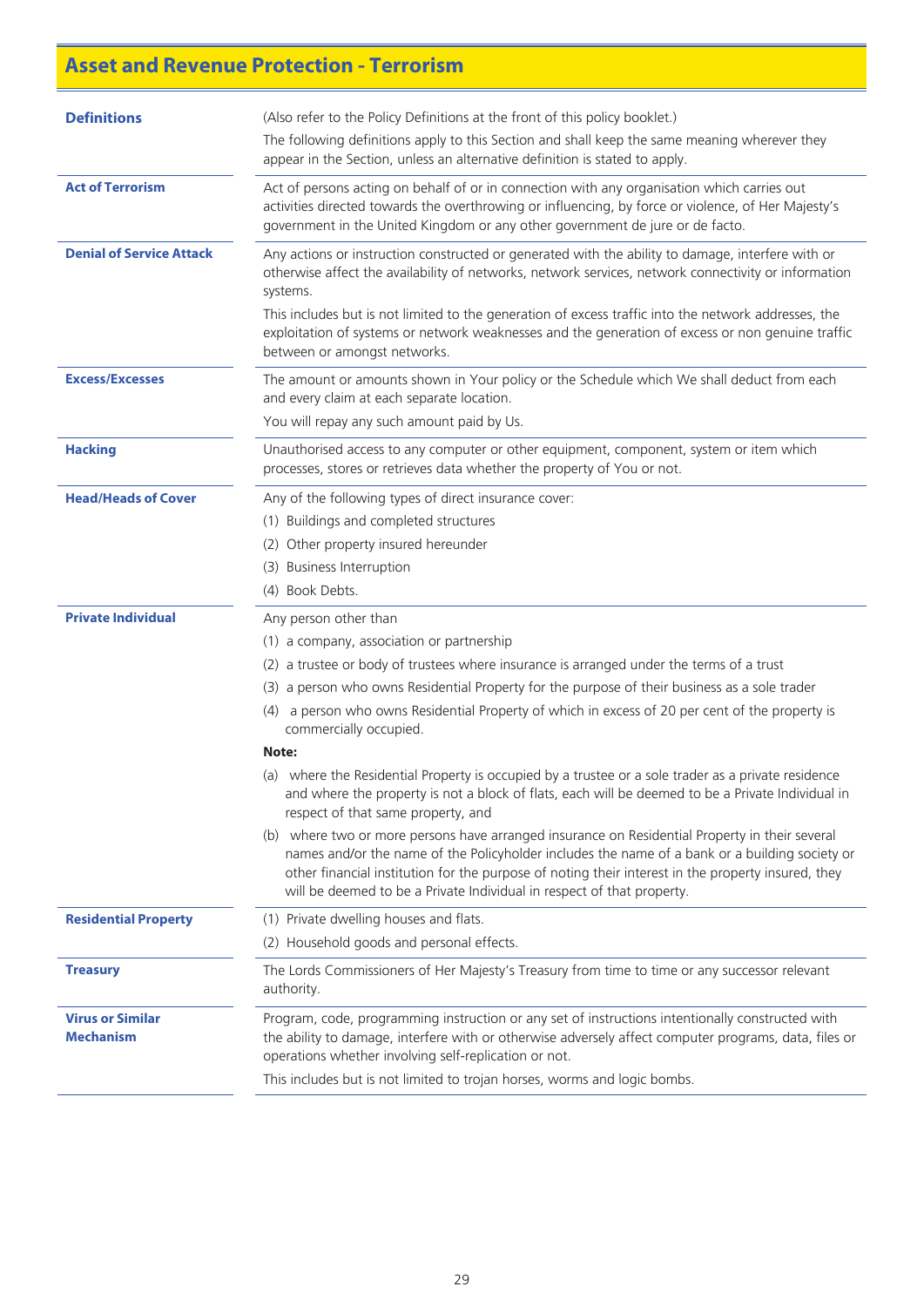| Cover                       | We will indemnify You in respect of all losses arising under any Head of Cover resulting from loss<br>or destruction of or damage to property insured under this policy directly caused by an Act of<br>Terrorism occurring during the Period of Insurance at The Premises but only in England, Wales and<br>Scotland but not the territorial seas adjacent thereto as defined by the Territorial Sea Act 1987 nor<br>the Isle of Man or the Channel Islands. |
|-----------------------------|---------------------------------------------------------------------------------------------------------------------------------------------------------------------------------------------------------------------------------------------------------------------------------------------------------------------------------------------------------------------------------------------------------------------------------------------------------------|
|                             | The maximum We will pay under this Section in any one Period of Insurance will not exceed the<br>limit of liability or Sum Insured for each of the Heads of Cover specified in the Section of this Policy<br>where the Head of Cover is otherwise insured.                                                                                                                                                                                                    |
| <b>Exclusions</b>           | (Also refer to the Policy Exclusions at the back of this policy booklet.)                                                                                                                                                                                                                                                                                                                                                                                     |
|                             | The following exclusions apply to this Section.                                                                                                                                                                                                                                                                                                                                                                                                               |
|                             | (1) We will not indemnify You in respect of any losses arising under any Head of Cover directly or<br>indirectly caused by or contributed to, by or arising from or occasioned by or resulting from                                                                                                                                                                                                                                                           |
|                             | (a) damage to any computer or other equipment, component, system or item which processes,<br>stores, transmits or receives data or any part thereof whether tangible or intangible<br>(including but without limitation any information, programs or software) and whether Your<br>property or not where such damage is caused by Virus or Similar Mechanism, Hacking or<br>Denial of Service Attack.                                                         |
|                             | (b) riot, civil commotion, war, invasion, act of foreign enemy hostilities (whether war be<br>declared or not), civil war, rebellion, revolution, insurrection or military or usurped power.                                                                                                                                                                                                                                                                  |
|                             | (2) We will not indemnify You in respect of losses arising under any Head of Cover as a result<br>of loss or destruction of or damage to Residential Property insured in the name of a Private<br>Individual.                                                                                                                                                                                                                                                 |
| <b>Conditions</b>           | (Also refer to the Policy Conditions at the back of this policy booklet.)                                                                                                                                                                                                                                                                                                                                                                                     |
|                             | The following Conditions apply to this Section.                                                                                                                                                                                                                                                                                                                                                                                                               |
|                             | (1) The insurance provided by this Section is subject to all the Definitions, Conditions, Clauses,<br>Endorsements and Conditions Precedent of the Sections of this Policy where the Head of Cover<br>is otherwise insured together with the Policy Definitions, Conditions Precedent and Policy<br>Conditions except                                                                                                                                         |
|                             | (a) any which provide for adjustments of premium                                                                                                                                                                                                                                                                                                                                                                                                              |
|                             | (b) any aggregate limit on the amount borne by You as a result of the operation of an Excess                                                                                                                                                                                                                                                                                                                                                                  |
|                             | (c) any provision for the automatic reinstatement of Sums Insured                                                                                                                                                                                                                                                                                                                                                                                             |
|                             | (d) any Long Term Undertaking                                                                                                                                                                                                                                                                                                                                                                                                                                 |
|                             | and providing that if there is conflict between this Section and the rest of the Policy, this Section<br>shall prevail.                                                                                                                                                                                                                                                                                                                                       |
|                             | (2) We will not indemnify You under this Section unless and until                                                                                                                                                                                                                                                                                                                                                                                             |
|                             | (a) The Treasury issues a certificate certifying that any loss was caused by an Act of Terrorism, as<br>defined in this Section                                                                                                                                                                                                                                                                                                                               |
|                             | or in the event of the Treasury refusing to issue such a certificate                                                                                                                                                                                                                                                                                                                                                                                          |
|                             | (b) a tribunal formed by agreement between Us and Pool Reinsurance Company Limited<br>decides that the cause of such loss was an Act of Terrorism, as defined in this Section.                                                                                                                                                                                                                                                                                |
|                             | (3) We may cancel the cover provided by this Terrorism Section                                                                                                                                                                                                                                                                                                                                                                                                |
|                             | (a) By sending You 30 days' written notice to Your last known address. We will refund a<br>proportionate part of any premium paid for the unexpired period.                                                                                                                                                                                                                                                                                                   |
|                             | <b>or</b>                                                                                                                                                                                                                                                                                                                                                                                                                                                     |
|                             | (b) Immediately if the premium has not been paid or if there has been a default under an<br>instalment or linked credit agreement. We will not refund any instalment paid.                                                                                                                                                                                                                                                                                    |
|                             | (4) In any action or suit or proceedings where we allege that any loss is not covered by this Section<br>the burden of proving that such loss is covered shall be upon You.                                                                                                                                                                                                                                                                                   |
| <b>Conditions Precedent</b> | It is a Condition Precedent to Our liability that                                                                                                                                                                                                                                                                                                                                                                                                             |
|                             | (1) You must declare to Us all property and/or premises owned by You or for which You are<br>responsible including all such property and/or premises of subsidiary companies unless it is the<br>practice of any subsidiary company to effect its own insurance                                                                                                                                                                                               |
|                             | (2) You must purchase Terrorism insurance from a Pool Reinsurance Company Limited member<br>company in respect of all such property and/or premises.                                                                                                                                                                                                                                                                                                          |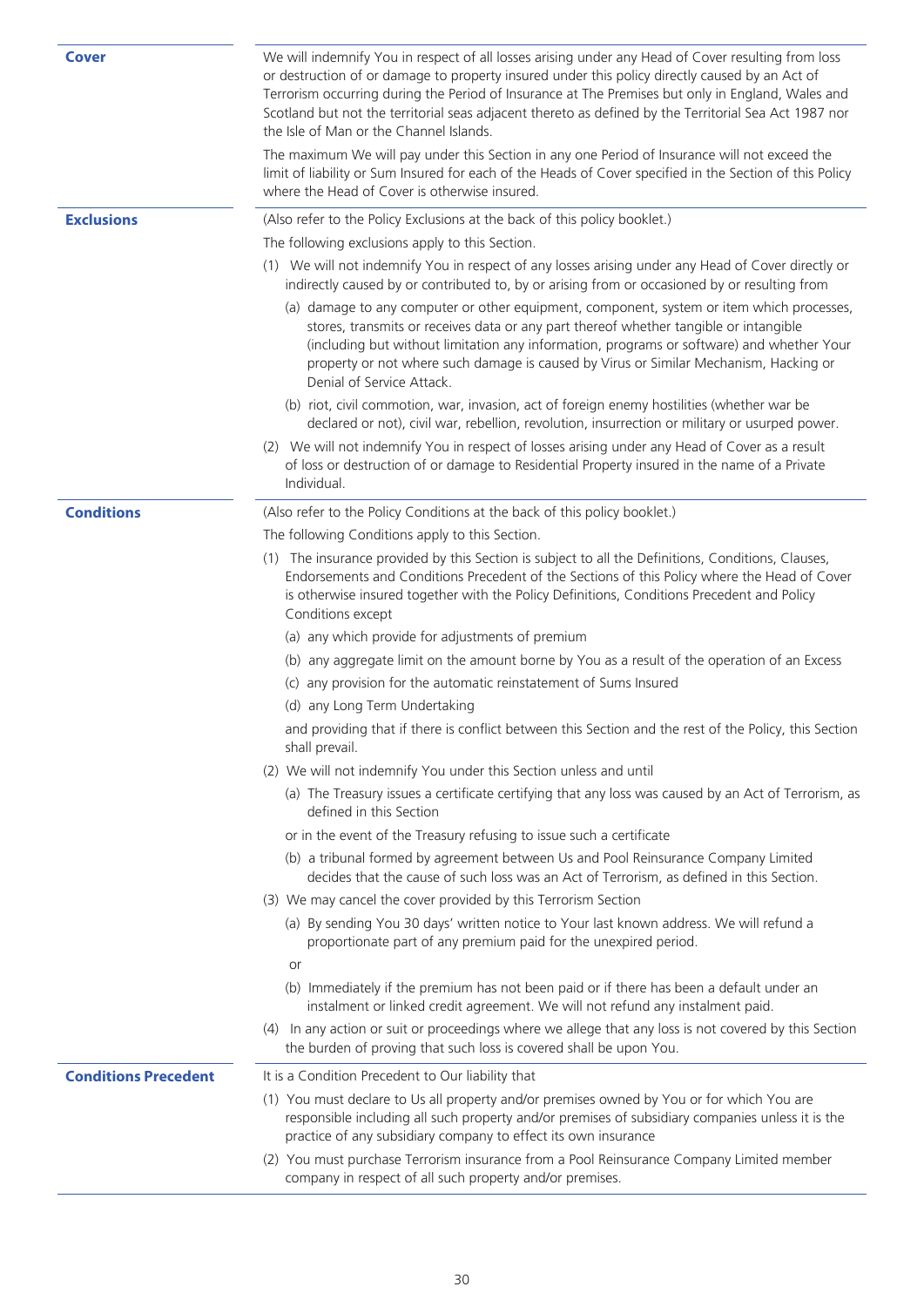# **Legal Liabilities - Employers' Liability**

| <b>Definitions</b>        | (Also refer to the Policy Definitions at the front of this policy booklet.)<br>The following definitions apply to this Section and shall keep the same meaning wherever they<br>appear in the Section. |
|---------------------------|--------------------------------------------------------------------------------------------------------------------------------------------------------------------------------------------------------|
| <b>Bodily Injury</b>      | Bodily injury including death, illness, disease or nervous shock.                                                                                                                                      |
|                           |                                                                                                                                                                                                        |
| <b>Compensation</b>       | Damages, including interest.                                                                                                                                                                           |
| <b>Costs and Expenses</b> | (1) Fees for Your legal representation                                                                                                                                                                 |
|                           | (2) costs and expenses                                                                                                                                                                                 |
|                           | incurred with Our written consent                                                                                                                                                                      |
|                           | (3) any claimant's legal costs for which You are legally liable                                                                                                                                        |
|                           | in connection with any event which is or may be the subject of indemnity under this Section.                                                                                                           |
| <b>Limit of Indemnity</b> | The maximum amount, stated in the Schedule, including Costs and Expenses, which We will pay in<br>respect of any or all claims arising out of one cause.                                               |
| <b>Territorial Limits</b> | (1) Great Britain, Northern Ireland, the Isle of Man or the Channel Islands                                                                                                                            |
|                           | (2) elsewhere where any Employee normally resident in Great Britain, Northern Ireland, the Isle of<br>Man or the Channel Islands is engaged in The Business.                                           |
| Cover                     | We will indemnify You in respect of                                                                                                                                                                    |
|                           | (1) Your legal liability to pay Compensation to any Employee                                                                                                                                           |
|                           | and                                                                                                                                                                                                    |
|                           | (2) Costs and Expenses                                                                                                                                                                                 |
|                           | as a result of Bodily Injury caused in the course of The Business, during the Period of Insurance and<br>within the Territorial Limits.                                                                |
|                           | The maximum We will pay is the Limit of Indemnity.                                                                                                                                                     |
| <b>Clauses</b>            | <b>1. Additional Activities</b>                                                                                                                                                                        |
|                           | The Business includes                                                                                                                                                                                  |
|                           | (a) ownership, use and upkeep of The Premises, vehicles and plant                                                                                                                                      |
|                           | (b) canteen, social, sports, educational and welfare organisations for the benefit of any<br>Employee                                                                                                  |
|                           | (c) first aid, fire, security and ambulance services                                                                                                                                                   |
|                           | (d) participation in exhibitions                                                                                                                                                                       |
|                           | (e) private work by any Employee, with Your prior consent, for You or any director or Employee.                                                                                                        |
|                           | 2. Cross Liabilities                                                                                                                                                                                   |
|                           | We will indemnify each party                                                                                                                                                                           |
|                           | (a) named as the Policyholder in the Schedule                                                                                                                                                          |
|                           | (b) entitled to indemnity under this Section                                                                                                                                                           |
|                           | as if a separate policy had been issued to each.                                                                                                                                                       |
|                           | The total amount payable will not exceed the Limit of Indemnity regardless of the number of<br>parties claiming to be indemnified.                                                                     |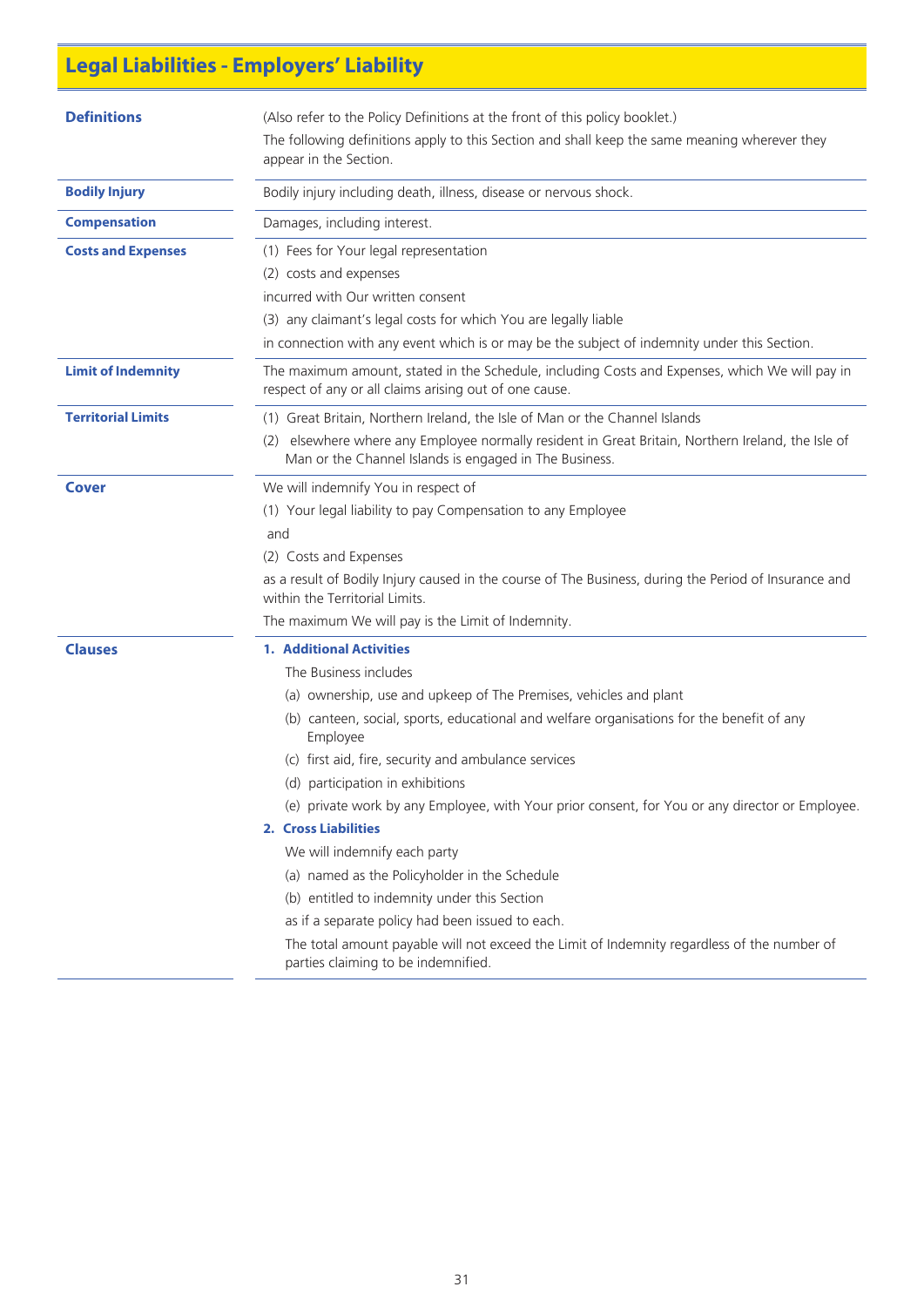#### **3. Indemnity to Other Persons**

We will indemnify

- (a) Your personal representatives in respect of legal liability You incur
- (b) at Your request
	- (i) any director, partner or proprietor or Employee of Yours
	- (ii) the officers, committees and members of Your
		- canteen, social, sports, educational and welfare organizations
		- first aid, fire, security and ambulance services
	- (iii) any principal for whom You are carrying out a contract to the extent required by the contract conditions

or the personal representatives of these persons against legal liability in respect of which You would have been entitled to indemnity if the claim had been made against You.

Each indemnified party will be subject to the terms of this Section so far as they can apply.

#### **4. Injury to Working Partners**

We will treat, as an Employee, any working partner or proprietor of The Business who suffers Bodily Injury

(a) in the course of The Business during the Period of Insurance and within the Territorial Limits and

(b) caused by the negligence of another working partner, proprietor, or Employee.

#### **5. Legal Expenses Arising from Health and Safety Legislation**

We will indemnify You and, at Your request, any director, partner, proprietor or Employee in respect of

- (a) legal fees and expenses in defending proceedings, including appeals
- (b) prosecution costs awarded against You or any director, partner, proprietor or Employee arising from any health and safety inquiry or criminal proceedings in respect of any breach of health and safety legislation of Great Britain, Northern Ireland, the Isle of Man or the Channel Islands.

We will not indemnify You

- (1) unless the proceedings relate to an actual or alleged act, omission or incident committed during the Period of Insurance within Great Britain, Northern Ireland, the Isle of Man or the Channel Islands in the course of The Business
- (2) in respect of
	- (a) fines or penalties
	- (b) proceedings resulting from any deliberate act or omission by any party claiming to be indemnified
	- (c) proceedings relating to the health and safety of any person other than an Employee
- (3) where indemnity is provided by another insurance policy.

#### **6. Our Right of Recovery**

The indemnity is in accordance with the provisions of any law relating to the compulsory insurance of liability to employees in Great Britain, Northern Ireland, the Isle of Man or the Channel Islands.

However, You will repay to Us all sums We would not have been liable to pay but for the provisions of such law.

#### **7. Payment for Court Attendance**

We will compensate You if, at Our request, any director, partner or Employee is attending court as a witness in connection with a claim for which You are entitled to indemnity.

The maximum We will pay is

| (a) for each director or partner | £250 per day  |
|----------------------------------|---------------|
| (b) for each Employee            | £150 per day. |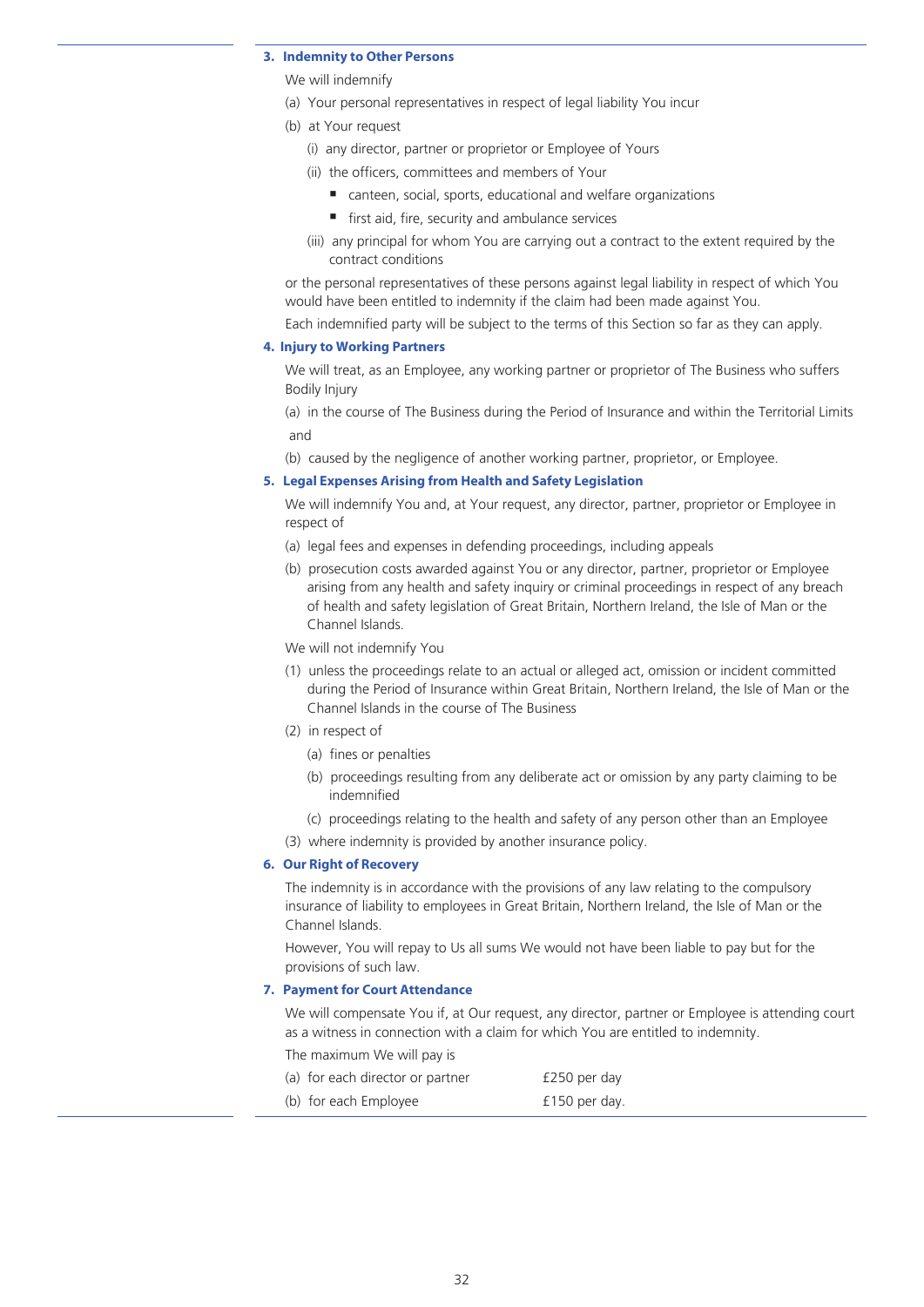#### **8. Unsatisfied Court Judgements**

We will, at Your request, indemnify any Employee or his or her personal representatives in respect of

(a) damages

(b) costs

unpaid six months after the date a judgement for Bodily Injury to the Employee was obtained against another party resident in Great Britain, Northern Ireland, the Isle of Man, or the Channel Islands.

This indemnity will only apply where

(a) the Bodily Injury was caused

(i) in the course of The Business

and

- (ii) during the Period of Insurance
- (b) the judgement was made in a court in Great Britain, Northern Ireland, the Isle of Man or the Channel Islands
- (c) there is no appeal outstanding.
- The judgement will be assigned to Us if We make a payment under this Clause.
- **9. Legal Expenses arising from Corporate Manslaughter and Corporate Homicide Act 2007**  We will indemnify You in respect of
	- (1) legal fees and expenses incurred with Our written consent for defending proceedings, including appeals
	- (2) costs of prosecution awarded against You

which arise from criminal proceedings for any offence as defined in Section 1 of the Corporate Manslaughter and Corporate Homicide Act 2007.

- We will not provide indemnity
- (1) unless the proceedings relate to an actual or alleged offence committed during the Period of Insurance within Great Britain, Northern Ireland, the Isle of Man or the Channel Islands and in connection with The Business.
- (2) in respect of proceedings which
- (a) result from any deliberate act or omission by You.
- (b) relate to any person other than an Employee.
- (3) in respect of any
	- (a) fines
	- (b) remedial or publicity orders or any steps required to be taken by such orders.
- (4) where indemnity is provided by another insurance policy.

| <b>Exclusions</b>                                      | (Also refer to the Policy Exclusions at the back of this policy booklet.)                                                                                       |  |
|--------------------------------------------------------|-----------------------------------------------------------------------------------------------------------------------------------------------------------------|--|
|                                                        | We will not indemnify any person entitled to indemnity in respect of legal liability as a result of<br>work in or on and travel to, from or within any offshore |  |
|                                                        | (1) accommodation, exploration, drilling or production rig or platform                                                                                          |  |
|                                                        | (2) support vessel.                                                                                                                                             |  |
| <b>Endorsements and</b><br><b>Conditions Precedent</b> | This Section is subject to any Endorsements and Conditions Precedent which are stated in the<br>Schedule as applying.                                           |  |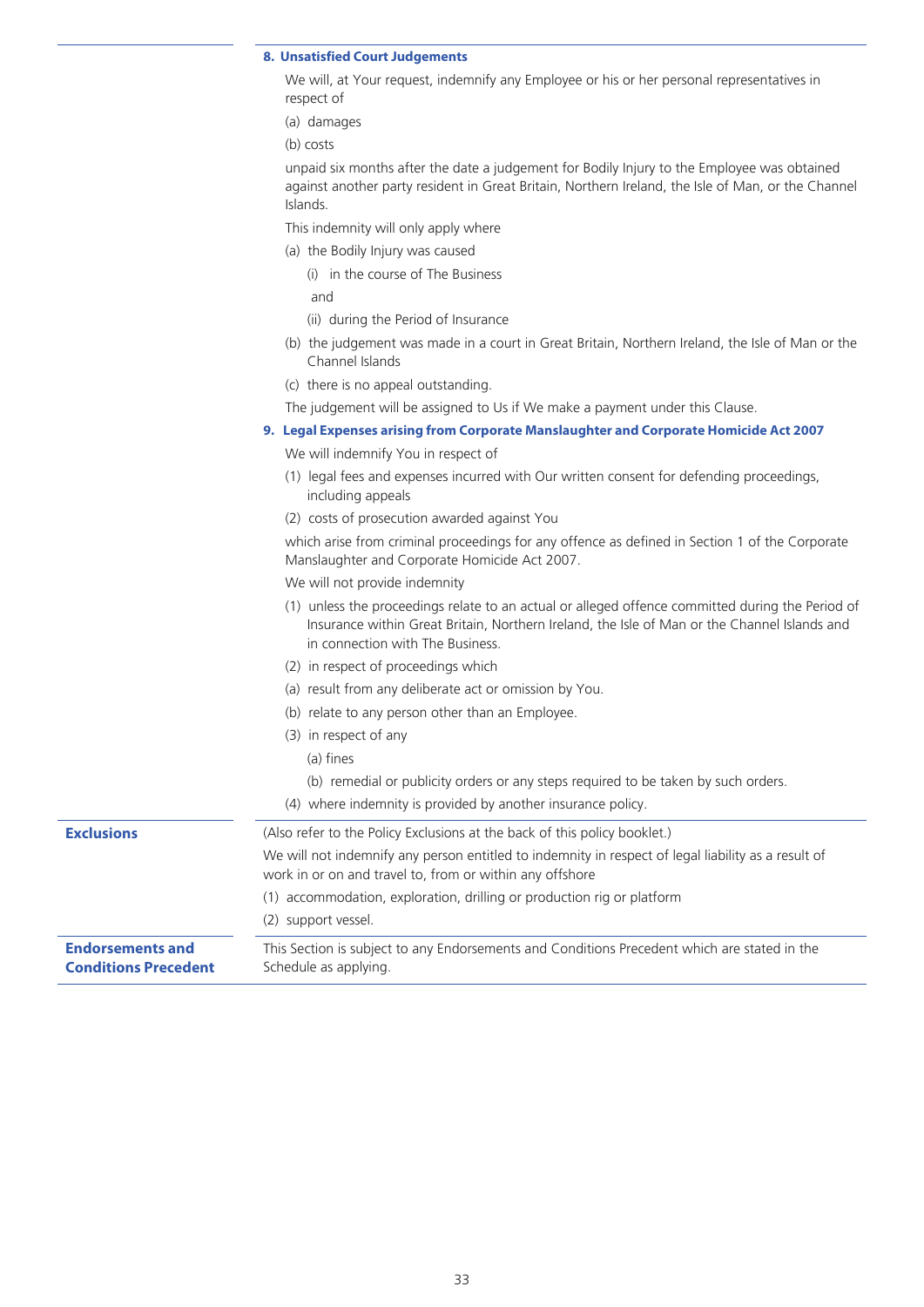# **Legal Liabilities - Public and Products Liability**

| <b>Definitions</b>        | (Also refer to the Policy Definitions at the front of this policy booklet.)<br>The following definitions apply to this Section and shall keep the same meaning wherever they<br>appear in the Section. |  |
|---------------------------|--------------------------------------------------------------------------------------------------------------------------------------------------------------------------------------------------------|--|
| <b>Asbestos</b>           | Asbestos, asbestos fibres or any derivatives of asbestos.                                                                                                                                              |  |
| <b>Bodily Injury</b>      | Bodily injury including death, illness, disease or nervous shock.                                                                                                                                      |  |
| <b>Compensation</b>       | Damages, including interest.                                                                                                                                                                           |  |
| <b>Costs and Expenses</b> | (1) Fees for Your legal representation                                                                                                                                                                 |  |
|                           | (2) costs and expenses                                                                                                                                                                                 |  |
|                           | incurred with Our written consent                                                                                                                                                                      |  |
|                           | (3) any claimant's legal costs for which You are legally liable                                                                                                                                        |  |
|                           | in connection with any event which is or may be the subject of indemnity under this Section.                                                                                                           |  |
| <b>Damage</b>             | Physical                                                                                                                                                                                               |  |
|                           | $(1)$ loss                                                                                                                                                                                             |  |
|                           | (2) destruction                                                                                                                                                                                        |  |
|                           | (3) damage.                                                                                                                                                                                            |  |
| <b>Limit of Indemnity</b> | The maximum amount, stated in the Schedule, which We will pay in respect of any or all claims<br>arising out of one cause.                                                                             |  |
|                           | In respect of Products Supplied or pollution or contamination, the Limit of Indemnity will apply to<br>the total of all claims occurring in any one Period of Insurance.                               |  |
| <b>Personal Injury</b>    | (1) Bodily Injury                                                                                                                                                                                      |  |
|                           | (2) wrongful                                                                                                                                                                                           |  |
|                           | (a) arrest, detention or imprisonment                                                                                                                                                                  |  |
|                           | (b) eviction                                                                                                                                                                                           |  |
|                           | (c) accusation of shoplifting.                                                                                                                                                                         |  |
| <b>Products Supplied</b>  | Anything which is                                                                                                                                                                                      |  |
|                           | (1) manufactured, sold, supplied, processed or treated                                                                                                                                                 |  |
|                           | (2) repaired, serviced or tested                                                                                                                                                                       |  |
|                           | (3) installed, constructed, erected or transported                                                                                                                                                     |  |
|                           | by You or on Your behalf and which is no longer owned by You or in Your custody or control or<br>that of any Employee.                                                                                 |  |
| <b>Property</b>           | Material property.                                                                                                                                                                                     |  |
| <b>Territorial Limits</b> | (1) Great Britain, Northern Ireland, the Isle of Man or the Channel Islands.                                                                                                                           |  |
|                           | (2) elsewhere where You or any Employee normally resident in Great Britain, Northern Ireland, the<br>Isle of Man or the Channel Islands are engaged in The Business.                                   |  |
|                           | (3) anywhere in the world in connection with Products Supplied at or from premises in Great<br>Britain, Northern Ireland, the Isle of Man or the Channel Islands.                                      |  |
| Cover                     | We will indemnify You in respect of                                                                                                                                                                    |  |
|                           | (1) Your legal liability for Compensation                                                                                                                                                              |  |
|                           | (2) Costs and Expenses                                                                                                                                                                                 |  |
|                           | as a result of accidental                                                                                                                                                                              |  |
|                           | (a) Personal Injury                                                                                                                                                                                    |  |
|                           | (b) Damage to Property                                                                                                                                                                                 |  |
|                           | (c) obstruction, trespass, nuisance or interference with any right of way, air, light or water                                                                                                         |  |
|                           | occurring in the course of The Business during the Period of Insurance and within the Territorial<br>Limits.                                                                                           |  |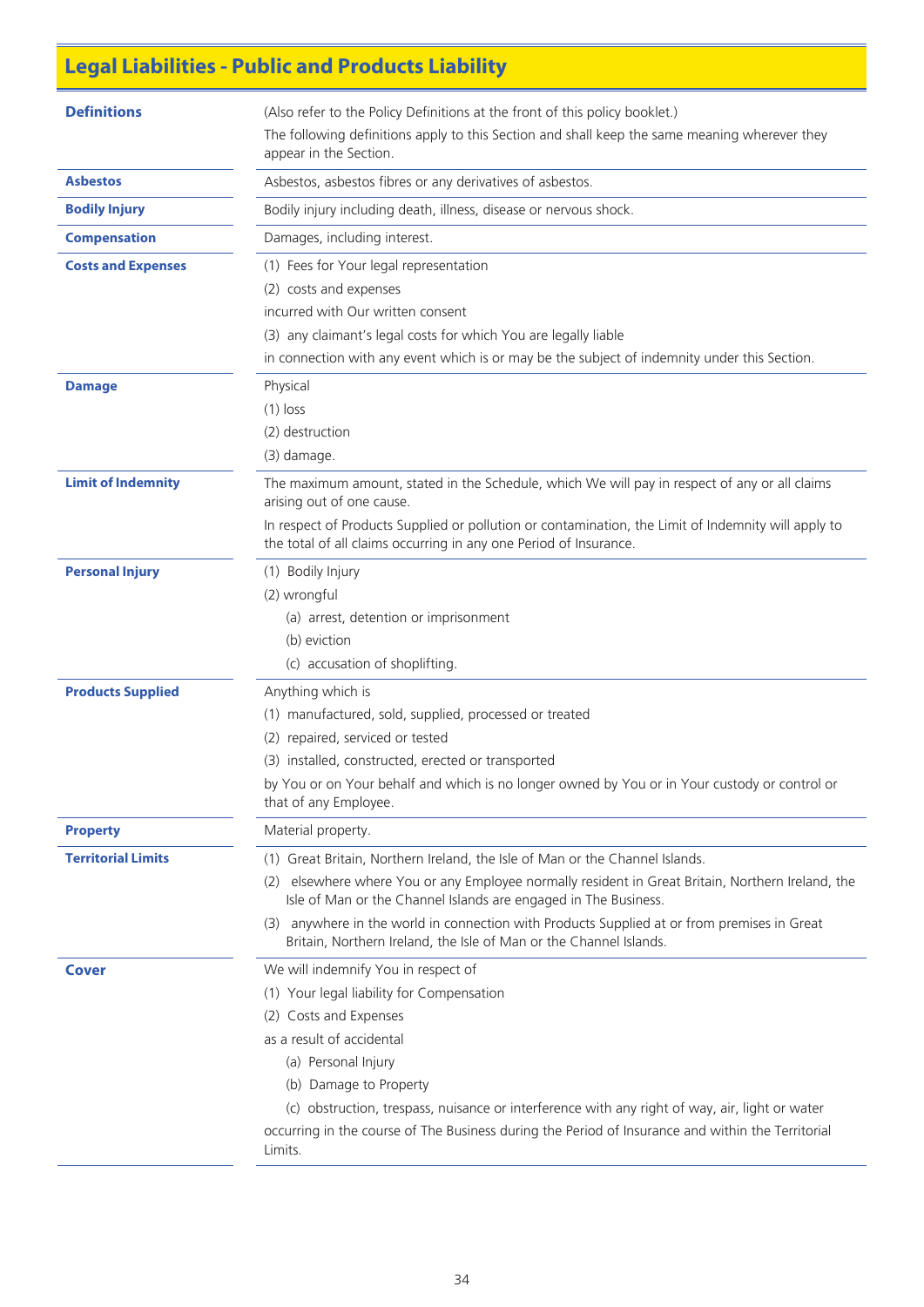The maximum We will pay is the Limit of Indemnity and any Costs and Expenses. However, in respect of any claim brought in

- (1) the United States of America or any territory within its jurisdiction
	- or
- (2) Canada

the maximum We will pay, inclusive of Costs and Expenses, is the Limit of Indemnity.

### **Clauses 1. Additional Activities**

The Business includes

- (a) ownership, use and upkeep of Your premises, vehicles and plant
- (b) canteen, social, sports, educational and welfare organisations for the benefit of any Employee
- (c) first aid, fire, security and ambulance services
- (d) participation in exhibitions
- (e) private work by any Employee, with Your prior consent, for You or any director, partner, proprietor or Employee.

#### **2. Cross Liabilities**

We will indemnify each party

- (a) named as the Policyholder in the Schedule
- (b) entitled to indemnity under this Section
- as if a separate policy had been issued to each.

The total amount payable will not exceed the Limit of Indemnity regardless of the number of parties claiming to be indemnified.

### **3. Defective Premises**

We will indemnify You in respect of liability arising under

- (a) the Defective Premises Act 1972
- (b) the Defective Premises (Northern Ireland) Order 1975

in connection with any premises which You previously owned or occupied for the purposes of The Business.

We will not indemnify You in respect of the cost of rectifying any defect or alleged defect in such premises.

#### **4. Indemnity to Other Persons**

We will indemnify

- (a) Your personal representatives in respect of legal liability You incur
- (b) at Your request
	- (i) any director, partners or proprietor or Employee of Yours
	- (ii) the officers, committees and members of Your
		- canteen, social, sports, educational and welfare organisations
		- first aid, fire, security and ambulance services
	- (iii) any principal for whom You are carrying out a contract to the extent required by the contract conditions

or the personal representatives of these persons against legal liability in respect of which You would have been entitled to indemnity if the claim had been made against You.

Each indemnified party will be subject to the terms of this Section so far as they can apply.

#### **5. Legal Expenses Arising from Health and Safety Legislation**

We will indemnify You and, at Your request, any director, partner, proprietor or Employee in respect of

- (a) legal fees and expenses in defending proceedings, including appeals
- (b) prosecution costs awarded against You or any director, partner, proprietor or Employee

arising from any health and safety inquiry or criminal proceedings in respect of any breach of health and safety legislation of Great Britain, Northern Ireland, the Isle of Man or the Channel Islands.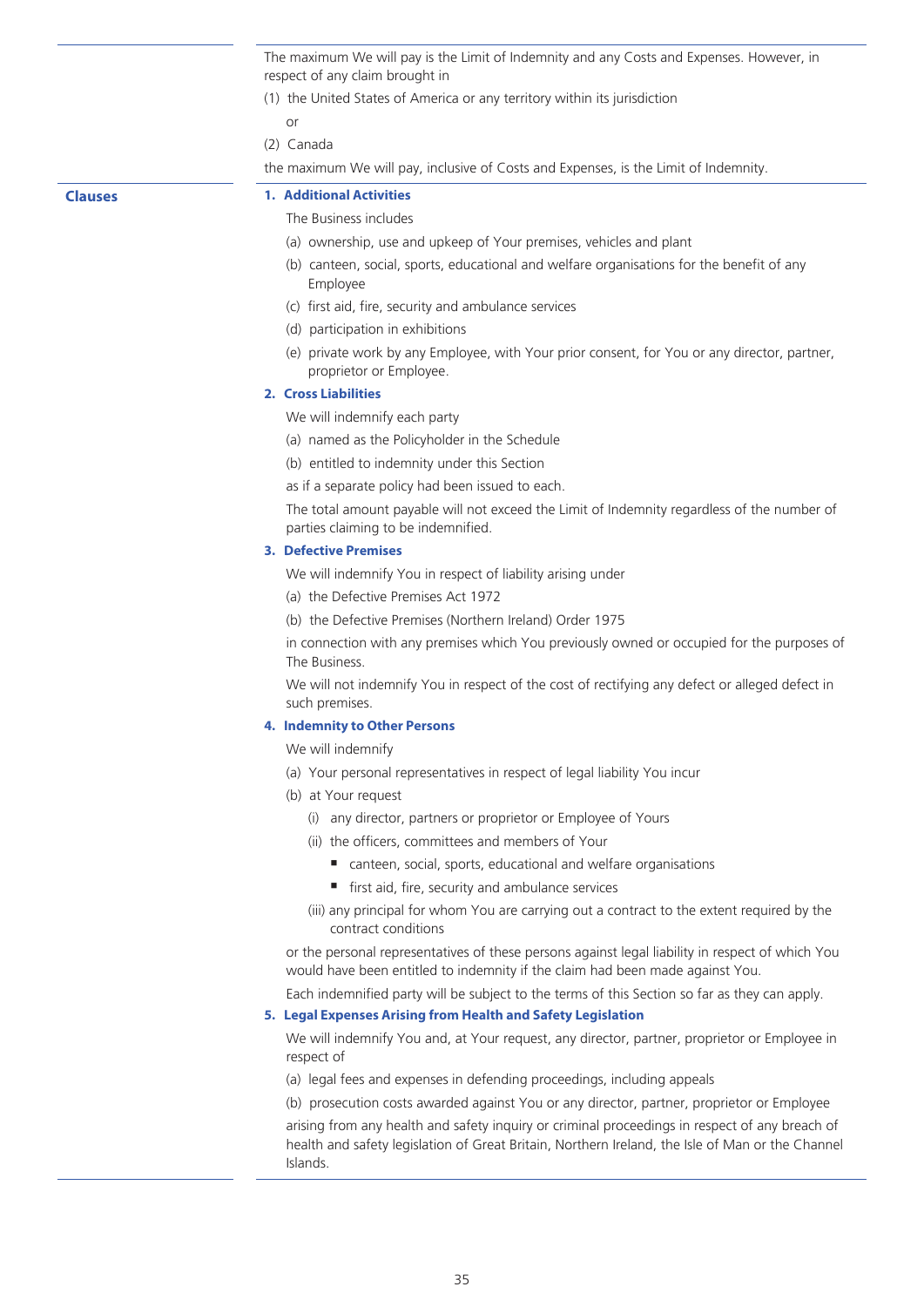We will not indemnify You

- (1) unless the proceedings relate to an actual or alleged act, omission or incident committed during the Period of Insurance within Great Britain, Northern Ireland, the Isle of Man or the Channel Islands in the course of The Business
- (2) in respect of
	- (a) proceedings as a result of any deliberate act or omission by the party claiming to be indemnified
	- (b) proceedings relating to the health and safety of any Employee
- (3) if indemnity is provided by another insurance policy.

#### **6. Liability for Hired or Rented Premises**

We will indemnify You in respect of Your legal liability as a result of accidental Damage to premises (including fixtures and fittings) within Great Britain, Northern Ireland, the Isle of Man or the Channel Islands which You hire, rent and occupy in connection with The Business.

We will not indemnify You in respect of

- (a) the first £250 of any claim caused other than by fire or explosion
- (b) liability imposed on You solely by reason of the terms of the hiring or renting agreement
- (c) legal liability as a result of Damage against which the hiring or renting agreement specifies that insurance is taken out by You or on Your behalf.

#### **7. Motor Contingent Liability**

We will indemnify You in respect of Your legal liability as a result of accidental

- (a) Bodily Injury
- and/or
- (b) Damage to property
- arising out of the use

(i) in Great Britain, Northern Ireland, the Isle of Man or the Channel Islands

and

(ii) in connection with The Business

of any motor vehicle not belonging to or provided by You.

We will not indemnify You

- (1) in respect of Damage to the vehicle or goods carried in or on the vehicle
- (2) while the vehicle is being driven by
	- (a) You
	- (b) by a person who to Your knowledge or that of Your representatives does not hold a licence to drive the vehicle unless such person has held and is not disqualified from holding or obtaining such a licence
- (3) if indemnity is provided by another insurance policy.

#### **8. Overseas Personal Liability**

We will indemnify

- (a) You
- (b) any director, partner or Employee

while temporarily outside Great Britain, Northern Ireland, the Isle of Man or the Channel Islands in connection with The Business in respect of legal liability as a result of accidental

- (i) Bodily Injury
- and/or
- (ii) Damage to Property

incurred in a personal capacity.

We will also indemnify any accompanying spouse or children.

Where the Policyholder is an individual the indemnity will also apply within Great Britain, Northern Ireland, the Isle of Man or the Channel Islands.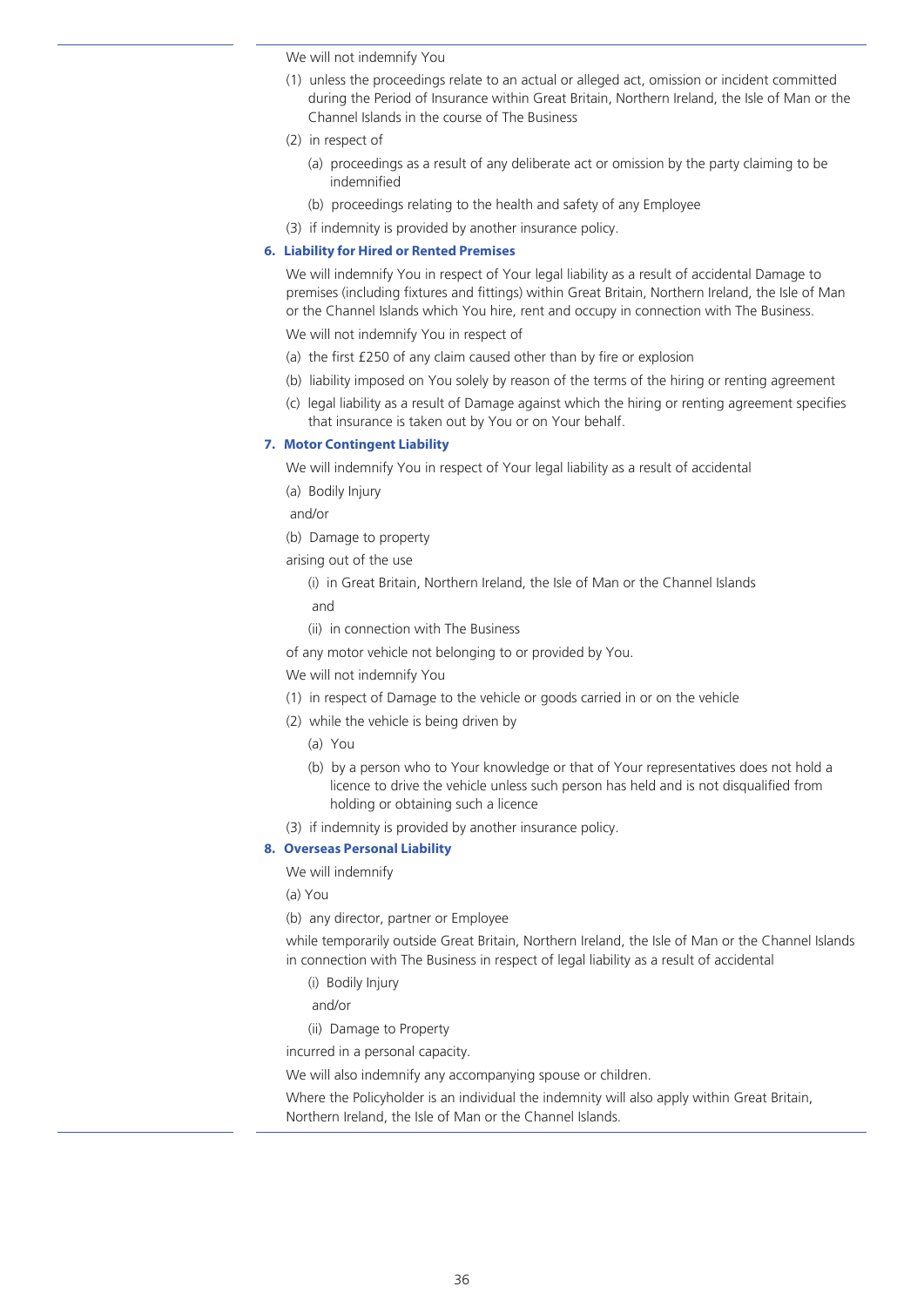We will not indemnify You

- (1) where liability arises from
	- (a) any agreement unless liability would have existed otherwise
	- (b) ownership or occupation of land or buildings
	- (c) the carrying on of any trade or profession
	- (d) ownership, possession or use of wild animals, firearms (other than sporting guns), mechanically propelled vehicles, aircraft or watercraft
- (2) if indemnity is provided by another insurance policy.

#### **9. Payment for Court Attendance**

We will compensate You if, at Our request, any director, partner or Employee is attending court as a witness in connection with a claim for which You are entitled to indemnity.

The maximum We will pay is

| (a) for each director or partner | £250 per day  |
|----------------------------------|---------------|
| (b) for each Employee            | £150 per day. |

#### **10. Personal Belongings**

We will indemnify You in respect of Your legal liability as a result of accidental Damage to vehicles or personal belongings which You do not own but which are in Your custody or control.

- We will not indemnify You where this Property is
- (1) stored for a fee or other consideration
- (2) in Your custody or control for the purposes of being worked on.

#### **11. Legal Expenses arising from Corporate Manslaughter and Corporate Homicide Act 2007**

We will indemnify You in respect of

- (a) legal fees and expenses incurred with Our written consent for defending proceedings, including appeals
- (b) costs of prosecution awarded against You

 which arise from criminal proceedings for any offence as defined in Section 1 of the Corporate Manslaughter and Corporate Homicide Act 2007.

We will not provide indemnity

- (1) unless the proceedings relate to an actual or alleged offence committed during the Period of Insurance within Great Britain, Northern Ireland, the Isle of Man or the Channel Islands and in connection with The Business.
- (2) in respect of proceedings which
	- (a) result from any deliberate act or omission by You.
	- (b) relate to any Employee.
- (3) in respect of any
	- (a) fines.
	- (b) remedial or publicity orders or any steps required to be taken by such orders.
- (4) where indemnity is provided by another insurance policy.

- **Exclusions** (Also refer to the Policy Exclusions at the back of this policy booklet.)
	- (1) We will not indemnify any person entitled to indemnity in respect of legal liability as a result of
		- (a) Personal Injury to an Employee, partner or proprietor
		- (b) the ownership, possession or use by You or on Your behalf or by any person entitled to indemnity under this Section of any
			- (i) aircraft, aerial device or hovercraft
			- (ii) watercraft exceeding 8 metres in length
			- (iii) motor vehicle or trailer
				- $\blacksquare$  in circumstances to which road traffic legislation applies
				- or
				- where a more specific insurance is in force.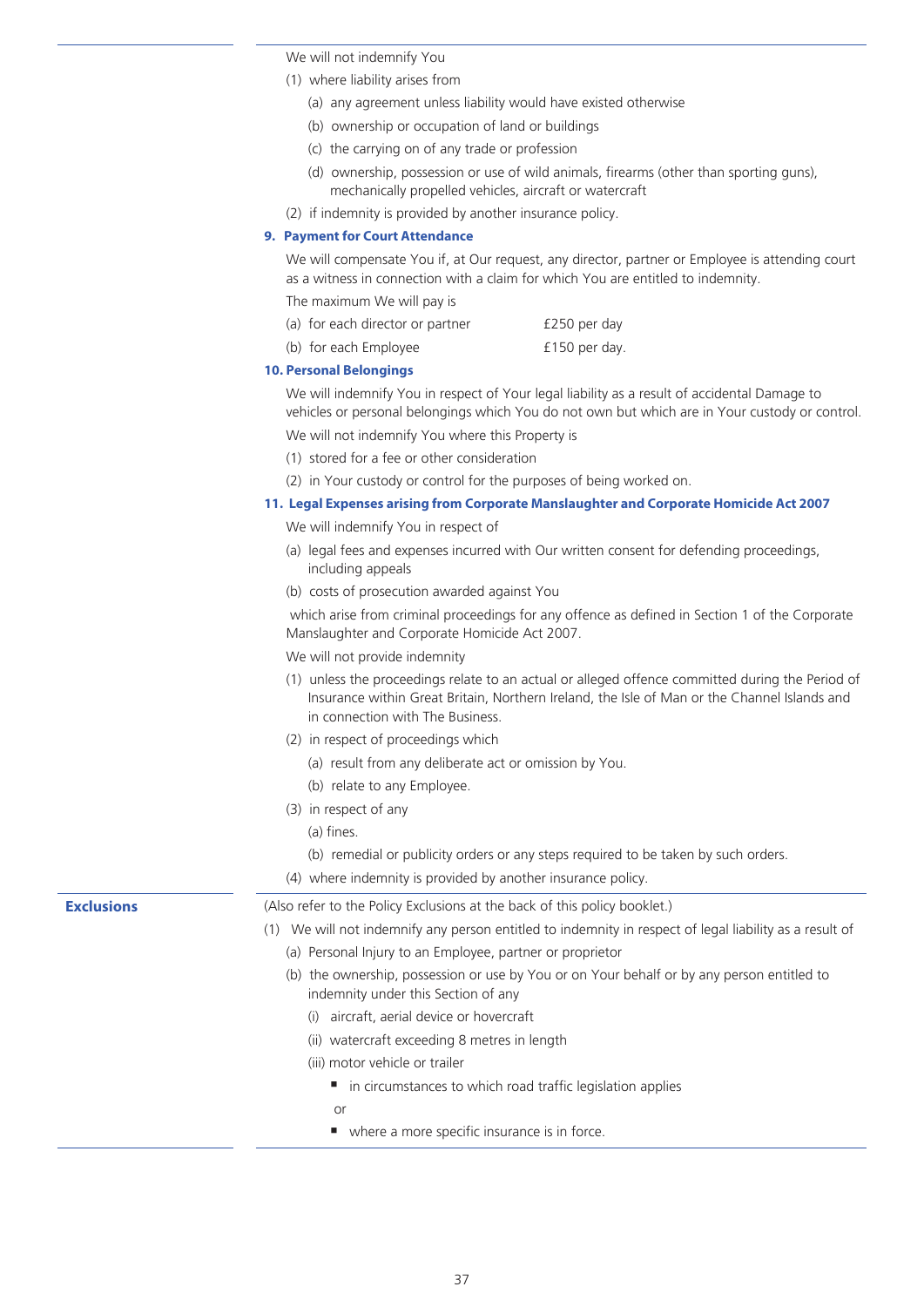- (c) Damage to Property
	- (i) which You own or is loaned, leased, hired or rented to You
	- (ii) which is held in trust or in the custody or control of
		- You
		- **any Employee**
		- any other party who is carrying out work on Your behalf

other than in the circumstances described in Clause 6. Liability for Hired or Rented Premises or Clause 10. Personal Belongings.

- (d) Damage to or the cost incurred by anyone in repairing, removing, replacing, re-applying, rectifying or reinstating Products Supplied (other than Products Supplied under a separate contract).
- (e) Bodily Injury or Damage to Property arising from professional neglect, errors, omissions or advice by You, any Employee, or any party who is carrying out work on Your behalf.
- (f) (i) pollution or contamination of buildings or other structures or of water or land or the atmosphere

and

(ii) Bodily Injury or Damage to Property directly or indirectly caused by such pollution or contamination

other than caused by a sudden, identifiable, unintended and unexpected incident which occurs in its entirety at a specific time and place during the Period of Insurance.

All pollution or contamination which arises out of one incident will be deemed to have occurred at the time such incident takes place.

- (g) (i) work in or on and travel to, from or within
	- or
	- (ii) Products Supplied to any offshore
		- accommodation, exploration, drilling or production rig or platform
		- support vessel
- (h) Bodily Injury or Damage to property arising from Products Supplied other than
	- (i) the sale or supply of food and drink intended for consumption on Your Premises
	- (ii) the supply of office requisites, brochures and promotional merchandise
	- (iii) the disposal of furniture and office equipment previously used in the course of The Business.
- (2) We will not indemnify any person entitled to indemnity in respect of
	- (a) recalling or making refunds in respect of Products Supplied
	- (b) (i) liquidated damages
		- (ii) penalty clauses
		- (iii) fines
		- (iv) aggravated, punitive or exemplary damages or any additional damages resulting from the multiplication of compensatory damages or other non-compensatory damages.
	- (c) liability imposed on You solely by reason of the terms or any contract conditions or agreement in connection with Products Supplied.
- (3) We will not provide indemnity in respect of
	- (a) exposure to
	- (b) inhalation of
	- (c) fears of the consequences of exposure to or the inhalation of
	- (d) the costs incurred by anyone in repairing, removing, replacing, recalling, rectifying, reinstating or managing (including those of any persons under statutory duty to manage) any property arising out of the presence of

Asbestos including any product containing Asbestos.

**Endorsements and Conditions Precedent** This section is subject to any Endorsements and Conditions Precedent stated in the Schedule as applying.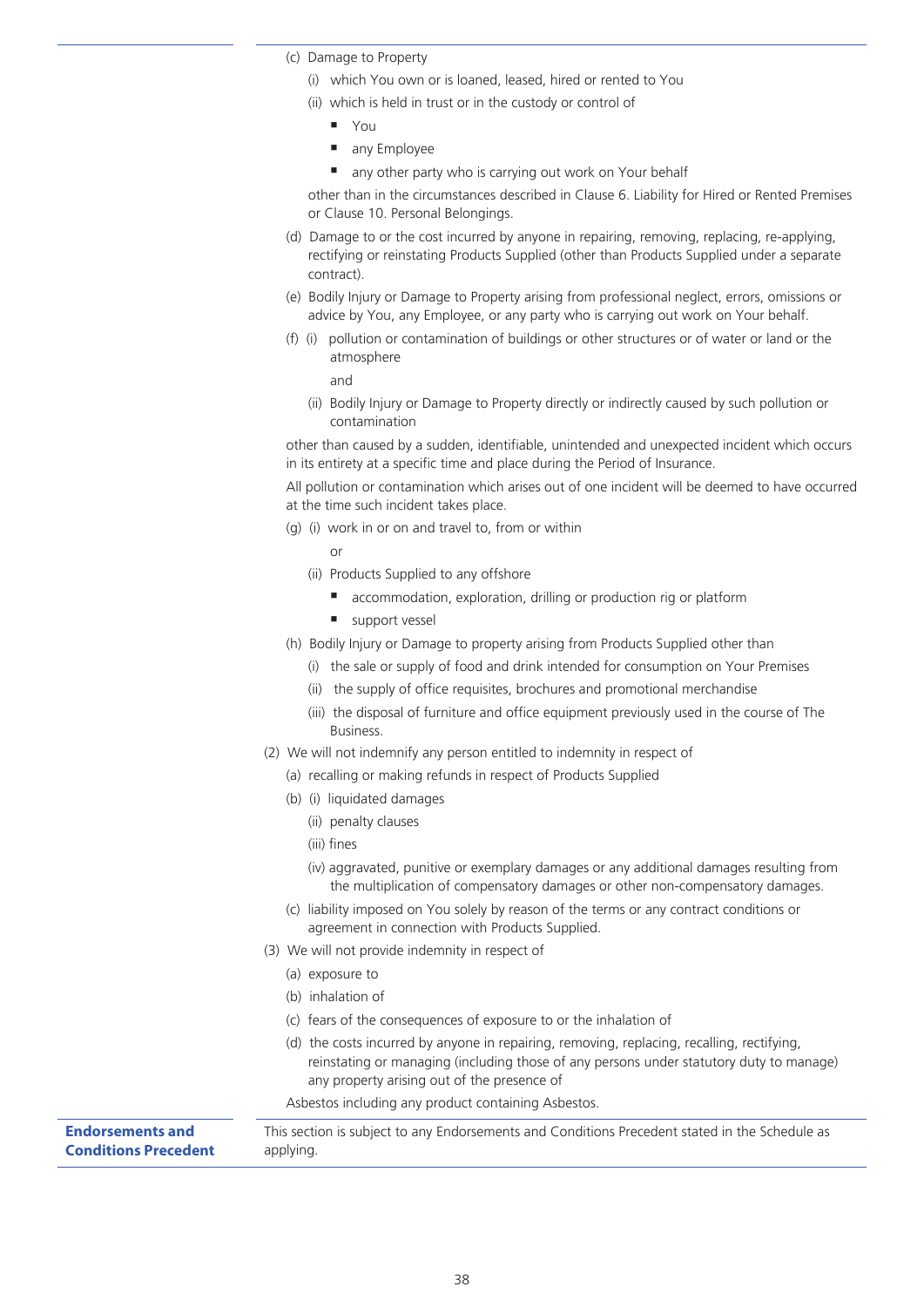# **Legal Liabilities - Commercial Legal Protection**

|                                                                                                                                                                            | As soon as You are aware of an incident, You should get legal advice from the legal helpline on<br>0845 300 1899 without delay. Please have You policy number to hand.                                                                                            |
|----------------------------------------------------------------------------------------------------------------------------------------------------------------------------|-------------------------------------------------------------------------------------------------------------------------------------------------------------------------------------------------------------------------------------------------------------------|
|                                                                                                                                                                            | If You think that You might need to claim, contact the helpline on 0845 300 1899 and request a claim<br>form. We can only proceed with Your claim once We have received details of the incident in writing.                                                       |
|                                                                                                                                                                            | Our Claims handling is undertaken by DAS Legal Expenses Insurance Company Limited or such<br>other company as We notify You of from time to time.                                                                                                                 |
| <b>Definitions</b>                                                                                                                                                         | (Also refer to the Policy Definitions at the front of this policy booklet.)                                                                                                                                                                                       |
|                                                                                                                                                                            | The following definitions apply to this Section and shall keep the same meaning wherever they<br>appear in the section unless an alternative definition is stated to apply.                                                                                       |
| <b>Appointed</b><br><b>Representative</b>                                                                                                                                  | The lawyer, accountant or other suitably qualified person, who has been appointed by Us to act on<br>behalf of an Insured Person.                                                                                                                                 |
| An examination by H.M. Revenue and Customs which considers one or more specific aspects of<br><b>Aspect Enquiry</b><br>Your self-assessment and/or corporation tax return. |                                                                                                                                                                                                                                                                   |
| <b>Attendance Expenses</b>                                                                                                                                                 | (1) The salary or wages of the Insured Person for the time they are off work                                                                                                                                                                                      |
|                                                                                                                                                                            | (a) to attend any arbitration, court or tribunal hearing at Our request                                                                                                                                                                                           |
|                                                                                                                                                                            | (b) as a defendant or while attending jury service.                                                                                                                                                                                                               |
|                                                                                                                                                                            | (2) We will pay for each half or whole day that the                                                                                                                                                                                                               |
|                                                                                                                                                                            | (a) court                                                                                                                                                                                                                                                         |
|                                                                                                                                                                            | (b) tribunal                                                                                                                                                                                                                                                      |
|                                                                                                                                                                            | (c) employer of the Insured Person                                                                                                                                                                                                                                |
|                                                                                                                                                                            | will not pay for.                                                                                                                                                                                                                                                 |
|                                                                                                                                                                            | (3) The amount We will pay is based on the following                                                                                                                                                                                                              |
|                                                                                                                                                                            | (a) the time the Insured Person is off work including the time it takes to travel to and from the<br>hearing. This will be calculated to the nearest half day assuming that a whole day is eight<br>hours.                                                        |
|                                                                                                                                                                            | (b) if the Insured Person                                                                                                                                                                                                                                         |
|                                                                                                                                                                            | (i) works full time, the salary or wages for each whole day equals 1/250th of the annual<br>salary or wages of the Insured Person.                                                                                                                                |
|                                                                                                                                                                            | (ii) works part-time, the salary or wages will be a proportion of the weekly salary or wages<br>of the Insured Person.                                                                                                                                            |
| <b>Costs and Expenses</b>                                                                                                                                                  | (1) All reasonable and necessary legal or accountancy costs charged by the Appointed<br>Representative and agreed by Us.                                                                                                                                          |
|                                                                                                                                                                            | (2) Legal costs which an Insured Person has been ordered to pay by a court or other body which we<br>have agreed to authorise.                                                                                                                                    |
| <b>Date of Occurrence</b>                                                                                                                                                  | (1) In all civil cases, when the cause of action accrued (other than Contingencies 4A, 4B or<br>$4C - Tax$ ).                                                                                                                                                     |
|                                                                                                                                                                            | (2) In all criminal cases, when the Insured Person first broke or is alleged to have first broken the<br>criminal law in question.                                                                                                                                |
|                                                                                                                                                                            | (3) Full Enquiries, Aspect Enquiries or Intervention Enquiries, when H.M. Revenue and Customs first<br>notifies in writing the intention to make enquiries.                                                                                                       |
|                                                                                                                                                                            | (4) Employers Compliance and Value Added Tax disputes, when H.M. Revenue and Customs sends<br>an assessment or written decision to You.                                                                                                                           |
|                                                                                                                                                                            | (5) Licence or Registration Appeals, when You were first notified of the proposal by the relevant<br>licensing or regulatory authority to suspend, alter the terms of, refuse to renew or cancel Your<br>licence or British Standard Certificate of Registration. |
| <b>Full Enquiry</b>                                                                                                                                                        | An extensive examination by H.M. Revenue and Customs which considers all aspects of Your tax<br>affairs, excluding those enquiries which are limited to one or more specific aspects of Your self-<br>assessment and/or corporation tax return.                   |
| <b>Insured Person</b>                                                                                                                                                      | $(1)$ You                                                                                                                                                                                                                                                         |
|                                                                                                                                                                            | (2) any director of Yours, or partner, or proprietor of The Business                                                                                                                                                                                              |
|                                                                                                                                                                            | (3) any employee of Yours under a contract of employment with You                                                                                                                                                                                                 |
|                                                                                                                                                                            | (4) any other person agreed with Us.                                                                                                                                                                                                                              |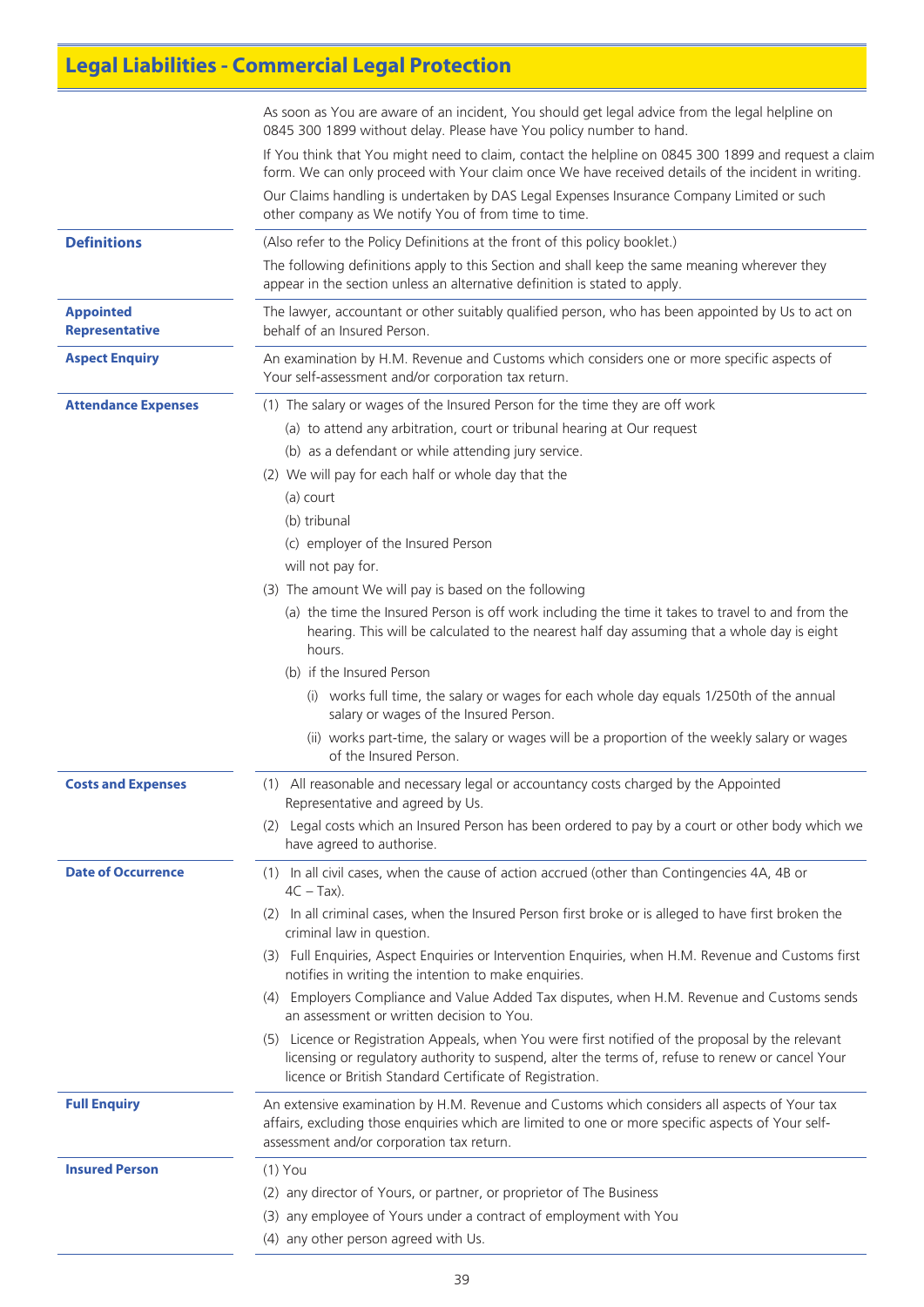| <b>Intervention Enquiry</b> | An examination by H.M. Revenue and Customs to measure the level of compliance in Your financial<br>accounting records to highlight area where errors have or may occur                                                                                       |
|-----------------------------|--------------------------------------------------------------------------------------------------------------------------------------------------------------------------------------------------------------------------------------------------------------|
| <b>Legal Proceedings</b>    | Legal proceedings for                                                                                                                                                                                                                                        |
|                             | (1) the pursuit or defence of a claim for damages                                                                                                                                                                                                            |
|                             | (2) the defence of a criminal prosecution                                                                                                                                                                                                                    |
|                             | (3) appeal proceedings                                                                                                                                                                                                                                       |
|                             | (4) specific performance or injunction                                                                                                                                                                                                                       |
|                             | dealt with by negotiation or in a court of law, tribunal or arbitration or any other body which We<br>have agreed to or authorised.                                                                                                                          |
| <b>Limit of Indemnity</b>   | The maximum amount stated in the Schedule which We will pay for Costs and Expenses in respect<br>of any or all claims arising out of one originating cause in connection with the business stated in<br>the Schedule.                                        |
| <b>Prospects of Success</b> | In respect of all civil cases, it is always more likely than not that an Insured Person will                                                                                                                                                                 |
|                             | (1) recover damages or obtain any other legal remedy which We have agreed to                                                                                                                                                                                 |
|                             | (2) make a successful defence                                                                                                                                                                                                                                |
|                             | (3) make a successful appeal or defence of an appeal.                                                                                                                                                                                                        |
|                             | Prospects of Success will be assessed by Us or an Appointed Representative on Our behalf.                                                                                                                                                                    |
| <b>Territorial Limits</b>   | For Contingencies 2 Legal Defence (other than Contingency 2E) and 3B Bodily Injury                                                                                                                                                                           |
|                             | The European Union, the Isle of Man, the Channel Islands, Albania, Andorra, Bosnia Herzegovina,<br>Croatia, Gibraltar, Iceland, Liechtenstein, Macedonia, Monaco, Montenegro, Norway, San Marino,<br>Serbia, Switzerland and Turkey (West of the Bosphorus). |
|                             | For all other Contingencies                                                                                                                                                                                                                                  |
|                             | Great Britain, Northern Ireland, the Isle of Man and the Channel Islands.                                                                                                                                                                                    |
| Cover                       | We will indemnify You or an Insured Person where specified for any Costs and Expenses and<br>Attendance Expenses incurred in respect of Legal Proceedings following the occurrence of a<br>Contingency stated as applying in the Schedule provided that      |
|                             | (1) the Contingency occurs within the Territorial Limits and the Date of Occurrence is within the<br>Period of Insurance                                                                                                                                     |
|                             | (2) any Legal Proceedings take place within the Territorial Limits                                                                                                                                                                                           |
|                             | (3) Prospects of Success exist for the duration of the claim                                                                                                                                                                                                 |
|                             | (4) in respect of any appeal or defence of an appeal, it has been reported to Us at least 10 working<br>days prior to the deadline for any appeal                                                                                                            |
|                             | (5) the maximum We will pay is the Limit of Indemnity.                                                                                                                                                                                                       |
|                             | (6) You must report an incident to Us as soon as possible and in any event no later than 180 days<br>after the date the Insured Person knew or should have known about the incident.                                                                         |
| <b>Contingencies</b>        | <b>1A Employment Disputes</b>                                                                                                                                                                                                                                |
|                             | We will defend You                                                                                                                                                                                                                                           |
|                             | (1) prior to the issue of Legal Proceedings following the dismissal of an Insured Person                                                                                                                                                                     |
|                             | (2) in the resolution of unfair dismissal disputes under the ACAS Arbitration Scheme                                                                                                                                                                         |
|                             | (3) in Legal Proceedings in respect of any dispute with                                                                                                                                                                                                      |
|                             | (a) an Insured Person                                                                                                                                                                                                                                        |
|                             | (b) a former Insured Person                                                                                                                                                                                                                                  |
|                             | (c) a trade union acting on behalf of an Insured Person or a former Insured Person                                                                                                                                                                           |
|                             | which arises out of, or relates to, a contract of employment with You                                                                                                                                                                                        |
|                             | (4) in Legal Proceedings in respect of any dispute with                                                                                                                                                                                                      |
|                             | (a) an Insured Person                                                                                                                                                                                                                                        |
|                             | (b) a former Insured Person                                                                                                                                                                                                                                  |
|                             | (c) a prospective Insured Person                                                                                                                                                                                                                             |
|                             | arising from an alleged breach of their statutory rights under employment legislation.                                                                                                                                                                       |
|                             | We will not provide indemnity for any claim in respect of damages for personal injury or loss of or<br>physical damage to material property.                                                                                                                 |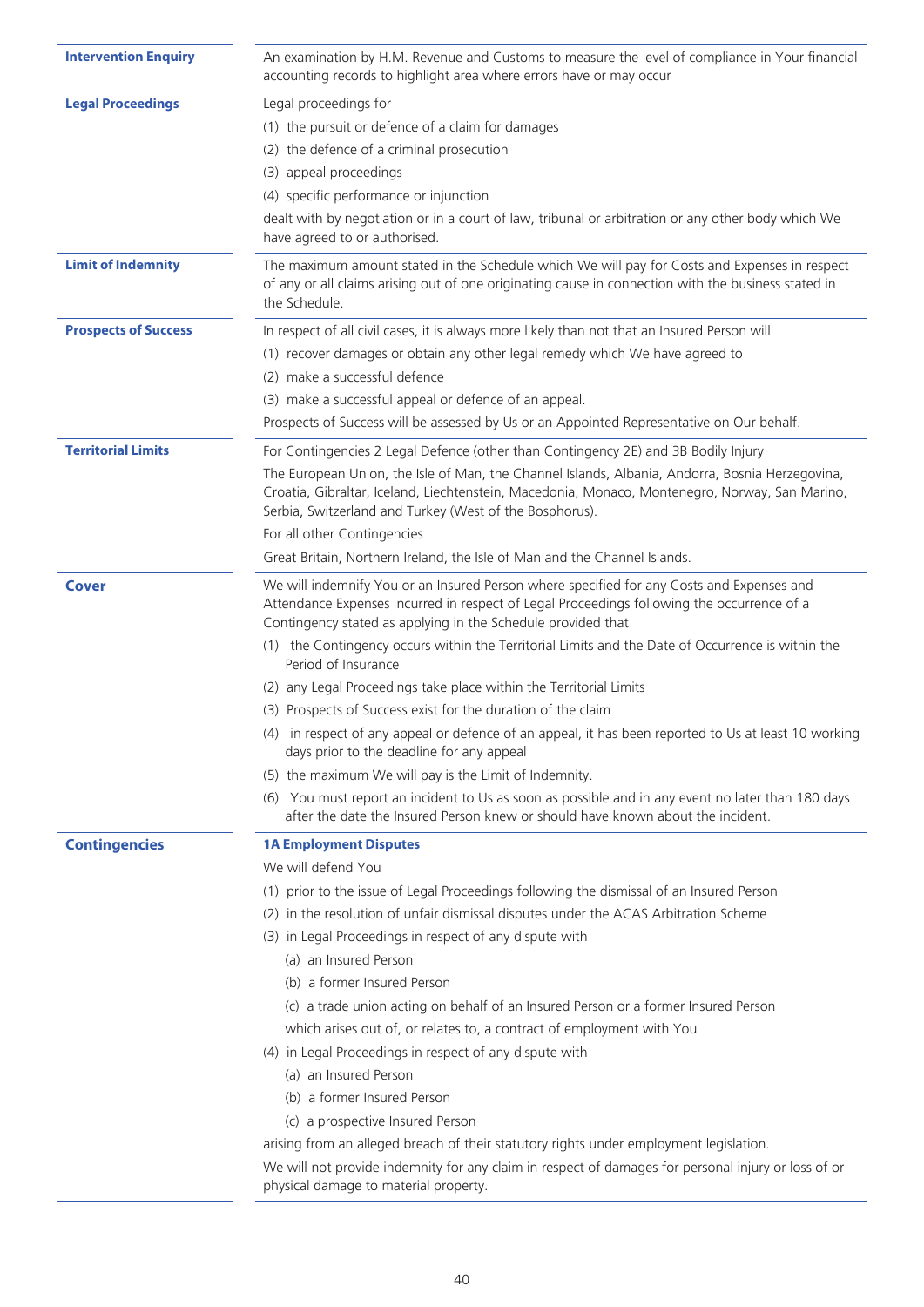#### **1B Compensation Awards**

#### We will pay

- (1) any basic and compensatory award
- (2) an order for compensation following a breach of Your statutory duties under employment legislation

which You are ordered to pay by a tribunal or through the ACAS Arbitration Scheme, under a judgement made after full argument and approved by Us in writing in respect of a claim We have accepted under Contingency 1A Employment Disputes.

The maximum amount We will pay in respect of compensation awards in any one Period of Insurance is £1,000,000.

We will not provide indemnity in respect of

- (1) non payment of money due under the relevant contract of employment or related statutory provision
- (2) any compensation award related to
	- (a) trade union activities, trade union membership or non-membership
	- (b) health & safety related dismissals brought under Section 44 of the Employment Rights Act 1996 (as amended)
	- (c) statutory rights in relation to trustees of occupational pension schemes
	- (d) statutory rights in relation to Sunday shop and betting work
- (3) any award ordered as a result of a breach of National Minimum Wage laws
- (4) any compensation award or increase in compensation award ordered by the tribunal for failure to comply with a recommendation it has made including non-compliance with a reinstatement order or re-engagement order.

#### **Conditions to Contingency 1B**

If in relation to any claim You have failed to fulfil any of the following conditions You will lose Your right to indemnity or payment for that claim.

#### **1. Performance and/or conduct**

In cases relating to performance and/or conduct of an Insured Person, or former Insured Person You must, throughout the dispute, have either

- (a) followed the ACAS Code of Disciplinary Practice and Procedures in Employment as prepared by the Advisory Conciliation and Arbitration Service
- or
- (b) followed equivalent codes of practice issued by the Labour Relations Agency in Northern Ireland
- or
- (c) sought and followed the advice from Our 24 hour legal helpline (0845 300 1899).

#### **2. Unlawful Discrimination**

In respect of an order of compensation following a breach of Your statutory duties under discrimination legislation You must have at all times sought and followed the advice of Our 24 hour legal helpline since the date You knew or should have known about the employment dispute.

#### **3. Redundancy**

In respect of any compensation award for

- (a) redundancy
- (b) alleged redundancy
- (c) unfair selection for redundancy.

You must have sought and followed the advice of Our 24 hour legal helpline (0845 300 1899) prior to serving notice of dismissal.

#### **1C Service Occupancy**

We will negotiate for Your legal rights against an Insured Person or former Insured Person to recover possession of premises owned by You, or for which You are responsible.

We will not indemnify You in respect of any claim relating to defending Your legal rights other than defending a counter claim.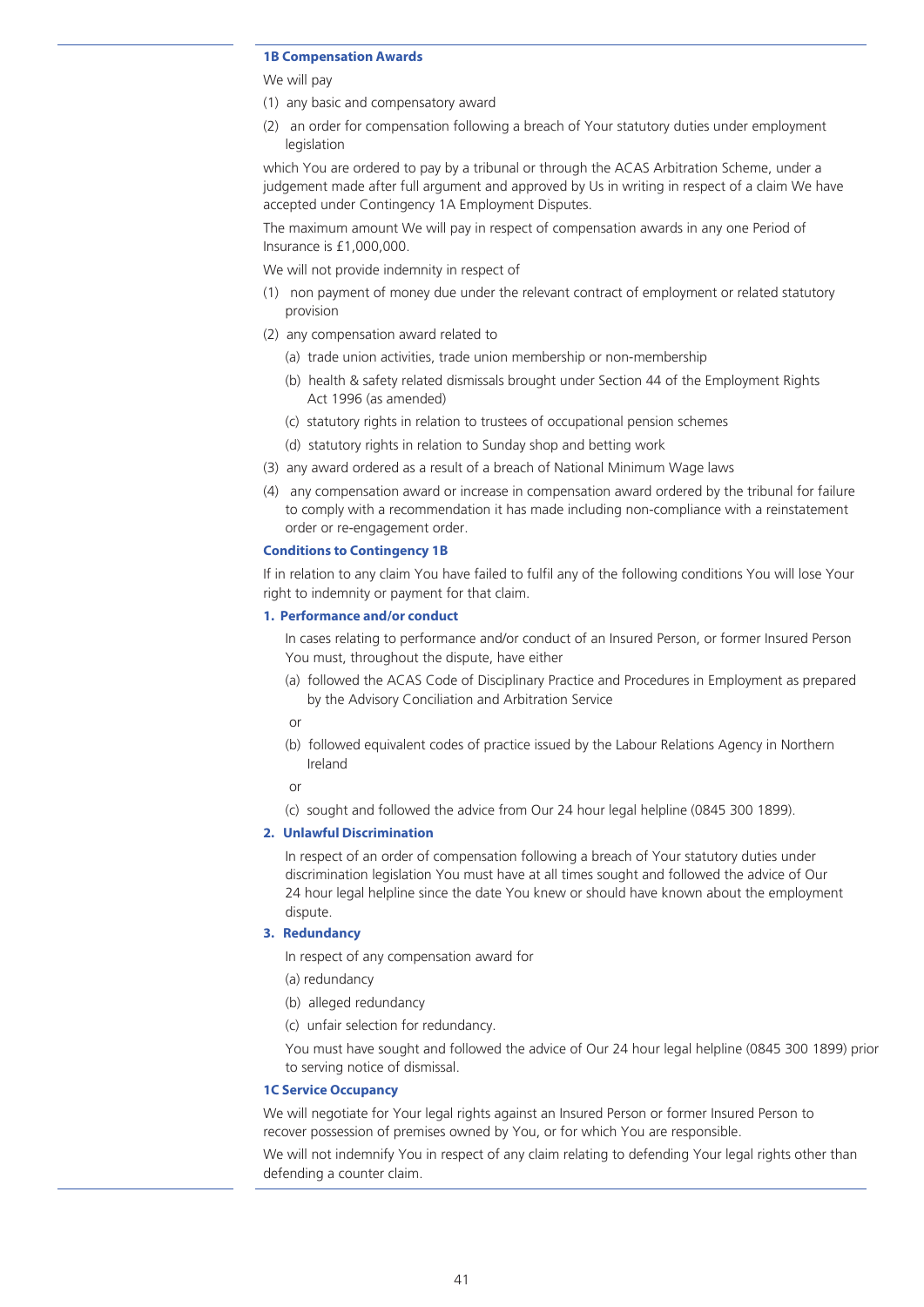#### **2 Legal Defence**

### **2A Criminal Prosecution**

We will defend an Insured Person

- (1) prior to the issue of Legal Proceedings when dealing with the
	- (a) Police
	- (b) Health and Safety Executive and/or Local Authority Health and Safety Enforcement Officer
	- where it is alleged the Insured Person has or may have committed a criminal offence
- (2) following an event which leads to the Insured Person being prosecuted in a court of criminal jurisdiction.

We will not provide indemnity in respect of any claim which leads to the Insured Person being prosecuted for infringement of road traffic laws or regulations in connection with the ownership, driving or use of a motor vehicle.

#### **2B Data Protection**

- (1) We will defend the legal rights of an Insured Person following civil action taken against the Insured Person for compensation under Section 13 of the Data Protection Act 1998. (We will also pay any compensation award made against the Insured Person under Section 13 of the Data Protection Act 1998.)
- (2) We will represent You in appealing against the refusal of the Information Commissioner to register Your application for registration.

#### **2C Wrongful Arrest**

We will defend Your legal rights following civil action taken against You for wrongful arrest in respect of an accusation of theft alleged to have been carried out during the Period of Insurance.

#### **2D Employee Civil Legal Defence**

At Your request We will defend the legal rights of an Insured Person (other than You) if

- (1) an event arising from their work as an Insured Person leads to civil action being taken against them under legislation for unlawful discrimination
- (2) civil action is being taken against them as a trustee of a pension fund set up for the benefit of Your employees.

#### **2E Statutory Notice**

At Your request We will represent the Insured Person in appealing against the imposition or terms of Statutory Notice issued under legislation affecting Your Business.

#### **2F Jury Service**

We will pay the Attendance Expenses of an Insured Person for jury service.

#### Provided that

- (1) in respect of proceedings under the Health and Safety at Work Act 1974, the Territorial Limits shall be any place where the Act applies
- (2) at the time of the insured incident, You are registered with the Information Commissioner in respect of Contingency 2B (1).

#### **2G Disciplinary Hearings**

We will represent an Insured Person at a disciplinary hearing that they are required to attend by a regulatory authority or professional body as a result of a complaint being brought against them.

#### **3A Property Protection**

We will represent You in any Legal Proceedings for civil action relating to material property which is owned by You, or for which You are responsible, following

- (1) any event which causes or could cause physical damage or loss to such material property
- (2) any nuisance or trespass including the eviction of squatters or any person occupying premises owned by you for which you are responsible.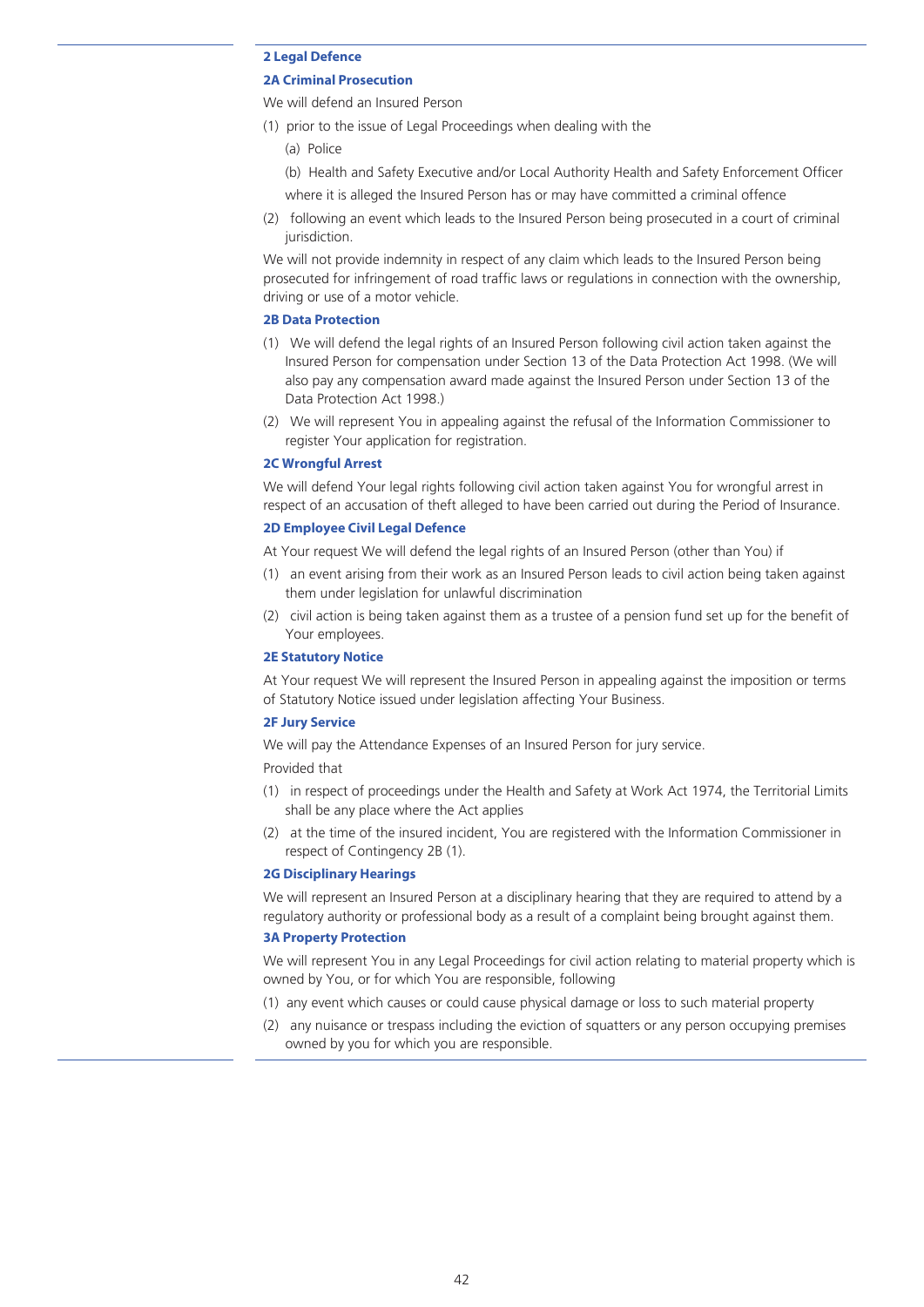We will not indemnify You in respect of any claim relating to

- (1) a contract entered into by You
- (2) tenancy disputes
- (3) goods
	- (a) in transit
	- (b) lent or hired out
	- (c) at premises You do not occupy unless for
		- (i) installation
		- or
		- (ii) use in work to be carried out by You
- (4) mining subsidence
- (5) a motor vehicle whilst being driven by an Insured Person.

#### **3B Personal Injury**

We will pursue the legal rights of an Insured Person and their family members, if they are accompanying an Insured Person, following an event which causes the death of, or bodily injury to them.

We will not provide indemnity in respect of any claim relating to

- (1) any illness or bodily injury which develops gradually or is not caused by a specific or sudden accident
- (2) defending the legal rights of an Insured Person or their family members other than defending a counter claim
- (3) a motor vehicle whilst being driven by an Insured Person or a family member.

#### **4A Tax Protection**

We will represent You and negotiate on Your behalf in any appeal proceedings in respect of a Full Enquiry and/or Aspect Enquiry and/or Intervention Enquiry carried out by H.M. Revenue and Customs.

The maximum amount We will pay for Aspect Enquiries and/or Intervention Enquiries in respect of any one claim is £5,000.

#### **4B Employers' Compliance**

We will represent You in any appeal proceedings in respect of a dispute concerning Your compliance with

- (1) Pay as You Earn
	- or
- (2) Social Security Regulations

following a review by H.M. Revenue and Customs.

#### **4C VAT Disputes**

We will represent You in any appeal proceedings following an assessment by H.M. Revenue and Customs in respect of value added tax due.

#### **Condition to Contingencies 4A, 4B and 4C**

If in relation to any claim You have failed to fulfil the following condition You will lose Your right to indemnity or payment for that claim.

#### **Reasonable Care**

You must have taken reasonable care to ensure that all returns are complete and correct and such returns are submitted within the statutory time limits allowed.

We will not provide indemnity

- (1) in respect of any claim caused by Your failure to register for value added tax
- (2) in respect of any claim arising from any investigations or enquiries undertaken by H.M. Revenue and Customs Special Investigation Section or Special Compliance Office
- (3) in respect of any claim arising from any investigations or enquiry by H.M. Revenue and Customs into alleged dishonesty or alleged criminal offences
- (4) in respect of any claim arising from a tax avoidance scheme
- (5) for the first 10% of Costs and Expenses for Aspect Enquiries and/or Intervention Enquiries in respect of any one claim.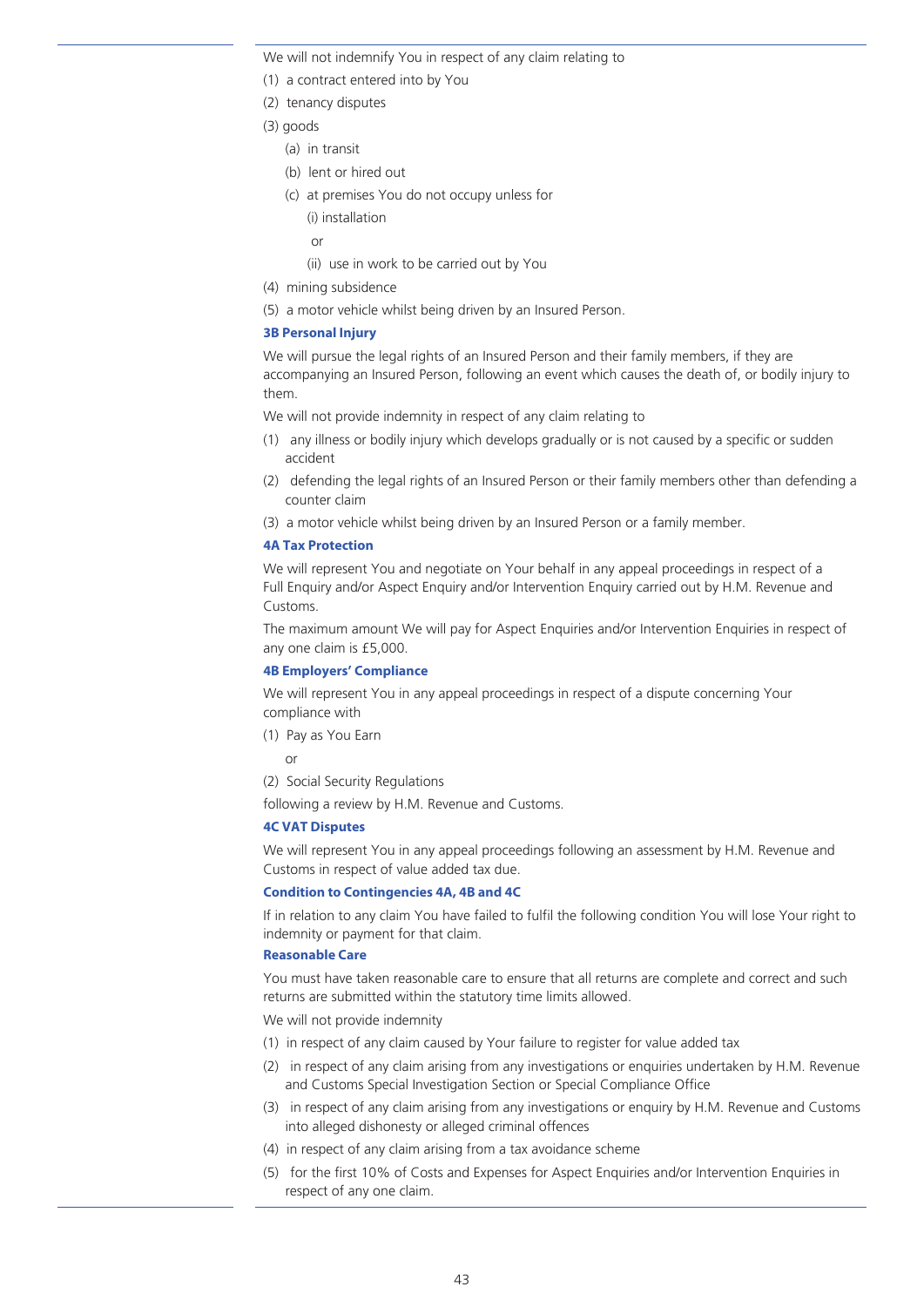#### **5 Contract Disputes**

We will represent You in any Legal Proceedings for civil action relating to a contractual dispute arising from that agreement or that alleged agreement which has been entered into by You or on Your behalf for the

- (1) sale
- (2) provision
- (3) purchase
- (4) hire
- of goods or services provided that
	- (a) the amount in dispute exceeds £250
	- (b) if the amount in dispute is payable by instalments, the instalments due and payable at the time of making the claim exceed £250
	- (c) if the dispute relates to money owed to You, a claim must be made within 90 days of the money becoming due and payable.

We will not provide indemnity in respect of

- (1) any claim relating to
	- (a) the cover, claims process or settlement payable under an insurance policy other than claims for indemnity under this section
	- (b) a lease, licence or tenancy of land or buildings other than a dispute with a professional adviser in connection with the drafting of a lease, licence or tenancy agreement
	- (c) a loan, mortgage, pension or any other financial product
	- (d) a motor vehicle owned by, hired or leased to You other than agreements relating to the sale or motor vehicles where You are engaged in the business of selling motor vehicles
- (2) a dispute with an Insured Person or former Insured Person which arises out of or relates to a contract of employment with You
- (3) a dispute relating to computer hardware, software, systems or services which have been specifically tailored
- (4) a dispute arising from the breach or alleged breach of professional duty by an Insured Person or former Insured Person
- (5) the recovery of money and interest due from another party other than disputes where the other party intimates that a defence exists.

#### **6 Tenancy Disputes**

We will represent You in any Legal Proceedings for civil action relating to a tenancy dispute between You and Your landlord arising from premises leased or rented to You.

We will not provide indemnity in respect of any dispute arising from or relating to rent, service charges or renewal of the tenancy agreement.

#### **7 Statutory Licence Protection**

We will represent You in appealing to the relevant statutory or regulatory authority, court, or tribunal following an event which results in the relevant licensing or regulatory authority suspending, or altering the terms of, or refusing to renew, or cancelling Your licence or statutory registration or British Standard Certificate of Registration.

We will not provide indemnity in respect of

- (1) An original application or application for renewal of a statutory licence or British Standard Certificate of Registration.
- (2) Any licence appeal relating to the ownership, driving or use of a motor vehicle.

#### **8 Debt Recovery**

We will represent You in any Legal Proceedings for civil action including the enforcement of judgement to recover money and interest due from the sale or provision of goods or services provided that

- (1) the amount in dispute exceeds £250
- (2) You have exhausted all reasonable credit control and accounting procedures
- (3) We have the right to select the method of enforcement or to forego enforcing judgement if We are not satisfied that there are, or will be, sufficient assets available to satisfy judgement
- (4) You supply the correct and current name and address of the debtor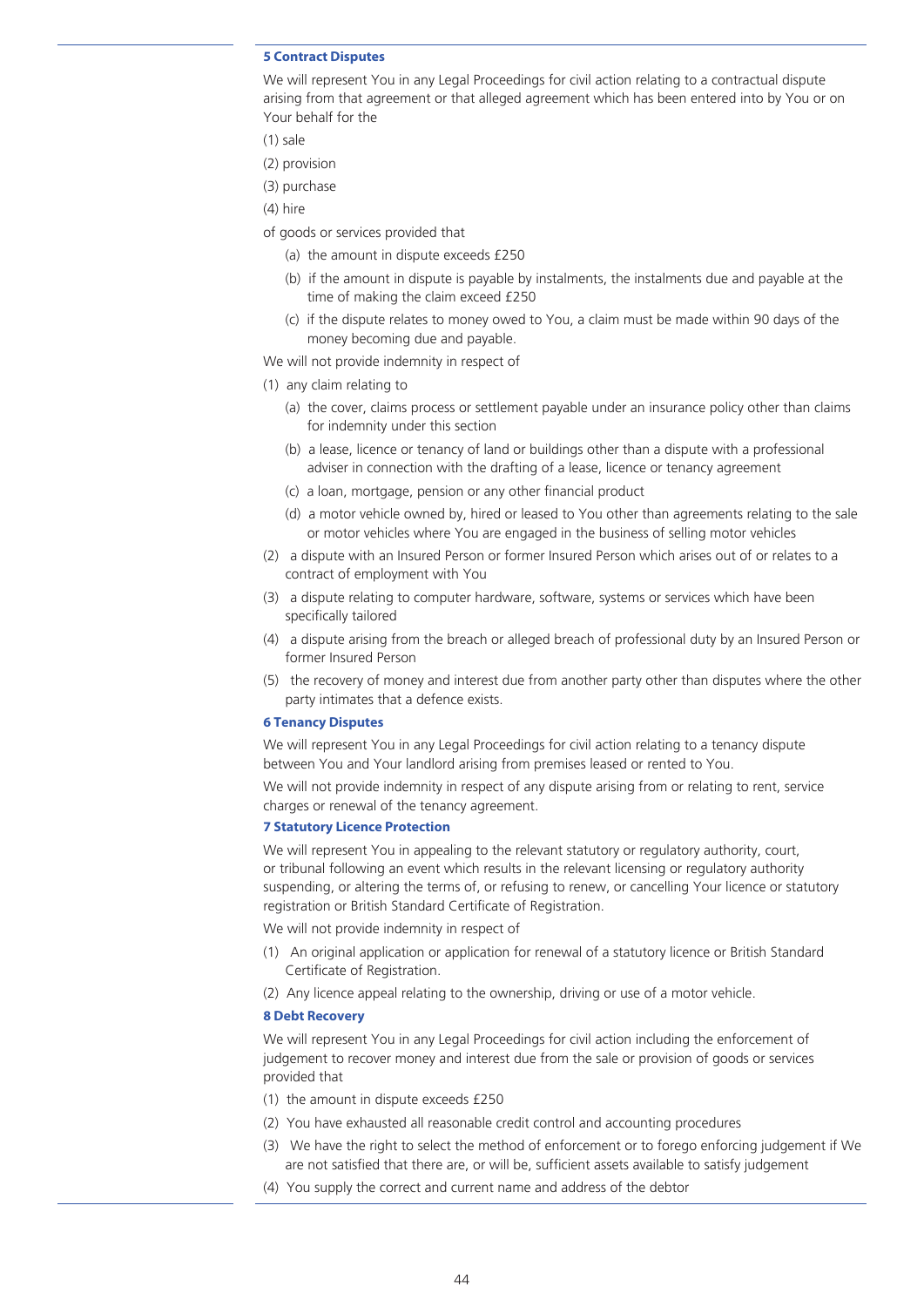|                              | (5) a claim for debt recovery under this Contingency is made within 90 days of the money                                                                                                                                                            |
|------------------------------|-----------------------------------------------------------------------------------------------------------------------------------------------------------------------------------------------------------------------------------------------------|
|                              | becoming due and payable.                                                                                                                                                                                                                           |
|                              | We will not provide indemnity in respect of                                                                                                                                                                                                         |
|                              | (1) any claim relating to                                                                                                                                                                                                                           |
|                              | (a) the cover, claims process or settlement payable under an insurance policy                                                                                                                                                                       |
|                              | (b) a lease, licence or tenancy of land or buildings                                                                                                                                                                                                |
|                              | (c) a loan, mortgage, pension or any other financial product                                                                                                                                                                                        |
|                              | (2) a dispute with an Insured Person or former Insured Person which arises out of, or relates to, a<br>contract of employment with You                                                                                                              |
|                              | (3) a dispute relating to computer hardware, software, systems or services which have been<br>specifically tailored                                                                                                                                 |
|                              | (4) the recovery of money and interest due from another party where the other party intimates that<br>a defence exists.                                                                                                                             |
| <b>Exclusions - Applying</b> | (Also refer to the Policy Exclusions at the back of this policy booklet.)                                                                                                                                                                           |
| to all Contingencies         | The following Exclusions apply to this Section.                                                                                                                                                                                                     |
|                              | We will not provide indemnity in respect of any claim                                                                                                                                                                                               |
|                              | (1) if an Insured Person does not keep to the terms, exclusions and conditions of this Section. The<br>cover will also not apply if an Insured Person can claim under another policy                                                                |
|                              | (2) if any Costs and Expenses are incurred prior to Our written acceptance of a claim                                                                                                                                                               |
|                              | (3) for any legal action an Insured Person takes which We have not agreed to or where the Insured<br>Person does anything to hinder Us or the Appointed Representative                                                                              |
|                              | (4) for any fines, penalties, compensation or damages which an Insured Person is ordered to pay<br>by a court or other authority other than compensation awards covered under Contingency 1B<br>Compensation Awards and Contingency 2 Legal Defence |
|                              | (5) relating to                                                                                                                                                                                                                                     |
|                              | (a) patents                                                                                                                                                                                                                                         |
|                              | (b) copyrights                                                                                                                                                                                                                                      |
|                              | (c) trademarks                                                                                                                                                                                                                                      |
|                              | (d) merchandise marks                                                                                                                                                                                                                               |
|                              | (e) registered designs                                                                                                                                                                                                                              |
|                              | (f) intellectual property                                                                                                                                                                                                                           |
|                              | (g) secrecy and confidentiality agreements                                                                                                                                                                                                          |
|                              | relating to franchise or agency rights where You have the legal capacity to alter the legal<br>(6)<br>relations of another                                                                                                                          |
|                              | (7) deliberately or intentionally caused by an Insured Person                                                                                                                                                                                       |
|                              | in respect of a dispute with Us not catered for in Section Conditions 6 and 7<br>(8)                                                                                                                                                                |
|                              | for a judicial review<br>(9)                                                                                                                                                                                                                        |
|                              | (10) relating to any non-contracting party's rights to enforce all or any part of this Section. The<br>Contracts (Rights of Third Parties) Act 1999 does not apply to this policy                                                                   |
|                              | (11) notified under this Section when, either at the start of or during the course of the claim You<br>(a) are bankrupt                                                                                                                             |
|                              | (b) have filed a bankruptcy petition or winding-up petition                                                                                                                                                                                         |
|                              | (c) have made an arrangement with creditors                                                                                                                                                                                                         |
|                              | (d) have entered into a deed or arrangement                                                                                                                                                                                                         |
|                              | (e) are in liquidation                                                                                                                                                                                                                              |
|                              | (f) are or part of or all of Your affairs or property are in the care or control of a receiver or<br>administrator.                                                                                                                                 |
| <b>Conditions-</b>           | (Also refer to the Policy Conditions at the back of this policy booklet.)                                                                                                                                                                           |
| <b>Applying to all</b>       | The following Conditions apply to this Section.                                                                                                                                                                                                     |
| <b>Contingencies</b>         | 1. Claims - your duty                                                                                                                                                                                                                               |
|                              | You must report an incident to Us as soon as possible and in any event no later than 180 days                                                                                                                                                       |
|                              | after the date the Insured Person knew or should have known about the incident.                                                                                                                                                                     |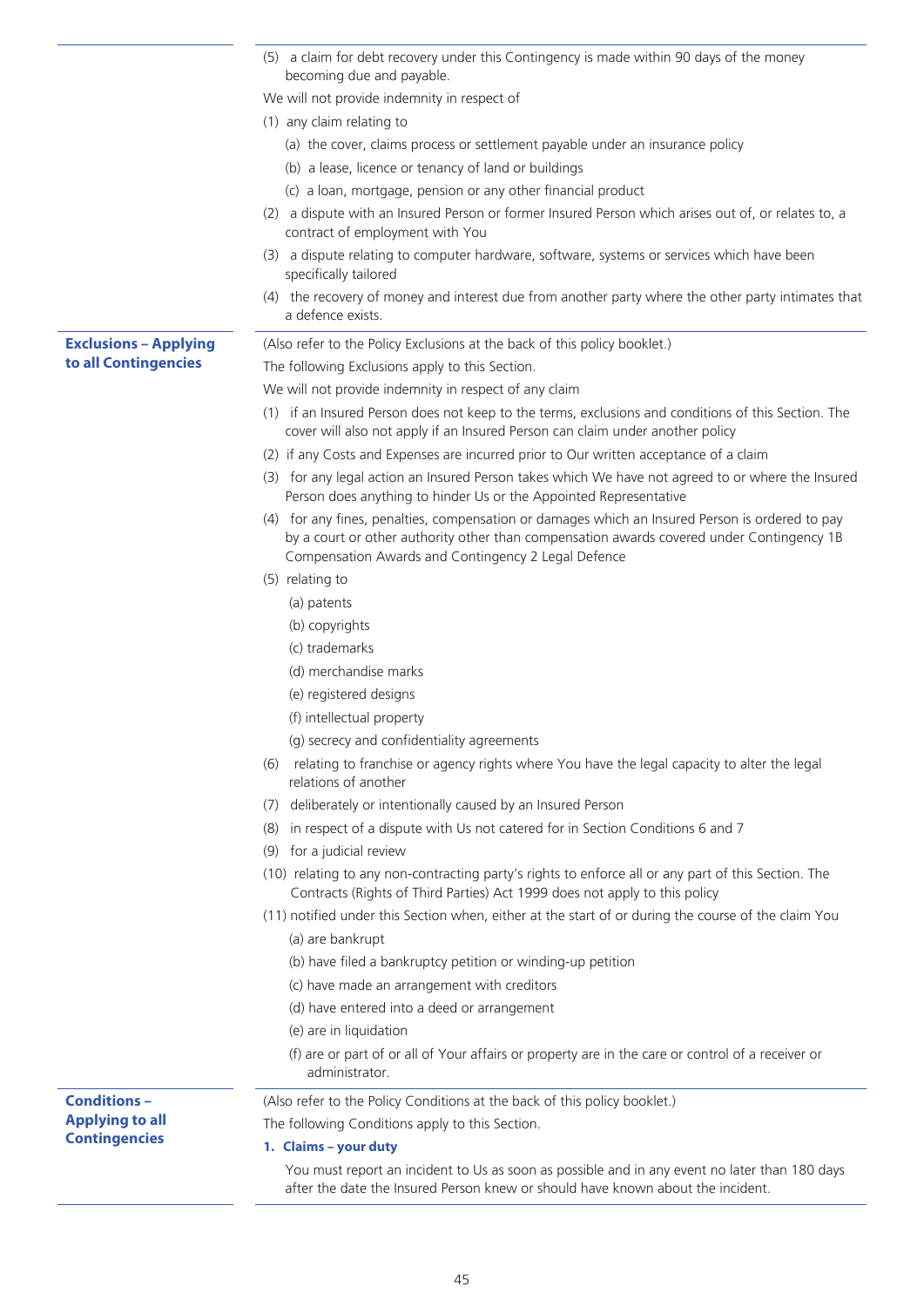#### **2. Claims – legal representation**

- (a) On acceptance of a claim, if appropriate, We will appoint an Appointed Representative.
- (b) If it is necessary to start court proceedings or there is a conflict of interest, an Insured Person is free to nominate an Appointed Representative by sending to Us the name and address of the suitably qualified person.
- (c) If We do not agree to the Insured Person's choice of Appointed Representative under condition 2(b) above, an Insured Person may choose another suitably qualified person.
- (d) If there is still a disagreement with regard to the Appointed Representative, We will ask the president of a relevant national law society to choose a suitably qualified person to represent an Insured Person. We and the Insured Person must accept such choice.
- (e) In all other circumstances We will be free to choose an Appointed Representative.
- (f) An Appointed Representative will be appointed by Us and represent an Insured Person according to Our standard terms of appointment.

#### **3. Claims – Our rights and Your obligations**

- (a) We will have direct access to the Appointed Representative who will, upon request, provide Us with any information or opinion on Your claim.
- (b) An Insured Person must co-operate fully with Us and the Appointed Representative and must keep Us up to date with the progress of the claim.
- (c) At Our request an Insured Person must give the Appointed Representative any instructions that We require.
- (d) An Insured Person must notify Us immediately if anyone offers to settle a claim or makes a payment into court.
- (e) If an Insured Person does not accept the recommendation of the Appointed Representative to accept a reasonable offer or payment into court to settle a claim, We may refuse to pay further Costs and Expenses.
- (f) No agreement to settle on the basis of both parties paying their own costs is to be made without Our prior approval.

#### **4. Discontinuance of a claim**

If an Insured Person

- (a) settles a claim or withdraws a claim without Our prior agreement
- (b) does not give suitable instructions to the Appointed Representative
- (c) dismisses an Appointed Representative without Our prior consent

the cover We provide will end immediately and We will be entitled to reclaim from the Insured Person any Costs and Expenses We have incurred.

### **5. Recoveries**

An Insured Person must take every available step to recover Costs and Expenses that We have to pay and must pay Us any Costs and Expenses that are recovered.

#### **6. Disputes**

If any difference arises between Us and an Insured Person in respect of the acceptance, refusal, control or handling of any claim under this Section, You can take the steps outlined in Our Complaints Procedure.

#### **7. Arbitration**

You have the right to refer any difference that arises between Us and an Insured Person in respect of the acceptance, refusal, control or handling of any claim under this Section to arbitration, which will be decided by counsel chosen jointly by Us and an Insured Person.

If there is a disagreement with regard to the choice of counsel, We will ask the president of a relevant national law society to choose a suitably qualified person.

The arbiter's decision shall be final and binding on both parties.

All costs for resolving the difference will be met by the party whom the decision is made against.

#### **8. Acts of Parliament**

All references to Acts of Parliament within this Section wording shall include equivalent legislation in Scotland, Northern Ireland, the Isle of Man or the Channel Islands as the case may be.

**Endorsements and Conditions**

(Also refer to the Policy Conditions at the back of this policy booklet.)

The following Endorsements and Conditions apply to this Section.

If in relation to any claim You have failed to fulfil any of the following Conditions, You will lose Your right to indemnity or payment for the claim.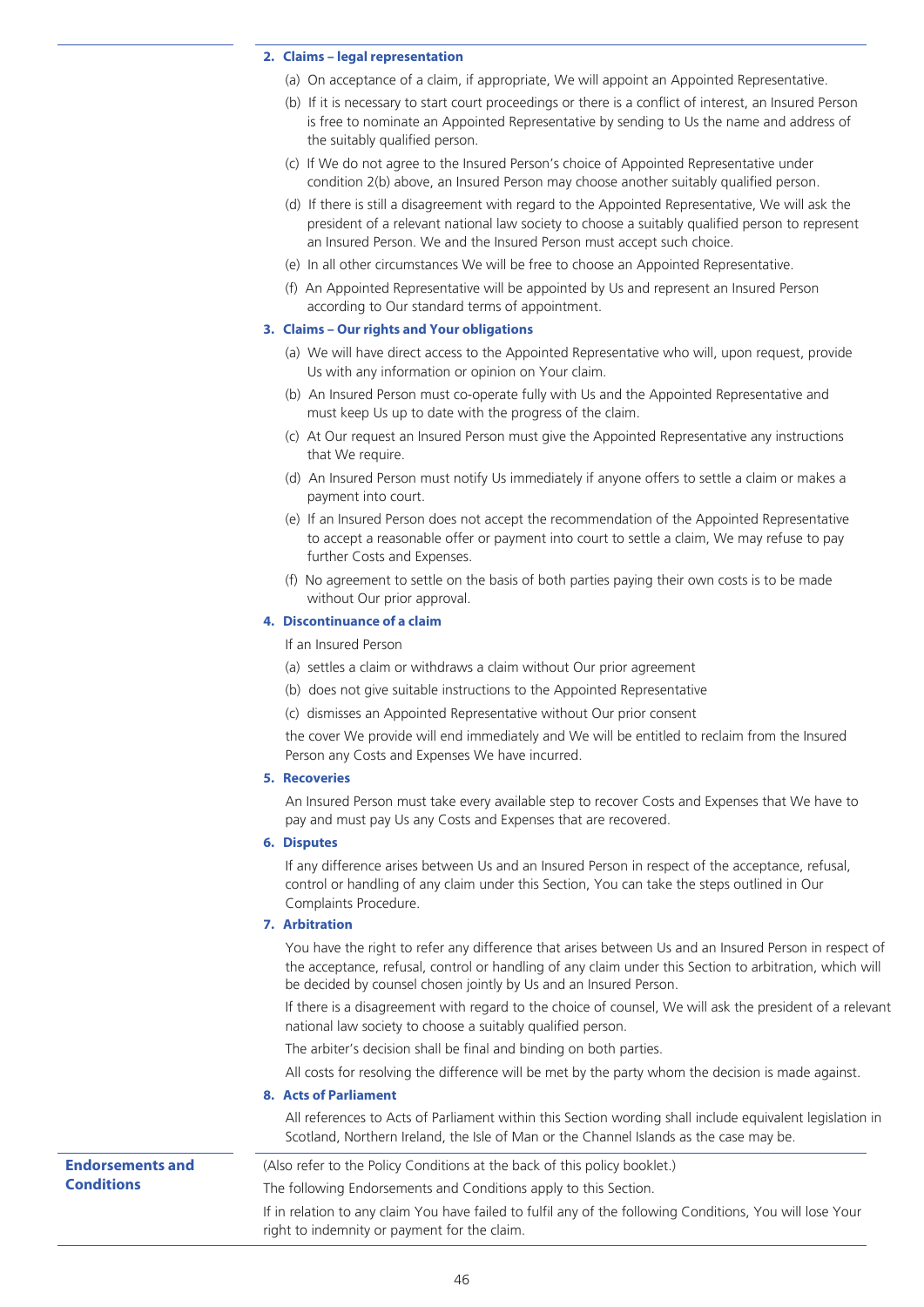# **Employee Benefits - Personal Accident**

| <b>Definitions</b>              | appear in the Section.                                                                                                                                                                                                                                                                                                                                                                                                                                                                                                                                                                                                                                                                                                                                                                                                                                                                                                       | (Also refer to the Policy Definitions at the front of this policy booklet.)<br>The following definitions apply to this Section and shall keep the same meaning wherever they                                                                                                                                                                                          |  |
|---------------------------------|------------------------------------------------------------------------------------------------------------------------------------------------------------------------------------------------------------------------------------------------------------------------------------------------------------------------------------------------------------------------------------------------------------------------------------------------------------------------------------------------------------------------------------------------------------------------------------------------------------------------------------------------------------------------------------------------------------------------------------------------------------------------------------------------------------------------------------------------------------------------------------------------------------------------------|-----------------------------------------------------------------------------------------------------------------------------------------------------------------------------------------------------------------------------------------------------------------------------------------------------------------------------------------------------------------------|--|
| <b>Accidental Bodily Injury</b> | (2) exposure                                                                                                                                                                                                                                                                                                                                                                                                                                                                                                                                                                                                                                                                                                                                                                                                                                                                                                                 | (1) injury caused by accidental and/or violent means<br>occurring within 24 months from the date of the accident by which such injury is caused.                                                                                                                                                                                                                      |  |
| <b>Insured Person</b>           | $(1)$ You<br>(2) any director of Yours, or partner, or proprietor of The Business<br>(3) any Employee of Yours under a contract of employment with You<br>aged 75 or under.                                                                                                                                                                                                                                                                                                                                                                                                                                                                                                                                                                                                                                                                                                                                                  |                                                                                                                                                                                                                                                                                                                                                                       |  |
| <b>Loss of Limb</b>             | (1) severance at or above the wrist or ankle<br><b>or</b><br>(2) the total and permanent loss of use of a hand, arm, foot or leg.                                                                                                                                                                                                                                                                                                                                                                                                                                                                                                                                                                                                                                                                                                                                                                                            |                                                                                                                                                                                                                                                                                                                                                                       |  |
| <b>Cover</b>                    |                                                                                                                                                                                                                                                                                                                                                                                                                                                                                                                                                                                                                                                                                                                                                                                                                                                                                                                              | We will pay Compensation to You or Your personal representatives for Accidental Bodily Injury to<br>an Insured Person occurring during the Period of Insurance which, solely, directly and independently<br>of any other cause, results in any of the following Contingencies.                                                                                        |  |
| <b>Contingencies</b>            | $(1)$ death<br>(2) total and permanent loss of sight in one or both eyes<br>(3) total and permanent loss of hearing in one or both ears<br>(4) total and permanent loss of speech<br>(5) loss of one or more limbs<br>(6) any other total and permanent disablement which lasts without interruption for more than<br>12 months from the date of the accident and prevents the Insured Person from pursuing any<br>occupation<br>(7) temporary total disablement which prevents the Insured Person from pursuing their normal<br>occupation<br>(8) temporary partial disablement which prevents the Insured Person from pursuing a substantial<br>part of their normal occupation<br>We will not provide indemnity in respect of any claim relating to any non-contracting parties rights<br>to enforce all or any part of this Section. The Contracts (Rights of Third Parties) Act 1999 does not<br>apply to this Section. |                                                                                                                                                                                                                                                                                                                                                                       |  |
| <b>Compensation</b>             | Contingency Number<br>(1)<br>(2)<br>(3)<br>(4)<br>(5)<br>(7)<br>(8)                                                                                                                                                                                                                                                                                                                                                                                                                                                                                                                                                                                                                                                                                                                                                                                                                                                          | The amount of compensation payable to You for any Insured Person shall be the amount shown<br>below multiplied by the number of units stated in the Schedule for that category of Insured Person.<br>Compensation per unit<br>£5,000<br>£5,000<br>£5,000<br>£5,000<br>£5,000<br>£50 per week<br>£25 per week<br>The maximum number of units per Insured Person is 10. |  |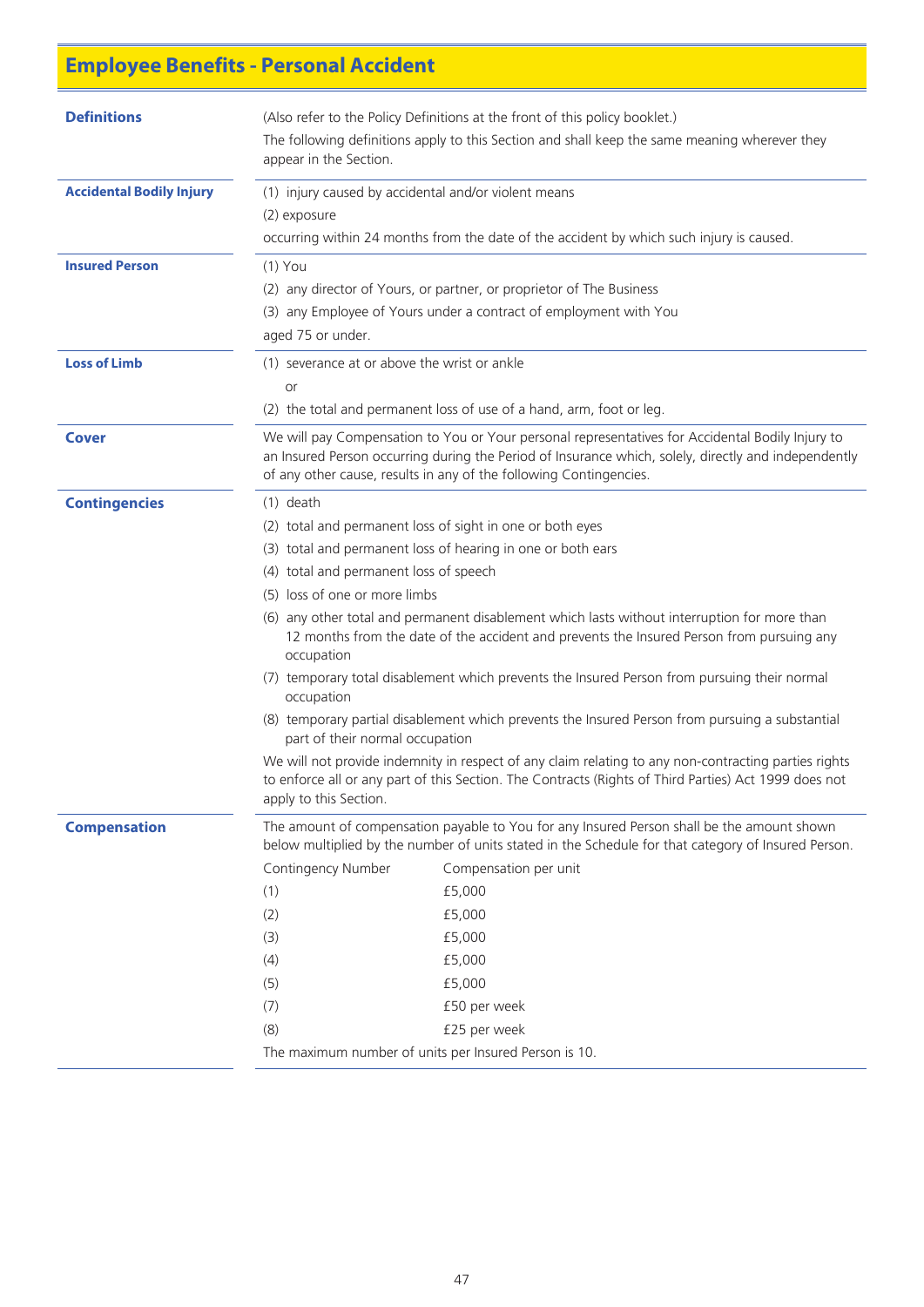**Exclusions** We will not pay Compensation for Accidental Bodily Injury directly or indirectly caused by

- (1) (a) the Insured Person suffering from any disability due to a gradually operating cause
	- (b) suicide or attempted suicide
	- (c) deliberate exposure to danger (except in an attempt to save human life)
	- (d) the Insured Person's own criminal act
	- (e) the Insured Person being in a state of insanity
	- (f) flying or other aerial activities (except while travelling as a passenger by a recognised airline)
	- (g) pregnancy or childbirth
- (2) an Insured Person practising for or taking part in
	- (a) mountaineering or rock climbing requiring use of ropes or guides
	- (b) pot-holing
	- (c) winter sports
	- (d) any kind of racing (except foot races)
	- (e) speed or time trials
	- (f) naval military or air force service or operations
- (3) the effects of alcohol or drugs (other than drugs prescribed by a doctor)
- (4) any treatment for drug addiction.

#### **Clauses 1. Amounts Payable**

#### We will pay

- (a) the Compensation stated in the Schedule with weekly benefit being paid at four weekly intervals
- (b) Compensation under Contingencies (7) and/or (8) for a maximum of 2 years from the date that the disablement started

but where We pay Compensation under any of Contingencies (1) to (6),

- (c) any weekly benefit being paid for the same injury will stop
- (d) this insurance will end for the Insured Person.

We shall not be liable for any amount in excess of the maximum accumulation limit of £1,000,000

in respect of any one accident. If the aggregate amount of all units of Compensation payable exceeds the maximum accumulation limit, the Compensation payable to each Insured Person shall be proportionately reduced until the total of all Compensation payable does not exceed the maximum accumulation limit.

#### **2. Disappearance**

If an Insured Person has been missing for a period of 180 consecutive days

and

there is sufficient evidence to support the conclusion that death has been caused by Accidental Bodily Injury, that person will be presumed to have died.

However, You will repay any Compensation if the Insured Person is found alive.

#### **3. Medical Evidence**

- (a) We may, at Our expense, arrange for an Insured Person to undergo
	- (i) a medical examination
		- $\cap$ r
	- (ii) a post mortem examination
- (b) You or Your legal representative will supply to Us, at Your expense, any
	- (i) certificate
	- (ii) information
	- (iii) evidence
	- in the format We require.

#### **4. Medical Expenses**

When We pay Compensation under Contingencies (7) or (8), We will also pay up to 15% of this amount in respect of medical expenses incurred.

#### **Endorsements and Conditions Precedent**

This Section is subject to any Endorsements or Conditions Precedent stated in the Schedule as applying.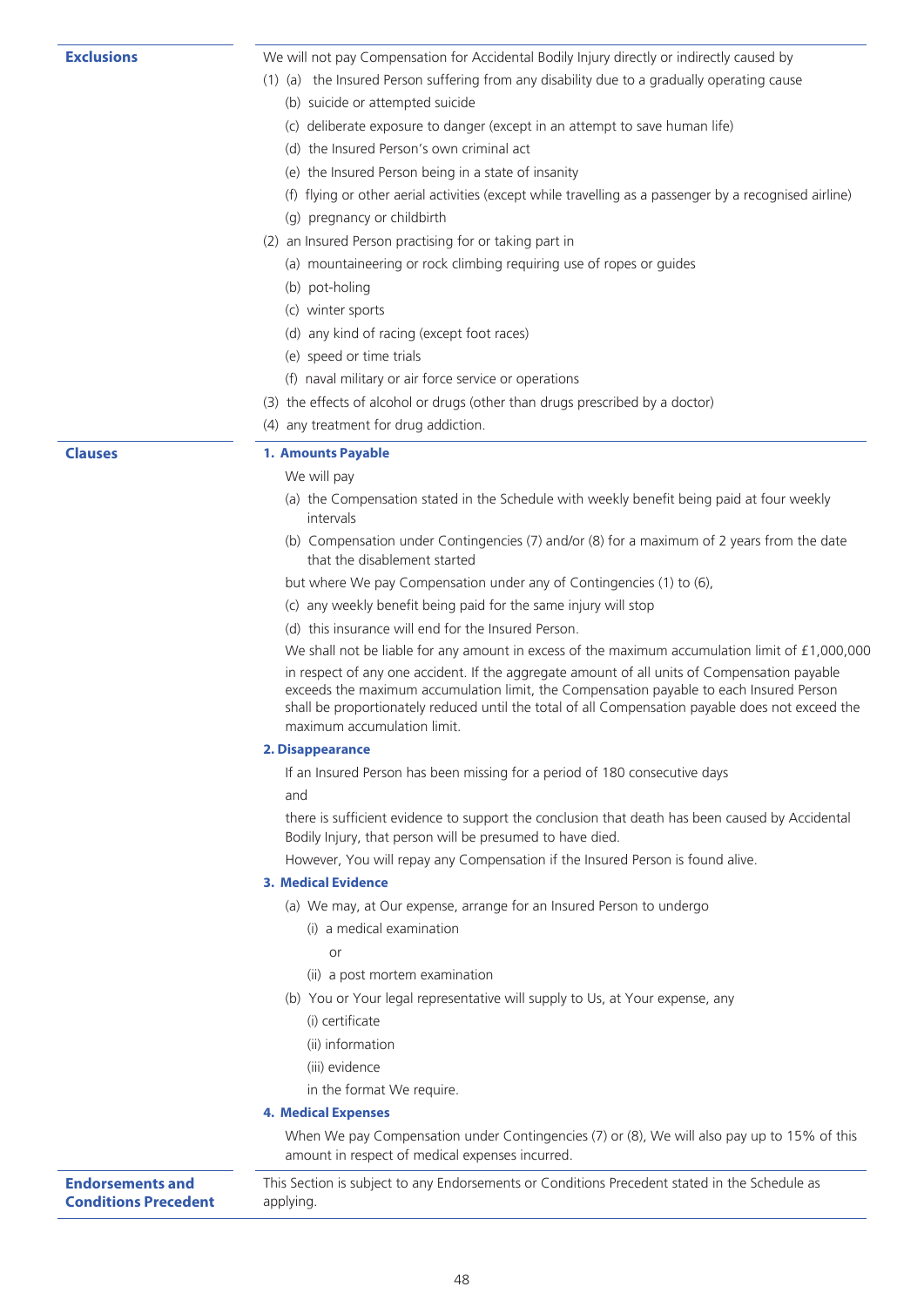### **Policy Exclusions**

We will not indemnify You or any person entitled to indemnity in respect of

- (1) any consequence whatsoever resulting directly or indirectly from or in connection with any of the following, regardless of any other contributory cause or event
	- (a) war, invasion, act of foreign enemy, hostilities or a warlike operation or operations (whether war be declared or not), civil war, rebellion, revolution, insurrection, civil commotion assuming the proportions of or amounting to an uprising, military or usurped power
	- (b) nationalisation, confiscation, requisition, seizure or destruction by the Government or any public authority
	- (c) any action taken in controlling, preventing, suppressing, or in any way relating to (a) and/or (b) above.

However,

- (1) exclusions (1) (a) (b) and (c) do not apply to the Employers' Liability Section or to the Terrorism Section,when insured by this policy
- (2) exclusion (1) (b) does not apply to the Public and Products Liability Section or to the Personal Accident Section, when insured by this policy
- (2) death or disablement, loss or destruction of or damage to any property, any loss or expense whatsoever, any consequential loss or any legal liability
	- (a) directly or indirectly caused by or contributed to by or arising from
		- (i) ionising radiations or contamination by radioactivity from any nuclear fuel or from any nuclear waste or from the combustion of nuclear fuel
		- (ii) the radioactive, toxic, explosive or other hazardous or contaminating properties of any nuclear installation, reactor or other nuclear assembly or nuclear component thereof
	- (b) directly or indirectly caused by or contributed to by or arising from the use of or threatened use of any weapon
		- (i) dispersing radioactive material and/or ionising radiation

or

(ii) using atomic or nuclear fission and/or fusion or other like reaction.

#### However,

- (1) exclusion (2) (b) does not apply to the following Sections
	- (a) Employers' Liability
	- (b) Public and Products Liability
	- (c) Personal Accident
	- (d) Business Travel

when insured by this policy.

- (2) in relation to the Employers' Liability Section, exclusion (2) (a) above only applies when You under a contract or agreement have undertaken to
	- (a) indemnify another party
	- (b) assume the liability of another party.
- (3) in relation to the Business Travel Section, when insured by this policy, exclusion (2) (a) will only apply to loss, destruction or damage to any material property arising under
	- (i) Contingency C Baggage and/or Personal Belongings
	- (ii) Contingency D Money
	- (iii) Contingency H Personal Liability

exclusions (2) (a) and (b) do not apply to the Terrorism Section when insured by this policy.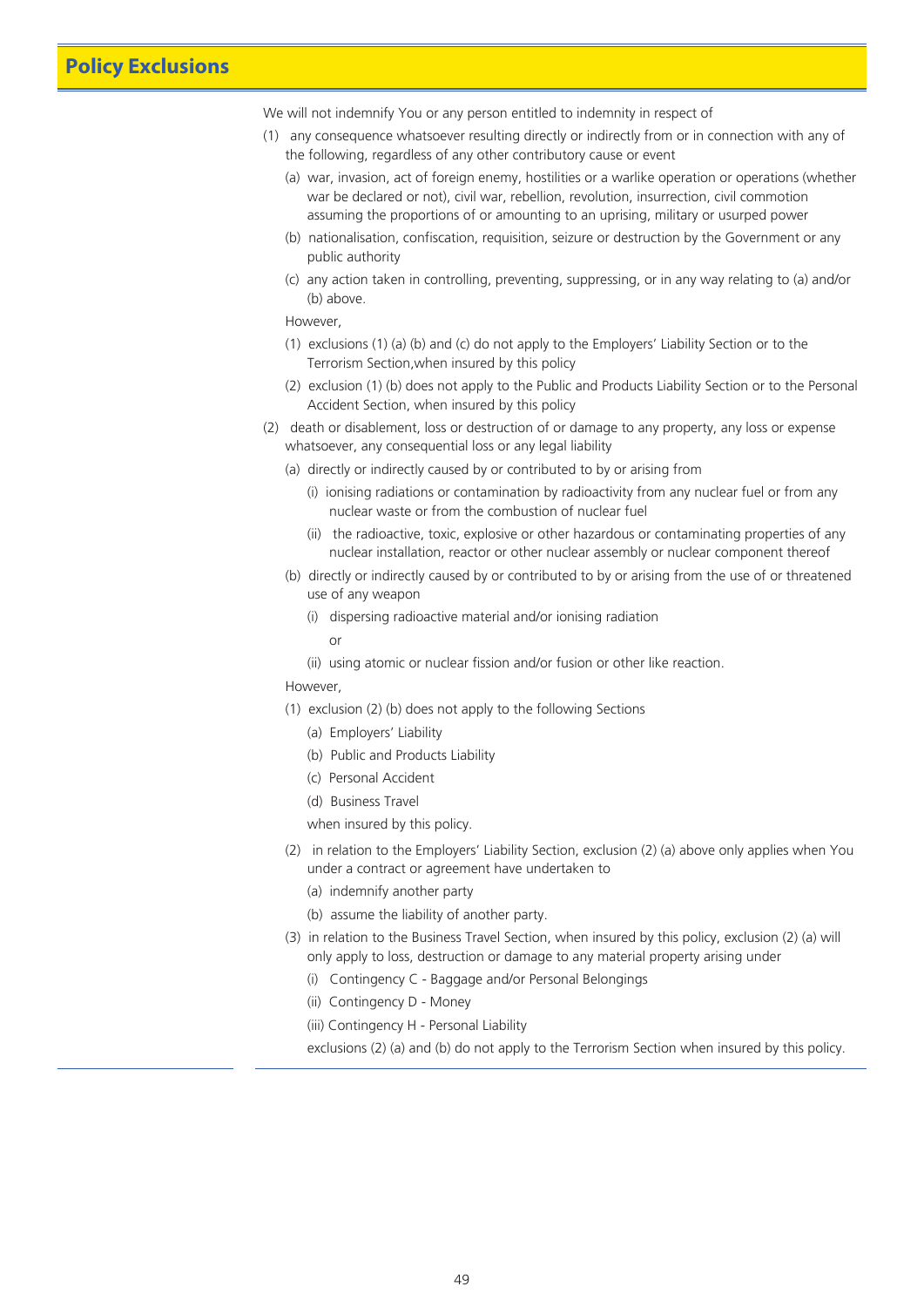- (4) any consequence whatsoever resulting directly or indirectly from or in connection with any of the following, regardless of any other contributory cause or event
	- (a) Terrorism
	- (b) civil commotion in Northern Ireland but this shall only apply to the Property Damage and Business Interruption Sections
	- (c) any action taken in controlling, preventing, suppressing or in any way relating to (a) and/or (b) above.

#### except as stated in the **Special Provisions - Terrorism** below.

Terrorism is defined as any act or acts including, but not limited to

(i) the use or threat of force and/or violence

and/or

(ii) harm or damage to life or to property (or the threat of such harm or damage) including, but not limited to, harm or damage by nuclear and/or chemical and/or biological and/or radiological means.

caused or occasioned by any person(s) or group(s) of persons, or so claimed, in whole or in part, for political, religious, ideological or similar purposes.

In any action suit or other proceedings where We allege that any consequence whatsoever resulting directly or indirectly from or in connection with 3(a) and 3(c) regardless of any other contributory cause or event is not covered by this policy (or is covered only up to a specified limit of liability) You will have to prove that any such consequence is covered (or is covered beyond that limit of liability)

#### **Special Provisions - Terrorism**

Subject otherwise to the terms, conditions and exclusions of the policy

- (a) Exclusions  $(3)$  (a) and  $(3)$  (c) do not apply to the
	- (i) Employers' Liability Section but the Limit of Indemnity for the purposes of Special Provision (a) – Terrorism is limited to £5,000,000 including costs and expenses in any one Period of Insurance
	- (ii) Public and Products Liability section but the Limit of Indemnity for the purposes of Special Provision (a) - Terrorism is limited to £2,000,000 or any other amount specified in the Schedule for Public and/or Products Liability whichever is the lower in any one Period of Insurance.
- (b) When the following Section is insured by this Policy

Personal Accident

Business Travel

Sickness

exclusions (3) (a) and (3) (c) do not apply to this Section provided that for the purposes of Special Provision (b) - Terrorism the total amount payable in respect of all losses arising out of any one occurrence shall not exceed the lesser of

(i) any limits amounts payable or maximum accumulation stated in the Schedule or

(ii) £1,000,000.

In the event of a claim exceeding the total amount payable under Special Provision – Terrorism Our Liability in respect of each Insured Person claimed for shall be proportionately reduced until the total does not exceed such total amount payable.

- (c) Exclusions (3) (a) and (3) (c) do not apply to the Terrorism Section, when insured by this policy.
- (4) Loss, destruction or damage directly caused by pressure waves from aircraft or other aerial devices.

However,

- (1) in respect of the Business Travel Section, when insured by this Policy this exclusion will only apply to Contingency C – Baggage and/or Personal Belongings.
- (2) exclusion (4) does not apply to the Terrorism Section, when insured by this policy.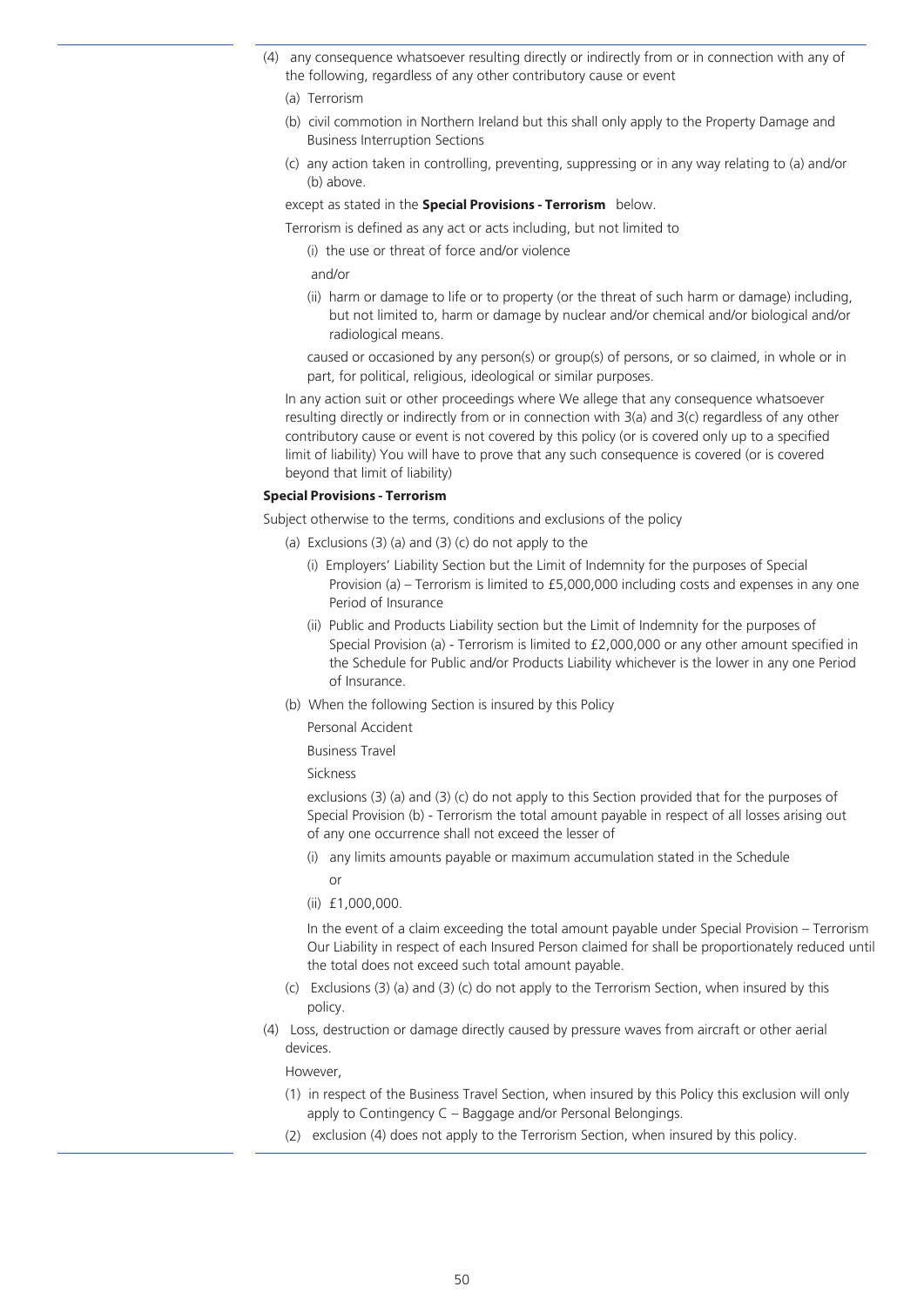- (5) (a) Money
	- (b) securities or bonds
	- (c) jewellery or precious stones
	- (d) precious metals or bullion
	- (e) furs or curios
	- (f) rare books or works of art
	- (g) goods held in trust or on commission
	- (h) documents or manuscripts
	- (i) business books or computer system records
	- (j) explosives

unless specifically mentioned.

However, exclusions (5) (a) to (j) do not apply to the Terrorism section, when insured by this policy.

- (6) any claim which arises directly or indirectly from or consists of the failure or inability of any:
	- (a) electronic circuit, microchip, integrated circuit, microprocessor, embedded system, hardware, software, firmware, program, computer, data processing equipment, telecommunication equipment or systems, or any similar device
	- (b) media or systems used in connection with anything referred to in (a) above

whether Your property or not, at any time to achieve any or all of the purposes and consequential effects intended by the use of any number, symbol or word to denote a date and this includes without any limitation the failure or inability to recognise, capture, save, retain or restore and/or correctly to manipulate, interpret, transmit, return, calculate or process any date, data, information, command, logic or instruction as a result of

- (i) recognising, using or adopting any date, day of the week or period of time, otherwise than as, or other than, the true or correct date, day of the week or period of time
- (ii) the operation of any command or logic which has been programmed or incorporated into anything referred to in (a) and (b) above.

However, We shall not exclude any claim for subsequent loss or destruction of or damage to any property or consequential loss which itself results from a Defined Contingency arising under any of the following Sections, but only to the extent that such claim would otherwise be insured under that Section

- (1) Property Damage
- (2) Money and Assault
- (3) Computer
- (4) Business Interruption.

Exclusions (6) (a) and (b) do not apply to the following Sections

- (1) Employers' Liability
- (2) Public and Products Liability
- (3) Terrorism
- (4) Personal Accident
- (5) Business Travel Contingency B1 Medical Expenses

when insured by this policy.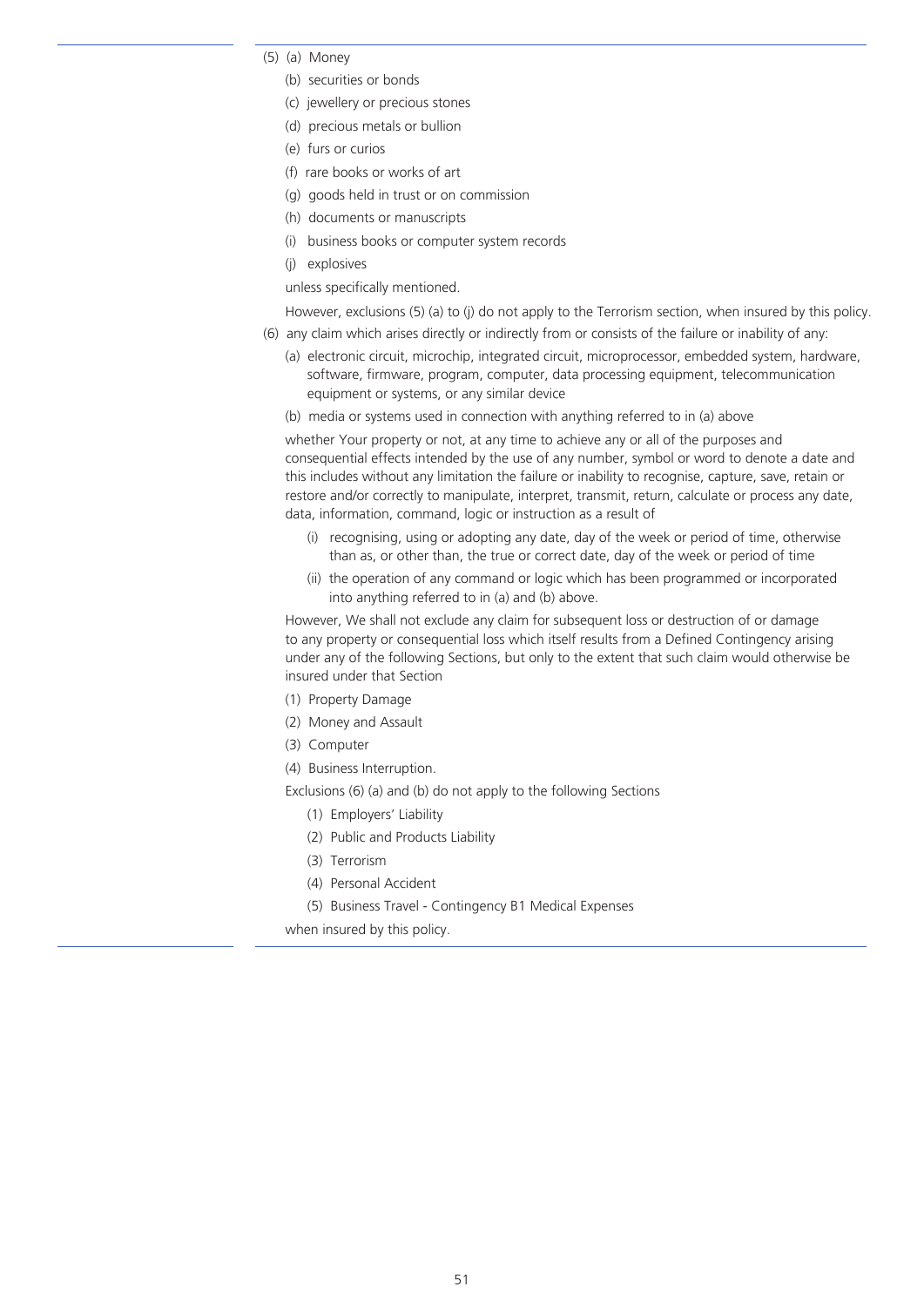#### **Definition**

The following definition only applies to this exclusion

'Defined Contingency'

fire, lightning, explosion, aircraft and other aerial devices or articles dropped from them, riot, civil commotion, strikers, locked out workers, persons taking part in labour disturbances, malicious persons other than thieves, earthquake, storm, flood, escape of water from any tank, apparatus or pipe, impact by any road vehicle or animal, or theft.

- (7) any claim (other than in respect of Personal Injury as defined under the Public and Products Liability Section) arising directly or indirectly from, or in connection with, or consisting of
	- (a) Loss of Data.

However, We will not exclude any claim arising directly or indirectly from, or in connection with, or consisting of Loss of Data, which claim is not otherwise excluded and which results from a Malicious Contingency involving physical force and violence or a Specified Contingency where either is insured under any of the following Sections of the policy and only to the same extent that such claim is insured under that Section.

- (i) Property Damage
- (ii) Money and Assault
- (iii) Business Interruption.

Exclusion (7)(a) does not apply to the Public and Products Liability Section.

(b) any loss, destruction or damage, Failure or Loss of Data resulting directly or indirectly from, or in connection with: Virus or Similar Mechanism, Denial of Service Attack, unauthorised access to or use of Computer and Electronic Equipment.

However, We will not exclude any claim in respect of any subsequent physical loss or destruction of or damage to property other than Computer and Electronic Equipment and Data Storage Materials, which is not otherwise excluded and which results from a Malicious Contingency involving physical force and violence or a Specified Contingency where either is insured under any of the following Sections of the policy and only to the same extent that such subsequent physical loss or destruction of or damage to property is insured under that Section.

- (i) Property Damage
- (ii) Money and Assault
- (iii) Business Interruption

#### However,

- (1) exclusions (7)(a) and (b) do not apply to the following Sections
	- (a) Employers' Liability
	- (b) Commercial Legal Protection
- (2) exclusions (7)(a) and (b) do not apply to the following Sections, when insured by this policy
	- (a) Computer
	- (b) Employee Dishonesty
	- (c) Terrorism
	- (d) Personal Accident.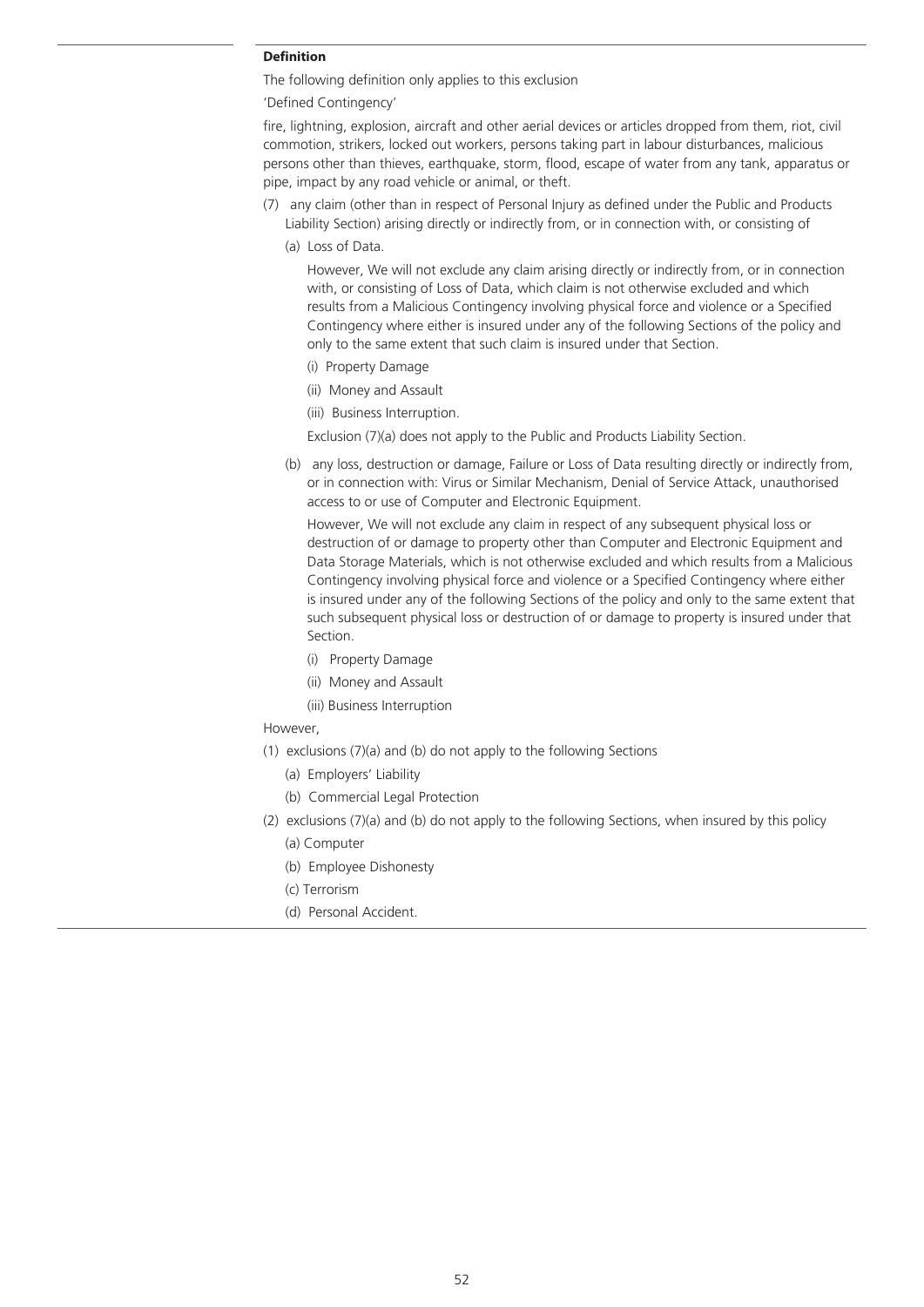### **Conditions Precedent**

The following Conditions Precedent should be read in conjunction with other Conditions Precedent which may apply to a specific Section of the Policy.

#### **The following Condition Precedent applies.**

**Protections** It is a Condition Precedent to Our liability in respect of loss, destruction or damage caused by theft or attempted theft that whenever The Premises are

- (1) closed for business
- $\alpha$ r
- (2) left unattended

all security devices provided to protect The Premises are properly fitted and put into full operation.

#### **The following Conditions Precedent apply only if stated in the Schedule.**

**Intruder Alarm System Definitions**

The following definitions only apply to the Intruder Alarm System Condition Precedent.

#### **Alarmed Premises**

The Premises or those parts of The Premises protected by the Intruder Alarm System.

#### **Intruder Alarm System**

The component parts detailed in the alarm specification including the means of communication used to transmit signals.

#### **Keyholder**

You or any Responsible Person or keyholding company authorised by You:

(1) to accept notification of faults or alarm signals relating to the Intruder Alarm System

(2) to attend, and allow access to The Premises

at least one of whom must be available at all times.

#### **Responsible Person**

You or any person authorised by You to be responsible for the security of The Premises.

It is a Condition Precedent to Our liability in respect of loss, destruction or damage caused by theft or attempted theft

- (1) whenever The Premises are closed for business or left unattended the Alarmed Premises are protected by the Intruder Alarm System
- (2) the Intruder Alarm System shall be maintained in full and efficient working order under a contract to provide both corrective and preventative maintenance with the installing company or such other company, as agreed with Us
- (3) no alteration to, or substitution of
	- (a) any part of the Intruder Alarm System
	- (b) the procedures agreed with Us for police or any other response to any activation of the Intruder Alarm System

(c) the maintenance contract.

shall be made without Our written agreement

- (4) at least one Responsible Person must remain on the Alarmed Premises
	- (a) unless the Intruder Alarm System is fully set with the means of communication used to transmit signals in full operation
	- (b) if the police have withdrawn their response to alarm calls
	- except where We agree otherwise
- (5) all keys to the Intruder Alarm System are removed from The Premises when The Premises are left unattended
- (6) You and each Keyholder

(a) keep secret the codes for the operation of the Intruder Alarm System

and

(b) do not leave details of the codes on The Premises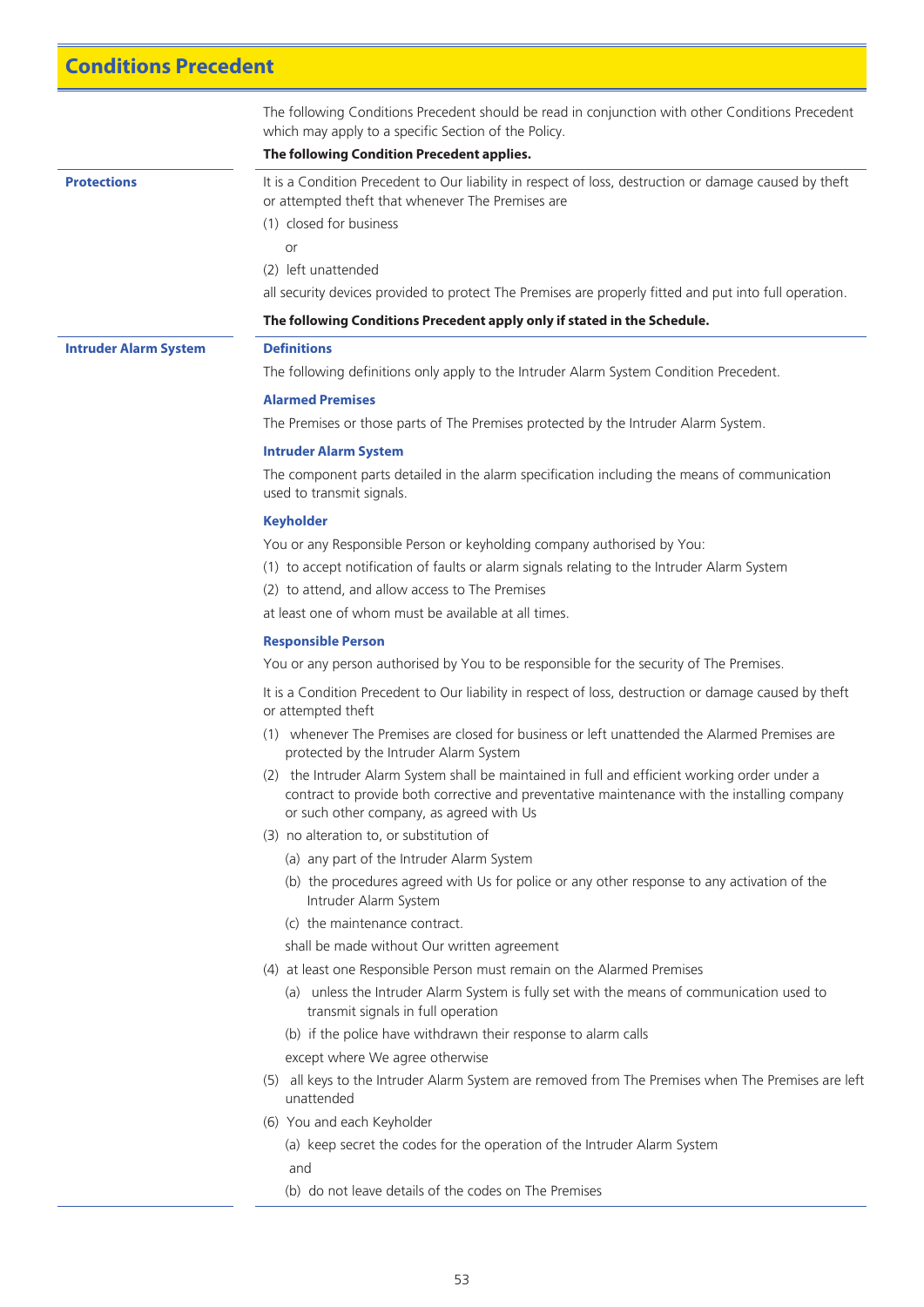|                         | (7) You appoint at least two Keyholders and notify this in writing to the police and the alarm<br>company who are contracted to maintain the alarm. You must also tell them of any change of<br>Keyholders |
|-------------------------|------------------------------------------------------------------------------------------------------------------------------------------------------------------------------------------------------------|
|                         | (8) when the Intruder Alarm System has been set, and notice is given that it has been activated                                                                                                            |
|                         | or                                                                                                                                                                                                         |
|                         | the means of communication have been interrupted                                                                                                                                                           |
|                         | a Keyholder must attend The Premises as soon as possible following such notice and a<br>Responsible Person must remain there until the requirements of paragraph 4 have been<br>complied with              |
|                         | This must be done unless We have previously agreed in writing alternative procedures                                                                                                                       |
|                         | (9) if You receive notice                                                                                                                                                                                  |
|                         | (a) that police response to alarm signals/calls from the Intruder Alarm System may be<br>withdrawn or the level of response reduced or delayed                                                             |
|                         | (b) from a local authority or magistrate imposing any requirements for abatement of a nuisance                                                                                                             |
|                         | (c) from the installing company or another company as agreed by Us that the Intruder Alarm<br>System cannot be returned to, or maintained in, full working order                                           |
|                         | You must tell Us as soon as possible and in any event no later that 10.00am on Our next<br>working day                                                                                                     |
|                         | and                                                                                                                                                                                                        |
|                         | comply with all alternative security measures We require.                                                                                                                                                  |
| <b>Minimum Security</b> | It is a Condition Precedent to Our liability in respect of loss, destruction or damage occurring more<br>than 30 days after the inception of the Policy that                                               |
|                         | (1) final exit doors must be secured as follows:                                                                                                                                                           |
|                         | (a) timber doors - by mortice deadlocks having five or more levers or conforming to BS3621<br>with matching boxed striking plate                                                                           |
|                         | (b) aluminum doors - by cylinder mortice lock operating a swinging lock bolt                                                                                                                               |
|                         | (c) PVCu doors - by key operated multi-point locking devices having three or more locking<br>points                                                                                                        |
|                         | (d) the first closing leaf of double leaf doors must be fitted internally with bolts top and bottom                                                                                                        |
|                         | (2) all other external doors and internal doors leading to common areas or other premises, must be<br>secured:                                                                                             |
|                         | (a) by the means set out in (1) or                                                                                                                                                                         |
|                         | (b) by key operated security bolts fitted top and bottom                                                                                                                                                   |
|                         | (3) all opening windows or roof lights accessible from the ground or via roofs, pipework or other<br>structures must be secured by key operated locking devices or screwed permanently shut                |
|                         | (4) any security measures stipulated or agreed by Us in writing are implemented and in full and<br>effective working order.                                                                                |
|                         | Any door or window officially designated a fire exit by the Fire Authority is excluded from these<br>requirements.                                                                                         |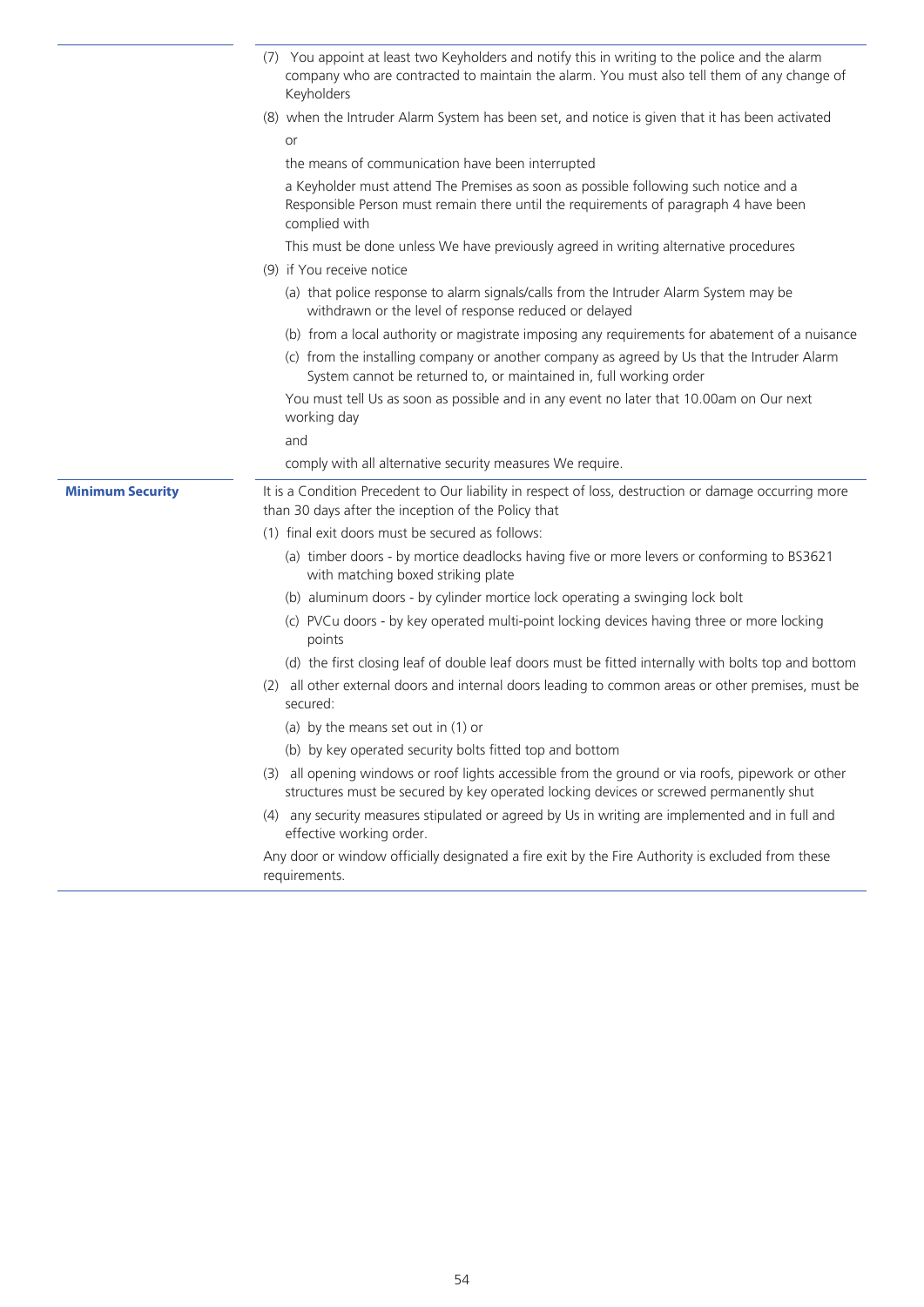# **Policy Conditions**

Each Section of the policy contains conditions. They must be read in conjunction with the following Policy Conditions.

| <b>1. Alteration of Risk</b> | The Policy is voidable where there has been any material alteration to the risk after the<br>commencement of this insurance                                                                                                                                                            |
|------------------------------|----------------------------------------------------------------------------------------------------------------------------------------------------------------------------------------------------------------------------------------------------------------------------------------|
|                              | (a) which increases the risk of loss, destruction, damage, accident or injury                                                                                                                                                                                                          |
|                              | <b>or</b>                                                                                                                                                                                                                                                                              |
|                              | (b) where Your interest ceases except by will or operation of law                                                                                                                                                                                                                      |
|                              | unless We have accepted the alteration.                                                                                                                                                                                                                                                |
| 2. Arbitration               | If We accept liability but You disagree with the amount We offer to pay, the claim will be referred<br>to an arbitrator who will be jointly appointed in accordance with statutory provisions.                                                                                         |
|                              | An award made by the arbitrator will be a Condition Precedent to a right of legal action against Us.                                                                                                                                                                                   |
| 3. Average                   | Where a Sum Insured is subject to average, if at the time of loss, destruction or damage, the Sum<br>Insured is less than the total value of the property, You will                                                                                                                    |
|                              | (a) be responsible for the difference                                                                                                                                                                                                                                                  |
|                              | (b) bear a proportionate share of the loss.                                                                                                                                                                                                                                            |
| <b>4. Cancellation</b>       | (a) You may cancel this policy at any time after the date We have received the premium, by<br>providing 30 days notice in writing to Us.                                                                                                                                               |
|                              | (b) If there is a default under Your Aviva credit agreement which finances this policy, We may cancel<br>this policy by providing notice in writing to You in accordance with the default termination<br>provisions set out in Your Aviva credit agreement.                            |
|                              | If Your policy is cancelled under (a) or (b) above and provided that there have been no                                                                                                                                                                                                |
|                              | (i) claim(s) made under the policy for which We have made a payment                                                                                                                                                                                                                    |
|                              | (ii) claim(s) made under the policy which are still under consideration                                                                                                                                                                                                                |
|                              | (iii) incident(s) which You are aware of and are likely to give rise to a claim which has already been<br>or is yet to be reported to Us                                                                                                                                               |
|                              | during the current Period of Insurance We may, at Our discretion, refund to You a proportionate<br>part of the premium paid for the unexpired period.                                                                                                                                  |
|                              | (c) Where there is no Aviva credit agreement to finance this policy, We will cancel this policy from<br>the inception date if the premium has not been paid and no return premium will be allowed.<br>Such cancellation will be confirmed in writing by Us to Your last known address. |
|                              | (d) We may also cancel this policy at any time by sending not less than 30 days notice in writing to<br>Your last known address.                                                                                                                                                       |
|                              | We will refund a proportionate part of the premium for the unexpired period provided that there<br>have been no                                                                                                                                                                        |
|                              | (i) claim(s) made under the policy for which We have made a payment<br>(ii) claim(s) made under the policy which are still under consideration                                                                                                                                         |
|                              | (iii) incident(s) which You are aware of and are likely to give rise to a claim which has already<br>been or is yet to be reported to Us,                                                                                                                                              |
|                              | during the current Period of Insurance.                                                                                                                                                                                                                                                |
|                              |                                                                                                                                                                                                                                                                                        |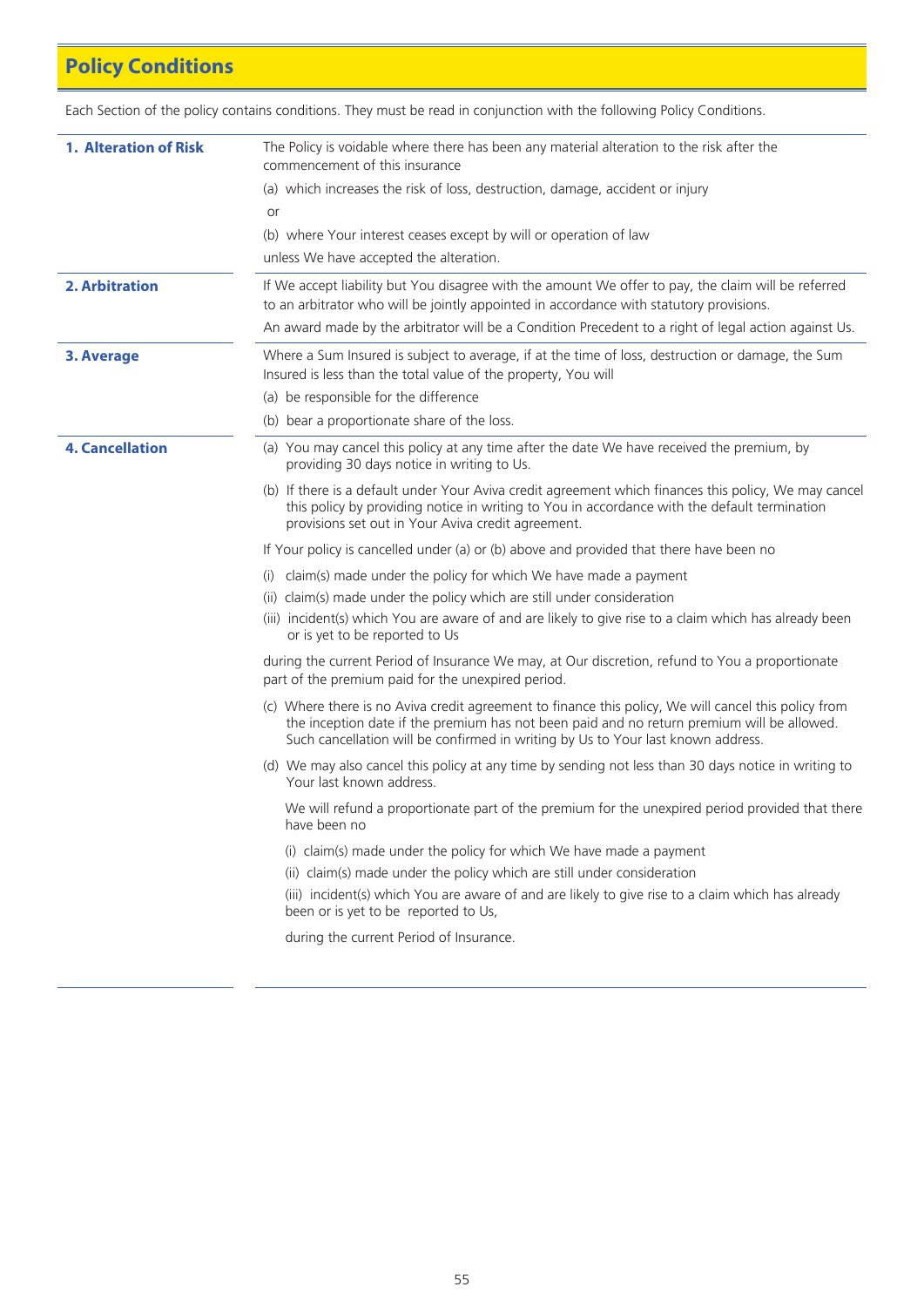**5. Claims Procedure** If in relation to any claim You have failed to fulfil any of the following conditions, You will lose Your right to indemnity or payment for that claim.

You must

- (a) tell Us immediately of any event or occurrence which may result in a claim
- (b) notify the police immediately of loss, destruction or damage caused by malicious persons or thieves
- (c) at Your expense, provide Us with a written claim containing as much information as possible of the loss, liability, destruction, damage, accident or injury, including the amount of the claim within
	- (i) 30 days

or

- (ii) seven days in the case of loss, destruction or damage caused by riot, civil commotion, strikers, locked out workers, persons taking part in labour disturbances or malicious persons of you becoming aware of the event or occurrence, or such further time that We may allow
- (d) provide Us with all information and help We require in respect of the claim
- (e) pass to Us unanswered, immediately, all communications from third parties in relation to any event which may result in a claim under this policy
- (f) not admit or repudiate liability, nor offer to settle, compromise, make payment which may result in a claim or pay any claim under this policy without Our written agreement
- (g) allow Us to take over and conduct in Your name the defence or settlement of any claim. You will also allow Us to prosecute at Our own expense and for Our own benefit, any claim for indemnity or compensation against any other person and You must give Us all information and assistance required.

#### **6. Contribution Applicable to Public and Products Liability Section and Employers' Liability Section**

(a) If the insurance provided by these Sections is also covered by another policy (or would but for the existence of these Sections), We will only indemnify You in respect of any excess beyond the amount which would be payable under such other insurance had these Sections not been effected.

#### **Applicable to all other Sections insured by this policy**

We may at any time pay (a) the Limit of Indemnity

(b) the Sum Insured

or

 $\alpha$ r

- (b) Where any loss, destruction, damage or liability covered by the policy is also covered by another policy, (or would be but for the existence of this policy), We will only pay a rateable share of the loss.
- (c) If the other insurance is subject to a condition of average and this policy is not, this policy will become subject to the same condition of average.
- (d) If the Property Insured covered by the other insurance is subject to a provision excluding proportional payment in whole or in part, the payment We make will be limited to the proportion of loss, destruction or damage as the Sum Insured bears to the value of the property.

**7. Discharge of Liability**

(c) a smaller amount for which a claim can be settled

after deduction of any sum already paid.

We will not make any further payment except for Costs and Expenses incurred prior to the payment of the claim.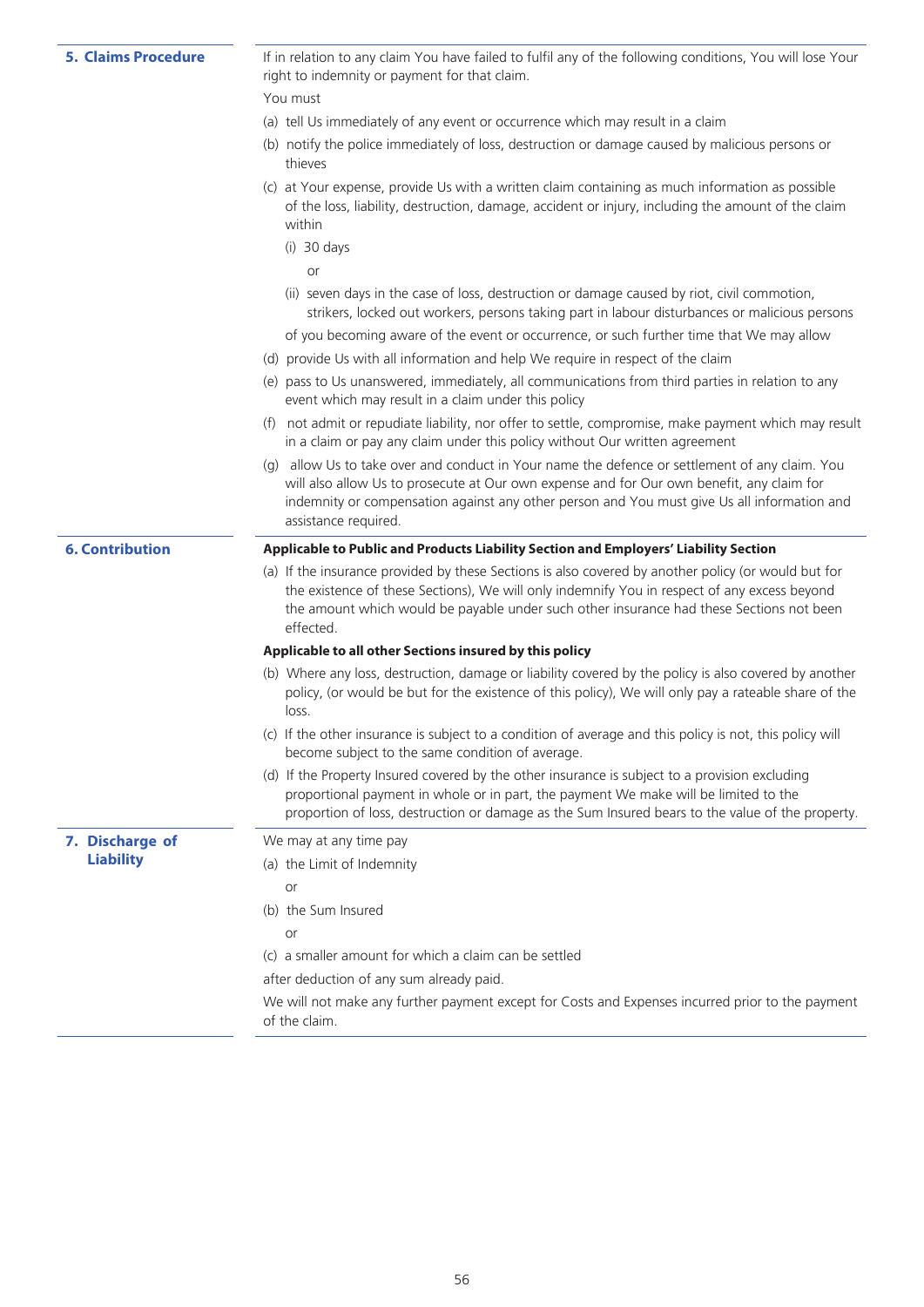| 8. Fraud                                                             | We will at Our option avoid the policy from the inception of this insurance or from the date of the<br>claim or alleged claim, or avoid the claim                                    |
|----------------------------------------------------------------------|--------------------------------------------------------------------------------------------------------------------------------------------------------------------------------------|
|                                                                      | (a) if a claim made by You or anyone acting on Your behalf to obtain a policy benefit is fraudulent<br>or intentionally exaggerated, whether ultimately material or not              |
|                                                                      | or                                                                                                                                                                                   |
|                                                                      | a false declaration or statement is made or fraudulent device put forward in support of a claim.<br>(b)                                                                              |
| 9. Identification                                                    | The policy and Schedule will read as one contract.                                                                                                                                   |
|                                                                      | A particular word or phrase which is not defined will have its ordinary meaning.                                                                                                     |
| <b>10. Index Linking</b>                                             | (a) Renewal                                                                                                                                                                          |
|                                                                      | where it states in the Schedule that index linking applies, the amounts insured will be adjusted<br>for movements in the following indices or any alternative index specified by Us. |
|                                                                      | (i) any building and tenants improvements item                                                                                                                                       |
|                                                                      | The General Building Cost Index issued by the Building Cost Information Service of the Royal<br>Institution of Chartered Surveyors                                                   |
|                                                                      | (ii) other items                                                                                                                                                                     |
|                                                                      | The Producer Price Index for Home Sales of Manufactured Products issued by the<br>Department of Trade and Industry.                                                                  |
|                                                                      | (b) Claims                                                                                                                                                                           |
|                                                                      | These adjustments will continue during the                                                                                                                                           |
|                                                                      | (i) Period of Insurance                                                                                                                                                              |
|                                                                      | (ii) period of repair, replacement or reinstatement provided that such work is carried out and<br>completed without undue delay.                                                     |
| 11. Non Disclosure,<br><b>Misrepresentation</b><br>or Misdescription | The policy is voidable if You or anyone acting for You fails to disclose, misrepresents or misdescribes<br>any material fact.                                                        |
| <b>12. Our Rights</b>                                                | If loss, destruction or damage occurs which may lead to a claim We may                                                                                                               |
|                                                                      | (a) enter or take possession of the building or premises                                                                                                                             |
|                                                                      | (b) take possession of, or require to be delivered to Us, Property Insured which We will deal with in<br>a reasonable manner                                                         |
|                                                                      | without incurring liability or reducing Our rights.                                                                                                                                  |
|                                                                      | We will not provide indemnity for loss, destruction or damage if You or anyone acting on Your<br>behalf                                                                              |
|                                                                      | (i) do not comply with Our requirements                                                                                                                                              |
|                                                                      | (ii) hinder or obstruct Us.                                                                                                                                                          |
|                                                                      | You are not entitled to abandon property to Us.                                                                                                                                      |
| 13. Reasonable                                                       | You will                                                                                                                                                                             |
| <b>Precaution</b>                                                    | (a) maintain The Premises, machinery, plant and equipment in a satisfactory state of repair                                                                                          |
|                                                                      | (b) take all reasonable precautions to prevent                                                                                                                                       |
|                                                                      | (i) loss, destruction or damage to Property Insured                                                                                                                                  |
|                                                                      | (ii) accident or injury to any person or loss, destruction or damage to their property                                                                                               |
|                                                                      | comply with all legal requirements and safety regulations and conduct The Business in a lawful<br>(C)<br>manner                                                                      |
|                                                                      | (d) keep books with a complete record of purchases and sales.                                                                                                                        |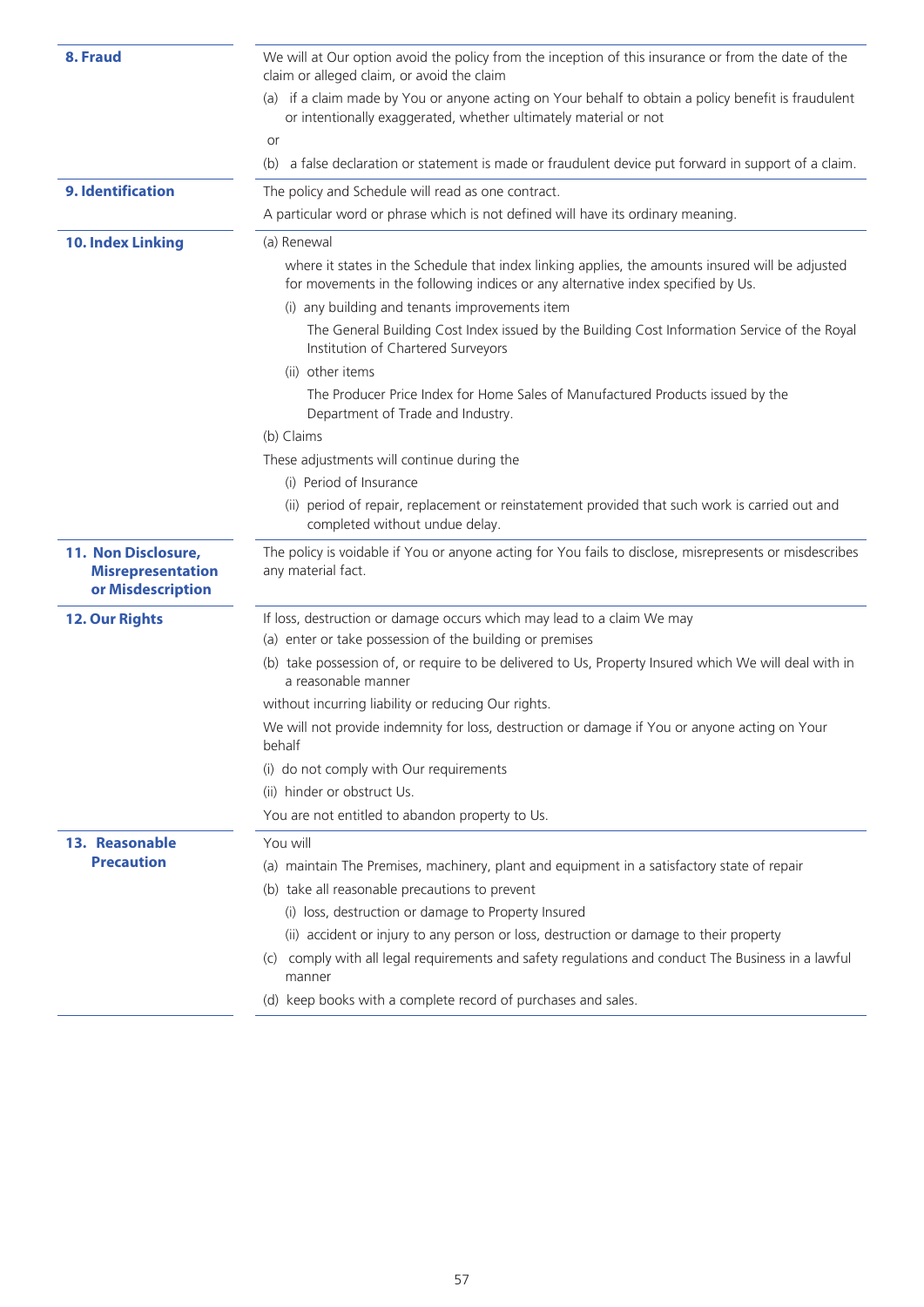| <b>14. Reinstatement</b> | When We decide, or are required to reinstate or replace any property, You will at Your expense<br>provide                                                                                                                                                                                                                                             |
|--------------------------|-------------------------------------------------------------------------------------------------------------------------------------------------------------------------------------------------------------------------------------------------------------------------------------------------------------------------------------------------------|
|                          | (a) plans                                                                                                                                                                                                                                                                                                                                             |
|                          | (b) documents                                                                                                                                                                                                                                                                                                                                         |
|                          | (c) books                                                                                                                                                                                                                                                                                                                                             |
|                          | (d) information                                                                                                                                                                                                                                                                                                                                       |
|                          | which We require.                                                                                                                                                                                                                                                                                                                                     |
|                          | We will not be obliged to reinstate property exactly but only in a satisfactory manner as                                                                                                                                                                                                                                                             |
|                          | circumstances allow.                                                                                                                                                                                                                                                                                                                                  |
|                          | The maximum amount We will pay in respect of one item is the Sum Insured.                                                                                                                                                                                                                                                                             |
| <b>15. Subrogation</b>   | Anyone making a claim under this policy must, at Our request and expense, do everything We<br>reasonably require to                                                                                                                                                                                                                                   |
|                          | (a) enforce a right or remedy                                                                                                                                                                                                                                                                                                                         |
|                          | <b>or</b>                                                                                                                                                                                                                                                                                                                                             |
|                          | (b) obtain relief or indemnity                                                                                                                                                                                                                                                                                                                        |
|                          | from other parties to which We will become entitled or subrogated because of payment for or<br>making good loss, destruction, damage, accident or injury.                                                                                                                                                                                             |
|                          | We may require You to carry out such actions before or after We make any admission of or<br>payment of a claim.                                                                                                                                                                                                                                       |
| <b>16. Subjectivity</b>  | The policy, the application form, statement of fact and/or declaration made by You, and the<br>Schedule, should be read together and form the Contract of Insurance between You, the<br>Policyholder, and Us.                                                                                                                                         |
|                          | (a) We will clearly state in the Schedule if the Cover provided by the policy is subject to You:                                                                                                                                                                                                                                                      |
|                          | (i) providing Us with any additional information requested by the required date(s)                                                                                                                                                                                                                                                                    |
|                          | (ii) completing any actions agreed between You and Us by the required date(s)                                                                                                                                                                                                                                                                         |
|                          | (iii) allowing Us to complete any actions agreed between You and Us.                                                                                                                                                                                                                                                                                  |
|                          | (b) If required by Us, You must allow us access to The Premises and/or The Business to carry out<br>survey(s), within 60 days of the inception or renewal date, unless We agree otherwise in writing.                                                                                                                                                 |
|                          | Upon completion of these requirements (or if they are not completed by the required dates), We<br>may, at our option:                                                                                                                                                                                                                                 |
|                          | (i) modify Your premium                                                                                                                                                                                                                                                                                                                               |
|                          | (ii) issue a mid-term amendment to Your policy or Section terms and conditions                                                                                                                                                                                                                                                                        |
|                          | (iii) require You to make alterations to the Premises insured by the required date(s)                                                                                                                                                                                                                                                                 |
|                          | (iv) exercise Our right to cancel Your policy                                                                                                                                                                                                                                                                                                         |
|                          | (v) leave the policy or Section terms and conditions, and Your premium, unaltered.                                                                                                                                                                                                                                                                    |
|                          | We will contact You with Our decision and where applicable, specify the date(s) by which any<br>action(s) agreed need to be completed by You and/or any decision by Us will take effect.                                                                                                                                                              |
|                          | Our requirements and decisions will take effect from the date(s) specified unless and until We agree<br>otherwise in writing. If You disagree with Our requirements and/or decisions, We will consider Your<br>comments and where We consider appropriate, will continue to negotiate with You to resolve the<br>matter to Your and Our satisfaction. |
|                          | In the event that the matter cannot be resolved:                                                                                                                                                                                                                                                                                                      |
|                          | (i) You have the right to cancel this policy from a date agreed by You and Us and, providing no<br>claims have been made, We will refund a proportionate part of the premium paid for the<br>unexpired period of cover.                                                                                                                               |
|                          | (ii) We may, at Our option, exercise Our right under Policy Condition 4. Cancellation.                                                                                                                                                                                                                                                                |
|                          | Except where stated all other policy and Section terms and conditions will continue to apply.                                                                                                                                                                                                                                                         |
|                          | The above conditions do not affect Our right to void the policy if We discover information material<br>to Our acceptance of the risk. Please refer to the IMPORTANT note within The Contract of<br>Insurance page of Your policy booklet.                                                                                                             |
|                          |                                                                                                                                                                                                                                                                                                                                                       |